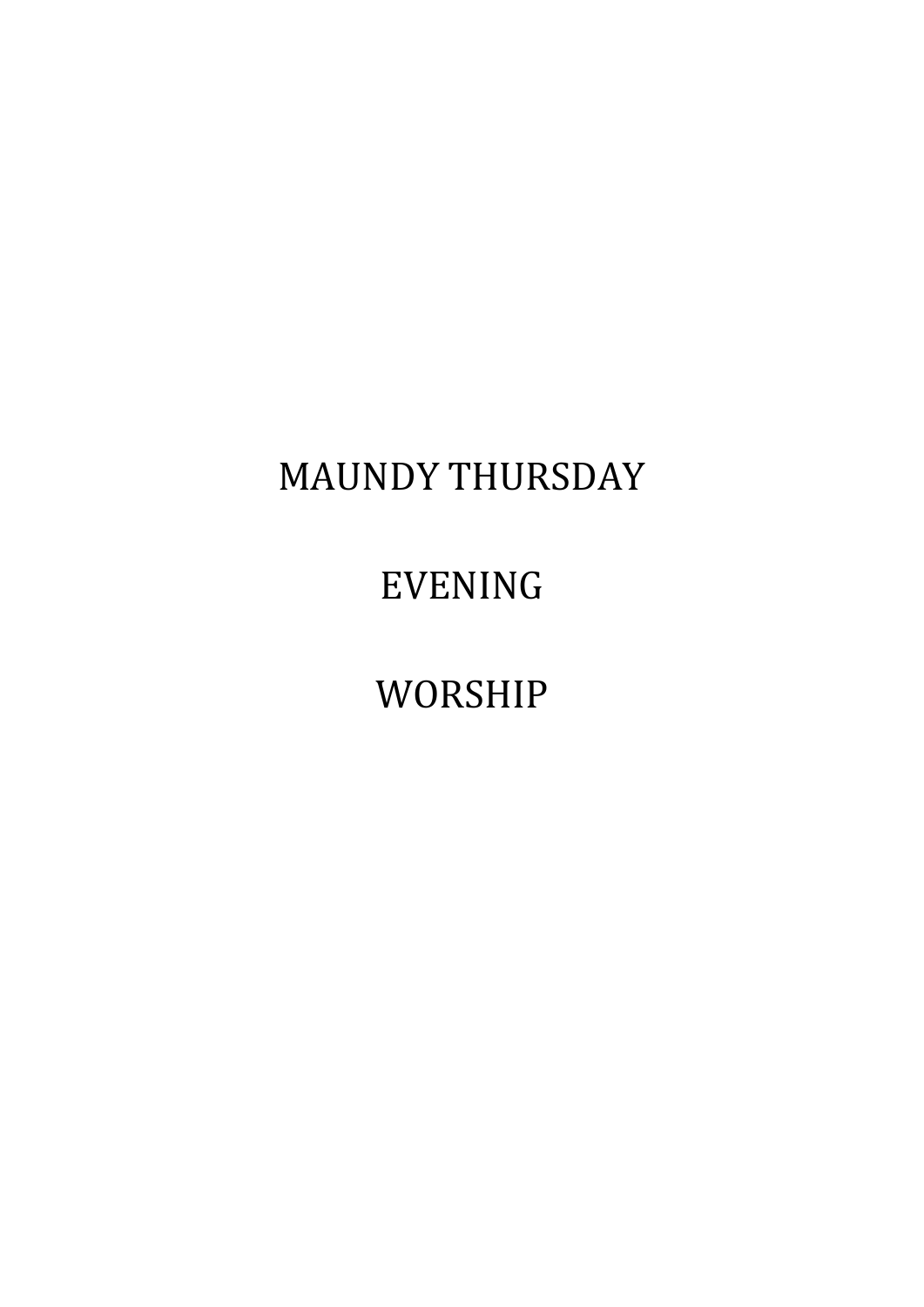# Vyaazhaazhcha Sandhyayile Namaskaara Kramam

# Praarambha Sthuthi (Pg.102)

- **P. Pithaavinum, Puthranum, Parishudha-Roohaaikkum sthuthi.**
- **C. Aadhimuthal ennannekkum thanne. Amen.**
- **P. Aakaashavum bhoomiyum Thante mahathwam kondu niranjirikkunna balavaanaaya Dhaivam Thamburaan, parishudhan, parishudhan, parishudhan, unnathangalil sthuthi.**
- **C. Karthaavinte thirunaamathil vannavanum, varuvaan-irikkunnavanum vaazhthappettavan-aakunnu. Unnathangalil sthuthi.**

# Kauma (Pg.32)

*(Moonnu pravashyam pattakaarente pinnalle ettuchollenam)*

**Thante peedaanubhavathaale, vazhithettil ninnu njangale rakshicha Mashiha Thamburaane, njangalude shushroosha kaikondu, njangalodu karuna cheiyyename.** *┼ Kuriyelaayisson.*

#### *(Pattakaarente pinnalle ettuchollenam)*

**Njangalude Karthaave, Ninakku sthuthi, Ninte Pithaavinu bahumaanavum, Parishudha-Roohaaikku vandhanavum, pukazhchayum undaayirikkatte. Paapikalaaya njangalude-mel anugrahangalum, karunakalum undaayirikkename. Melulla Yerushaleminte vaathilukal thurannu, Mashihaaye, Ninte simhaasanathin munpaake, njangalude praarthanakal praveshikkumaar-aakaname. Njangalude Karthaave, Ninakku sthuthi. Ennekkum njangalude sharanavume, Ninakku sthuthi. Baarekmaar.**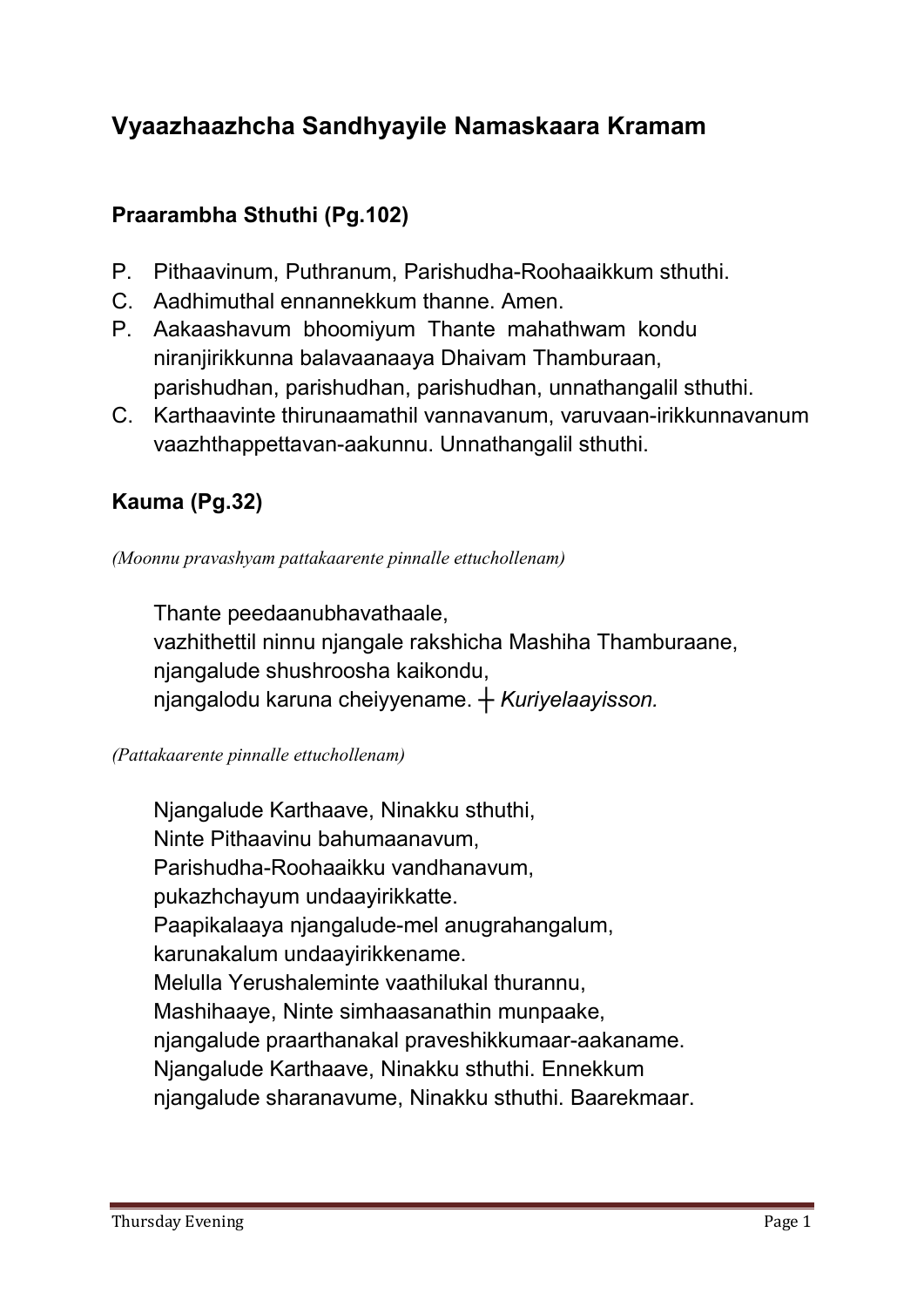# Order of Worship for Thursday Evening

# Praise

- **P. Praise be to the Father, to the Son and to the Holy Spirit.**
- **C. As it was in the beginning, is now and forever shall be. Amen.**
- **P. Holy, holy, holy, Lord God of power and might, heaven and earth are full of Thy glory.i Praise in the highest.**
- **C. Blessed is He who has come and is to come again**  in the name of the Lord.<sup>ii</sup> Praise in the highest.

# Adoration

*(To be said three times after the priest)*

 **O Lord the Messiah, who by Thy passion, saved us from going astray, accept our worship and have mercy on us.** *┼ Lord, have mercy.*

*(Repeat after the priest)*

**Our Lord, praise be to Thee, glory be to Thy Father, and our praise and worship be to the Holy Spirit. May Thy blessings and mercies be on us sinners. O Messiah, open the doors of heavenly Jerusalem so that our prayers may reach Thy throne of grace. Our Lord, praise be to Thee. Praise be to Thee, our eternal refuge. Bless us O Lord.**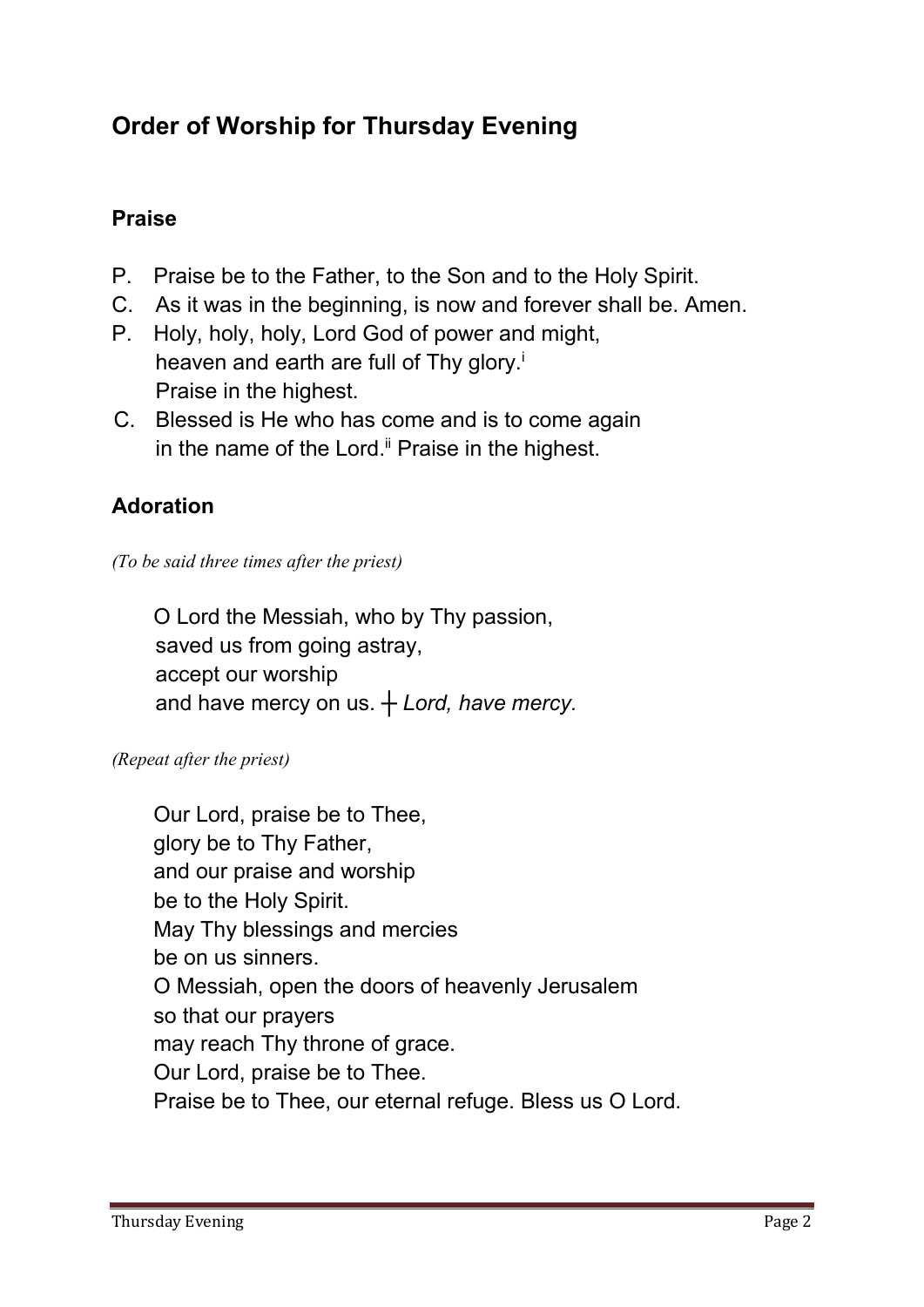## *(Allenkil geetham)*

**Karthaa, sthuthi Ninakku, Thaathanu bahumaanam, Vishudha-Roohaaikku, pukazhcha vandhanam. Paapikalaakunna, Ninnude adiyaaril anugraham, krupayum chorinjee-dename Nee. Melulla Yerushalem vaathil thurannittu, Mashiha, simhaasane, praarthana ethaname. Sthuthi en Karthaave, sthuthi en Karthaave, nithya sharanavume, sthuthithe. Baarekmaar.**

# Karthaavinte Praarthana (Pg.2)

- **P. Swargasthanaaya njangalude Pithaave,**
- **C. Ninte naamam parishudham aakkapedename. Ninte Raajyam varename; Ninte ishtam swargathile-pole, bhoomiyilum-aakaname. Njangalkku aavashyamulla aahaaram innu njangalkku tharename. Njangalude kadakkaarodu njangal kshamichirikkunnathu-pole, njangalude kadangalum, dhoshangalum, njangalodum kshamikkename. Njangale pareekshayilekku praveshippikkaathe, njangale dhushtanil ninnu rakshichu-kollename; enthukondennaal, Raajyavum, shakthiyum, mahathwavum, ennekkum Ninakkullath-aakunnu. Amen.**

## *(Allenkil geetham)*

## Karthaavinte Praarthana (Pg.3)

- **P. Swarlokathil-irunnarulum Dheva, njangalude Thaatha,**
- **C. Ninthiru-naamam paavanamaai, perumaarapettee-dename.**
- **P. Thaathaa Ninnude thiru Raajyam, vannee-daname eeyulakil.**
- **C. Thiruhitham ethu-pol suraloke, athu-polivideyum-aakaname.**
- **P. Vendunn-aahaaram engalkkinn-ekaname Nee Karthaave.**
- **C. Anyarod-engal kshamichathu-pol, adiyaar paapam mochikka.**
- **P. Pareekshayil-engale aakkaruthe, dhushtanil ninnozhi-vaakkuka Nee.**
- **C. Raajyam, shakthi, mahathwangal, ennum Ninakkullava. Amen.**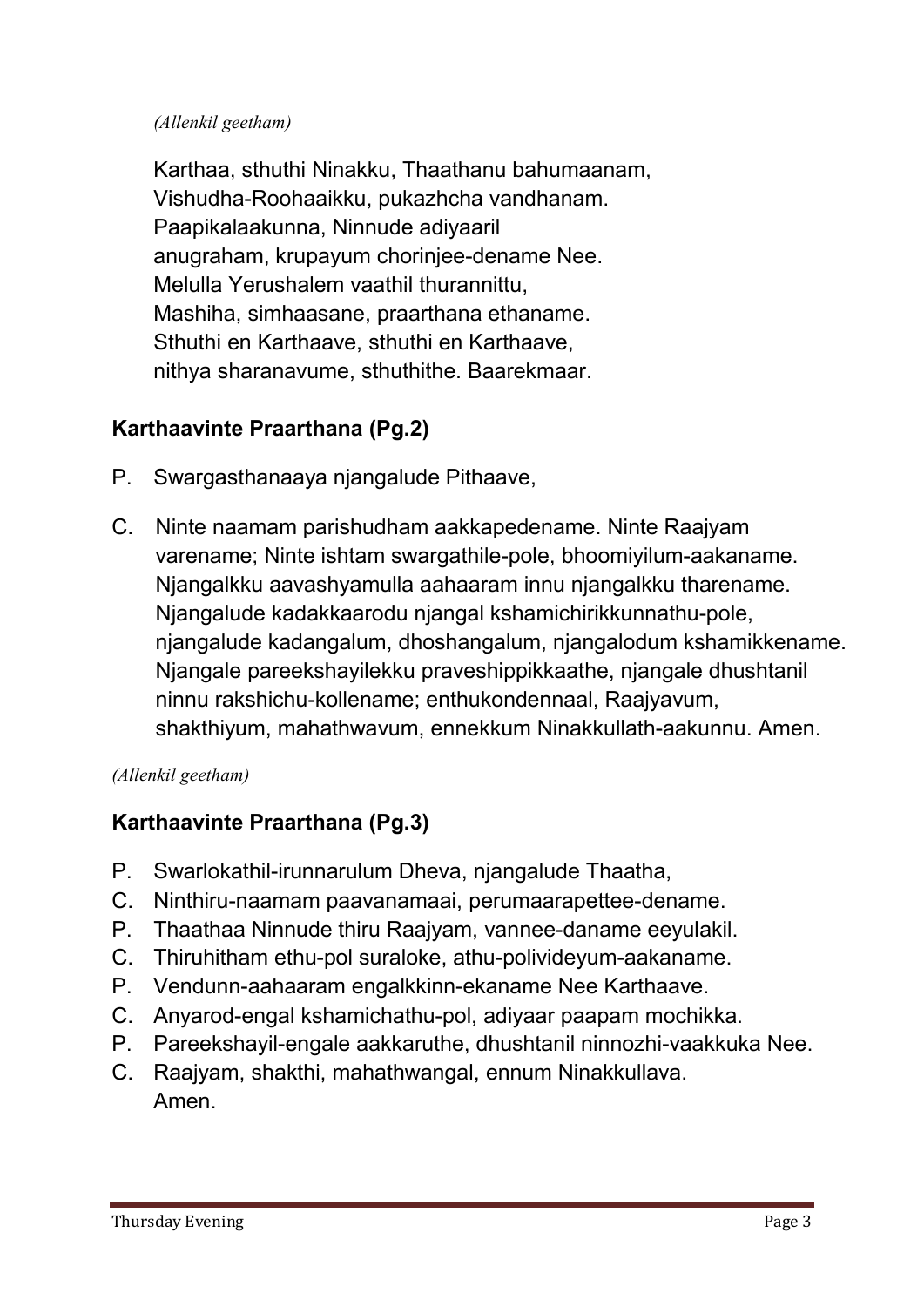## *(Or in song)*

**Praise be to Thee O Lord, glory be to the Father and to the Holy Spirit, our praise and worship. Bestow Thy blessings and grace upon us, Thy sinful servants. O Messiah, open the doors of heavenly Jerusalem so that our prayers may reach Thy throne of grace. My Lord, praise be to Thee. My Lord, praise be to Thee. Praise be to Thee, our eternal refuge. Bless us O Lord.**

## The Lord's Prayerili

- **P. Our Father in heaven,**
- **C. hallowed be Thy name. Thy Kingdom come; Thy will be done on earth, as it is in heaven. Give us this day our daily bread. Forgive us our sins and offences, as we forgive those who sin against us. Lead us not into temptation and deliver us from the evil one; for Thine is the Kingdom, the power and the glory, forever and ever. Amen.**

*(Or in song)*

# The Lord's Prayer

- **P. Our Father in heaven,**
- **C. Hallowed be Thy name.**
- **P. Thy Kingdom come;**
- **C. Thy will be done on earth, as it is in heaven.**
- **P. Give us this day our daily bread.**
- **C. Forgive us our sins as we forgive those who sin against us.**
- **P. Lead us not into temptation and deliver us from the evil one,**
- **C. For Thine is the Kingdom, the power and the glory, forever and ever. Amen.**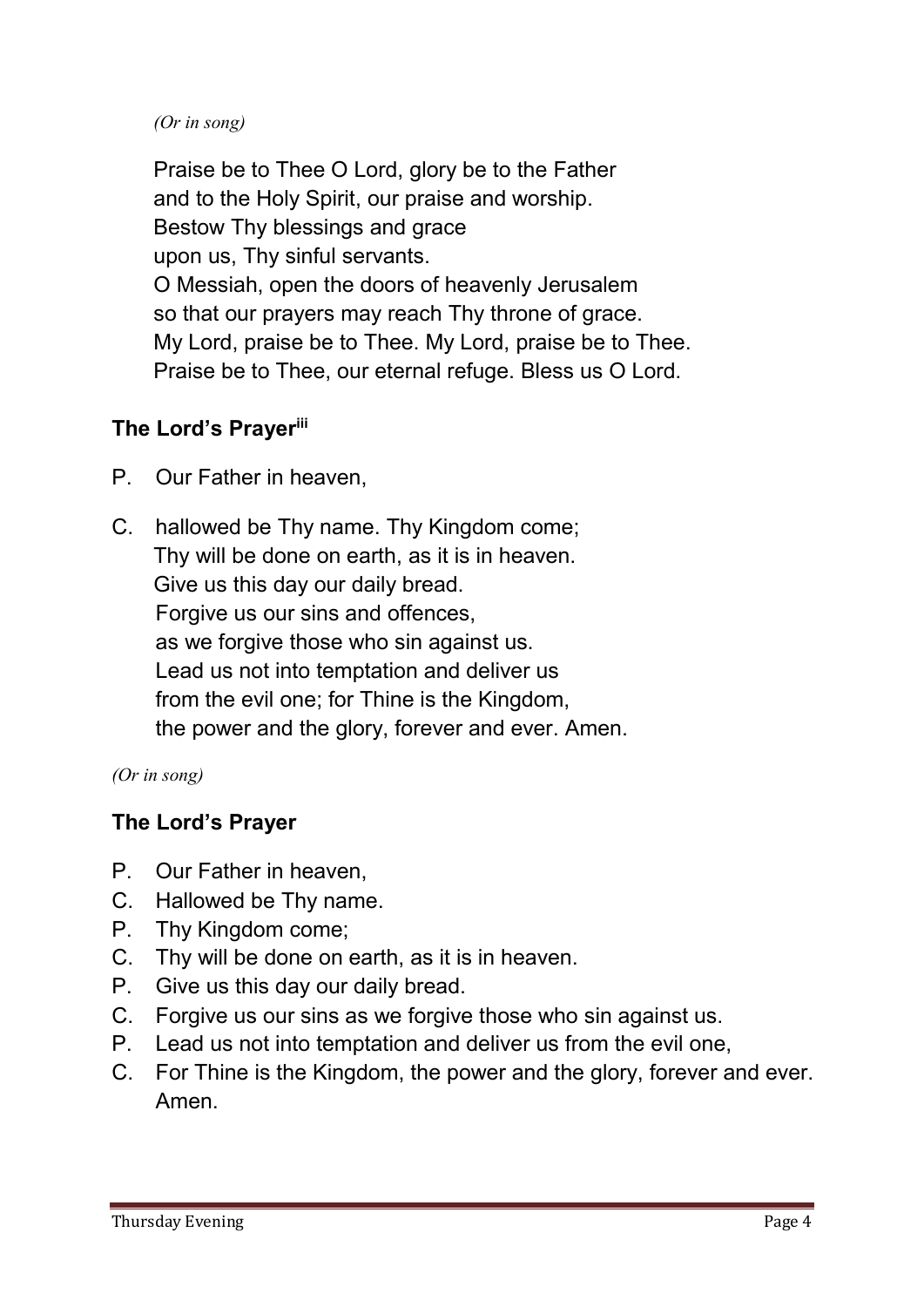# Praarthana (Pg.102)

**P. Dhaivamaaya Karthaave, njangalude shareerangale shuchithwam kondum, aathmaakkale vishwaasam kondum, bodhangale dhaiveeka Vachanam kondum, alankarikkename.** 

 **Vishudha vichaarangalodum, sukrutha nadapadikalodum, nirmalathayodum, Ninte swargeeya simhaasanathodu sameepippaanum, njangalude rakshaikku vendi undaaya Ninte peedanubhavangalude ee perunaalilum, aayushkaalam muzhuvanum, jeevan nalkunna thiru shareera rakthangalil panku kollu vaanum, njangale yogyathayullavar aakkename, hosho vab'kulas ban la'olmen.**

**C. Amen.** 

## Eniyaana

- **P. Thiruvishtathaal Manushyan aayitheerukayum, njangalkkaayi kashtatha anubhavikkayum cheiytha Dhaivame,**
- **C. njangalodu karuna cheiyyename.**
- **P. Rahasyangalum, dhrushtaandhangalum, upamakalum, Thannilthanne nivarthicha Dhaivame,**
- **C. njangalodu karuna cheiyyename.**
- **P. Njangalude rakshakkuvendi kuttakkaarane-pole nyaaya visthara sthalathekku kondupokappetta Dhaivame,**
- **C. njangalodu karuna cheiyyename.**
- **P. Rajaakkanmaarum, nyaayaadhipan-maarum, Thanne kolluvaan cheiytha aalochanakku keezhppetta Dhaivame,**
- **C. njangalodu karuna cheiyyename.**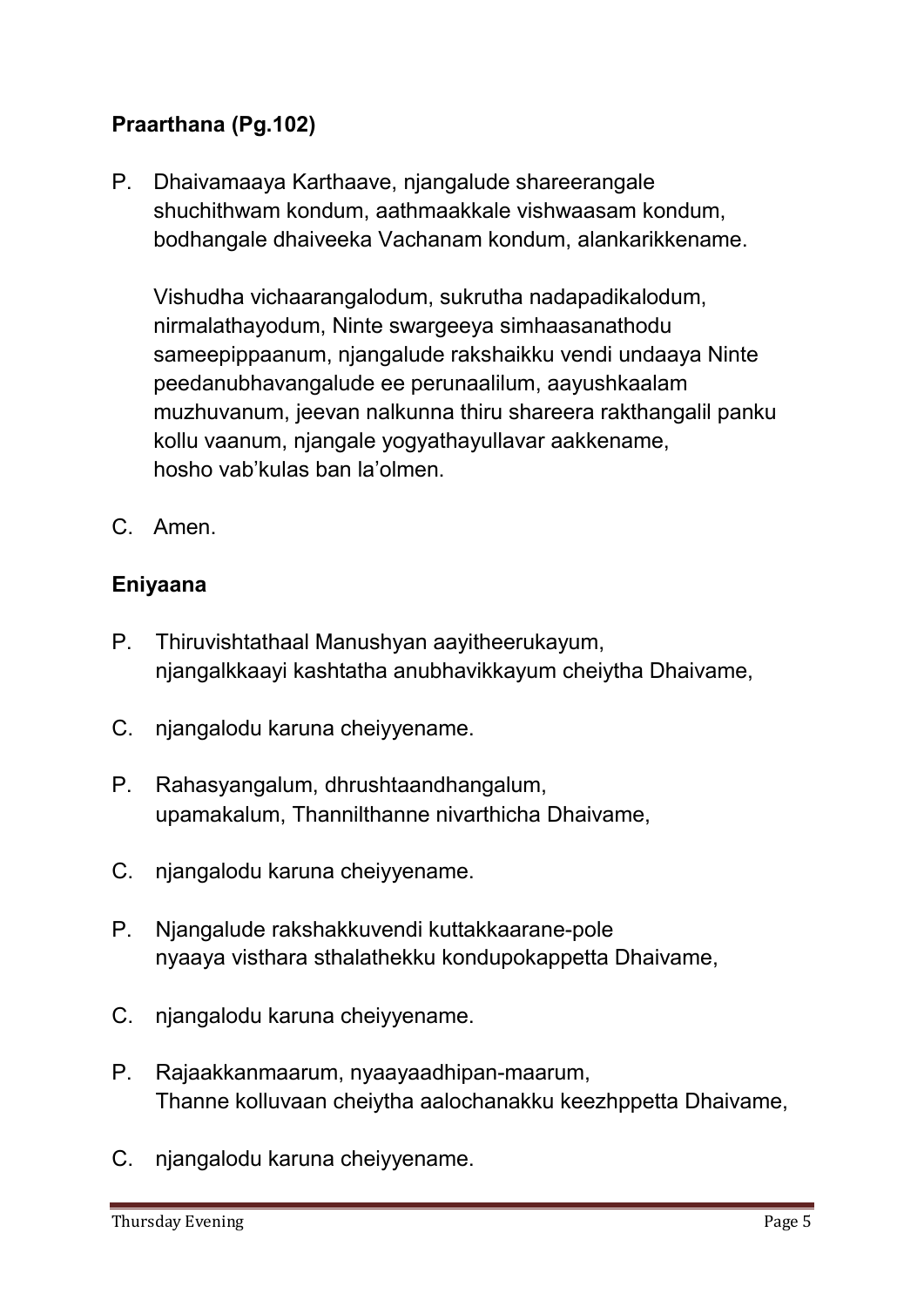## Prayer

**P. O Lord God, adorn our body with purity, our soul with faith and our mind with the divine Word.**

**Make us worthy to approach Your heavenly throne with holiness of thought, deeds of righteousness and in purity and to partake of Your life-giving body and blood on this day when we remember the passion You endured for our redemption and all the days of our lives, now and forever more.** 

**C. Amen.** 

## Responsory

- **P. O God, who of Your own will, became Man and who endured suffering for our sake,**
- **C. have mercy on us.**
- **P. O God, who fulfilled all the mysteries, metaphors and parables by Your life,**
- **C. have mercy on us.**
- **P. O God, who was taken to the court of justice like a criminal, for our salvation,**
- **C. have mercy on us.**
- **P. O God, who submitted to the schemes of the rulers and judges, to put You to death,**
- **C. have mercy on us.**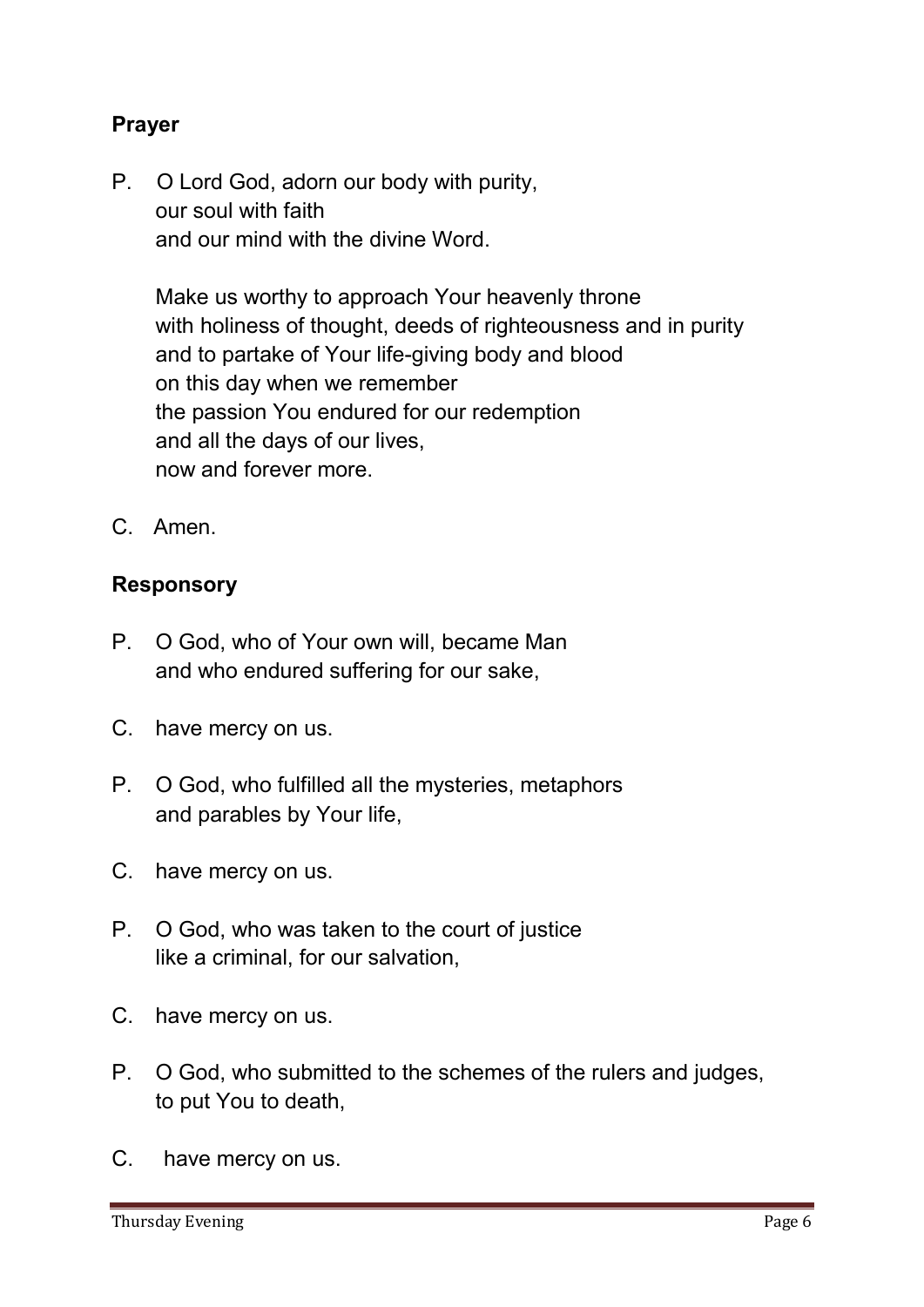- **P. Sakalathinteyum Nyaayaadhipathi aayirikke, anyaayamaayi vidhikkappettavanaaya Dhaivame,**
- **C. njangalodu karuna cheiyyename.**
- **P. Vanchakanaaya shishyanaal aacharyanmaarkku elpikkappedukayum, avaraal krooshikkappedukayum cheiytha Dhaivame,**
- **C. njangalodu karuna cheiyyename.**

## Masumoor: Sankeerthanam (Pg.34)

- **P. Karthaave, Ninne njaan nokki-vilichu; ennodu utharamarulename.**
- **C. Karthaave, njaan Ninte adukkal nilavilichu; Karthaave, "jeevan ullavarude dheshathu ente prathyaashayum, ente ohariyum Neeyaakunnu," ennu njaan paranju.**
- **P. Ninte Vachanam ente kaalukalkku vilakkum, ente vazhikalkku prakaashavum-aakunnu. Ninte neethiyulla vidhikale aacharikkumennu njaan aanayittu nishchayichu.**
- **C. Karthaave, njaan ettavum elimappettirikkunnu; Ninte Vaagdhaana prakaaram enne jeevippikkename. Karthaave, ente vaayile vachanangalil Nee ishtappettu, Ninte nyaayangal enne padippikkename.**
- **All: Sakala jaathikalume, Karthaavine sthuthippin; enthukondennaal Avante krupa nammude-mel shakthippettirikkunnu. Avan sathyamaayittu, ennekkum Karthaavaakunnu. Dhaivame, sthuthi Ninakku yogyamaakunnu. Baarekmaar.**
- **P. Pithaavinum, Puthranum, Parishudha-Roohaaikkum sthuthi.**
- **C. Aadhimuthal ennennekkum thanne. Amen.**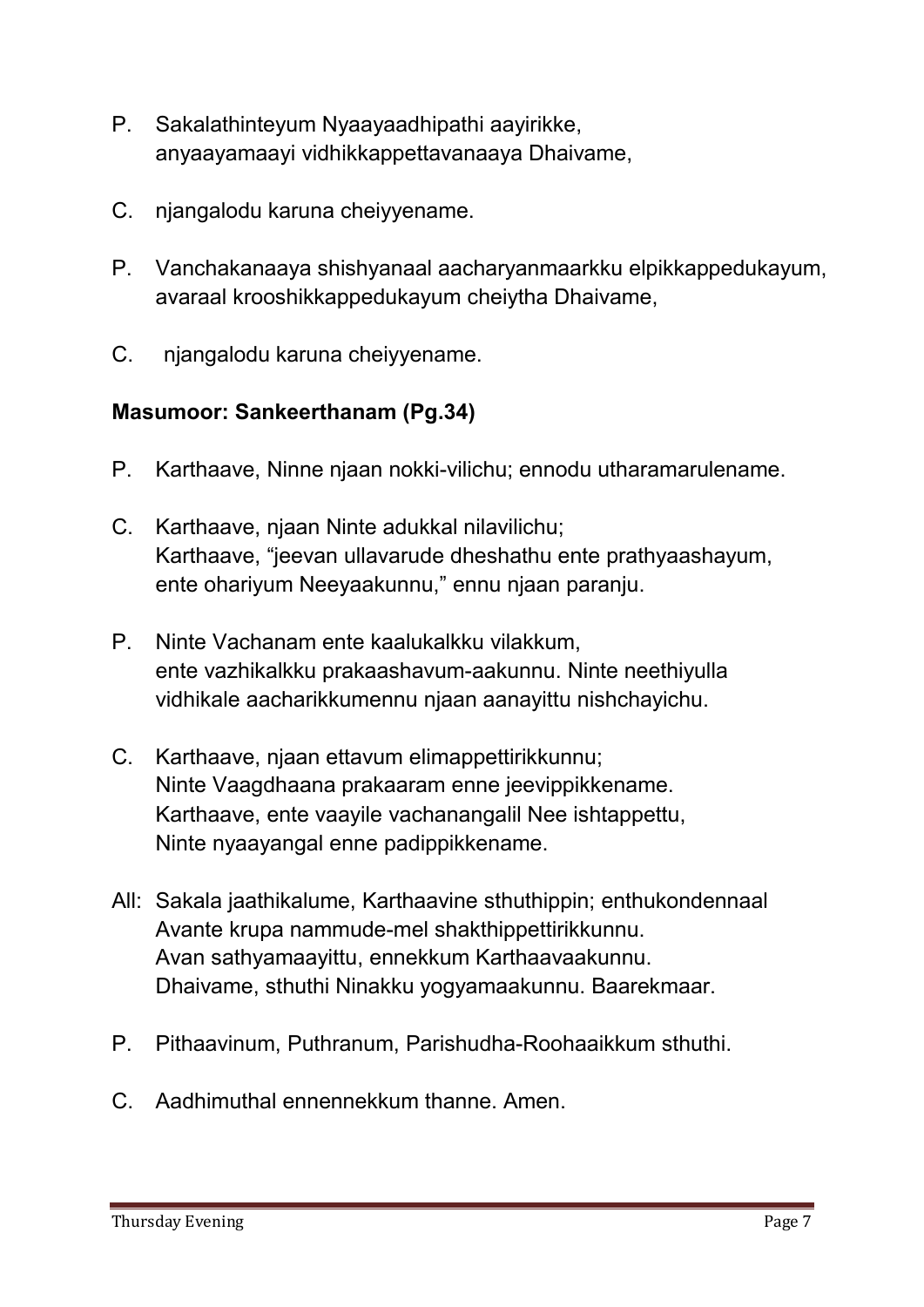- **P. O God, who was unjustly charged, though You are the Supreme Judge,**
- **C. have mercy on us.**
- **P. O God, who was handed over to the high priests by the deceitful disciple and was subsequently crucified by them,**
- **C. have mercy on us.**

## Psalms

- **P. Lord, I call upon You; answer unto me.iv**
- **C. I cry unto You, Lord; I say, "You are my refuge and portion in the land of the living."v**
- **P. Your Word is a lamp to my feet and a light for my path. I have taken an oath and confirmed it, that I will follow Your righteous laws. vi**
- **C. O Lord, I have been greatly humbled; give me life according to Your Word. O Lord, be pleased with the words of my mouth, and teach me Your judgments. vii**
- **All: Praise the Lord, all you nations; for His grace abounds in us.**  He is truly Lord forever.<sup>viii</sup> **O God, You are worthy of praise. Bless us O Lord.**
- **P. Praise be to the Father, the Son and the Holy Spirit.**
- **C. As it was in the beginning, is now and forever shall be. Amen.**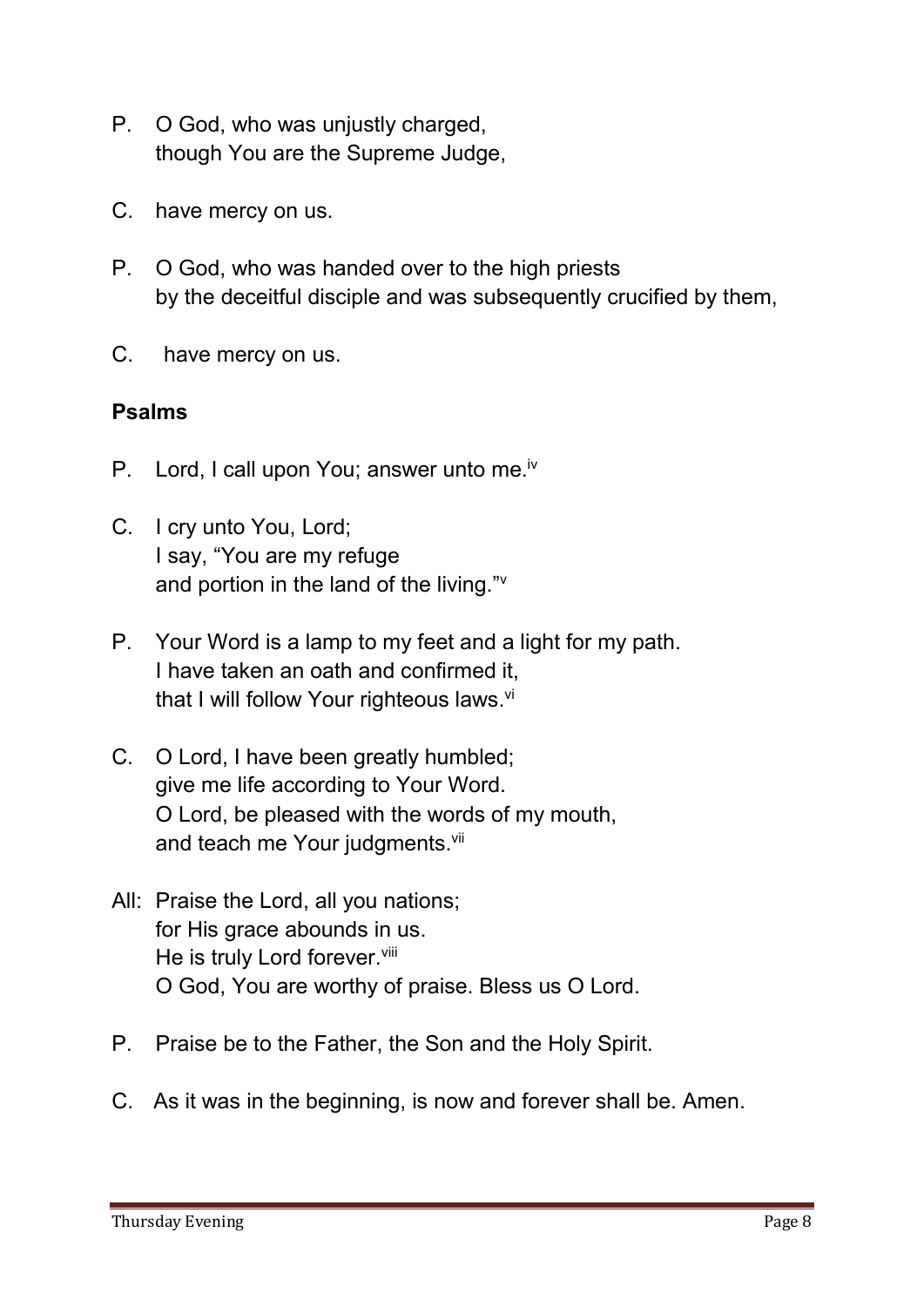- **P. Ee sandhyayinkal, sakala dharshakan-maarudeyum, rahasyangalum, upamakalum, nivarthiyaakayum, maravaayirunna rahasyangal velivaakukayum cheiythu;**
- **C. Enneppole oru pravaachakane ningalude sahodharanmaaril ninnu Karthaavu ningalkku ezhunnelppikum. Avane chevikollaatha aathmaavu, thante janathinte idayil ninnu nashichupokum.**
- **P. Dhaivavum, pravaachakanum, purohithanum, yaagavum, kaazhchayum, kaazhcha anakkunnavanum, athu kaikkollunnavanum, ella rahasyangaludeyum nivruthiyum, Ivan-aakunnu.**
- **C. Ee sandhyayinkal nammude Karthaavu maalikayil vachu Pesaha bhakshichu. Thaan bharamelpicha rahasyathil shishyanmaar imbappedukayum cheiythu.**
- **P. Karthaavu appam eduthu, anugrahichu murichu, "ithu ente shareeram," ennu arulicheiythu. Veenjum sthothram cheiythu, shudheekarichu, "ithu ente raktham," ennum aruli cheiythu.**
- **C. Yajamaananum, dhaasanmaarum, bhakshichu, sthuthi paadi, Olivu Malayilekku purappedukayum, avide vachu avar upadhesham kaikkollukayum cheiythu.**

# Promeon (Pg.104)

- **P. Naam ellaavarum praarthichu, Karthaavinodu anugrahangalum karunayum yaachikkanam.**
- **C. Anugrahikkunnavanaaya Karthaave, njangale anugrahichu, njangale sahaayikkename.**
- **P. Sthuthiyum, sthothravum, thejasum, pukazhchayum, maanju pokaatha nalla mahimayum, nirantharam karettuvaan, njangal yogyathayullavaraayi theerename.**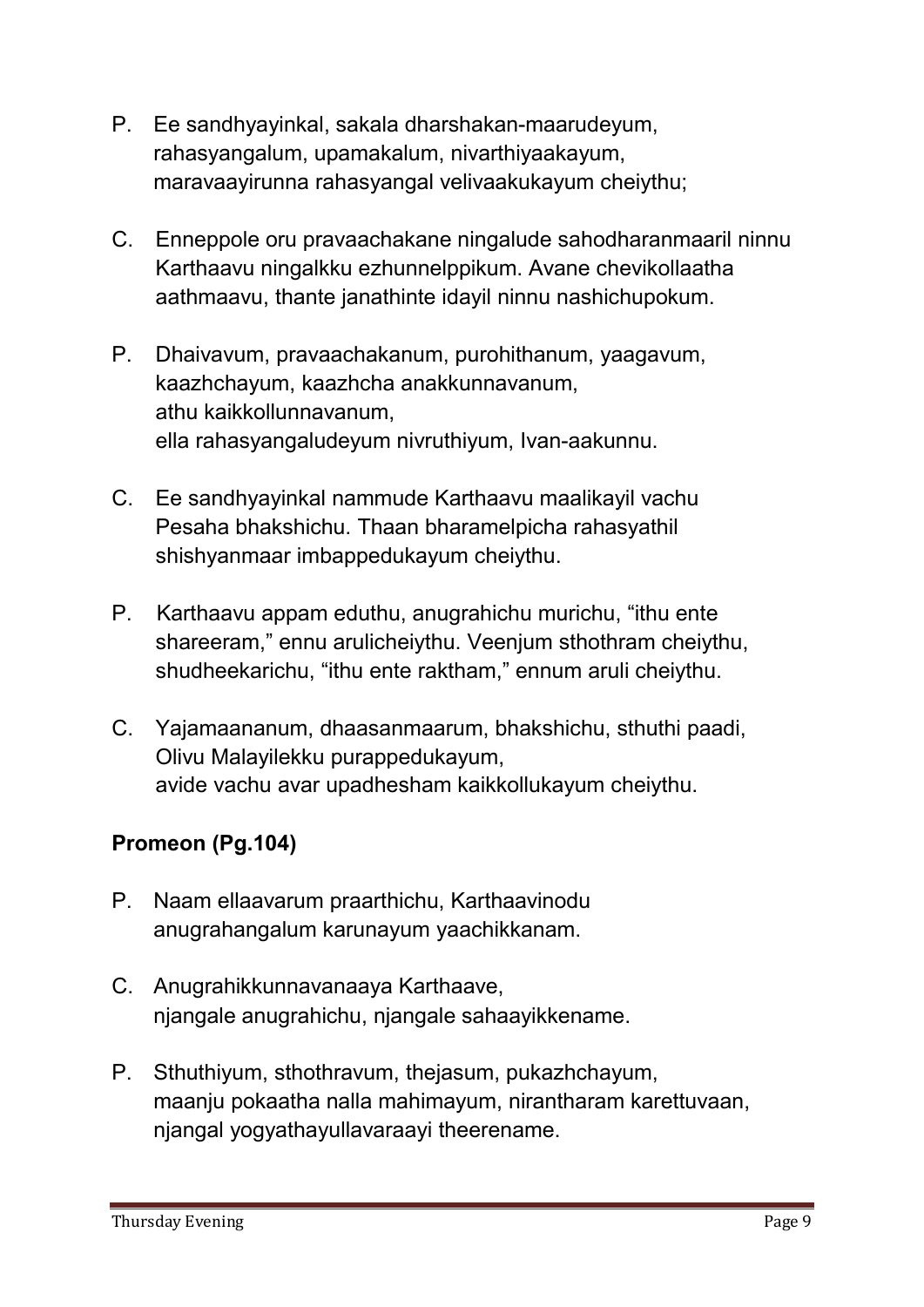- **P. This night, all the mysteries and parables of the seers are fulfilled and the hidden mysteries are revealed;**
- **C. "The Lord will raise for you, a prophet like me, from among your brethren. He who does not heed Him will perish from among His people." ix**
- **P. He is God, Prophet, Priest, the Sacrifice, the Offering, the One who offers, the One who accepts, and the fulfilment of all mysteries.**
- **C. This night, the Lord ate the Passover meal in the upper room. The disciples rejoiced in the mystery that He entrusted to them.**
- **P. The Lord took the bread, blessed it, broke it and said, "This is My body". He also blessed and sanctified the wine and said, "This is My blood"x .**
- **C. The Master and the servants ate and sang praises, and went on to the Mount of Olives where they received instructions.**

## Preface

- **P. Let us all pray and plead to the Lord for His blessings and mercies.**
- **C. Lord of all blessings, bless us and help us.**
- **P. May we become worthy to continuously offer You praise, thanksgiving, glory, adoration and everlasting majesty.**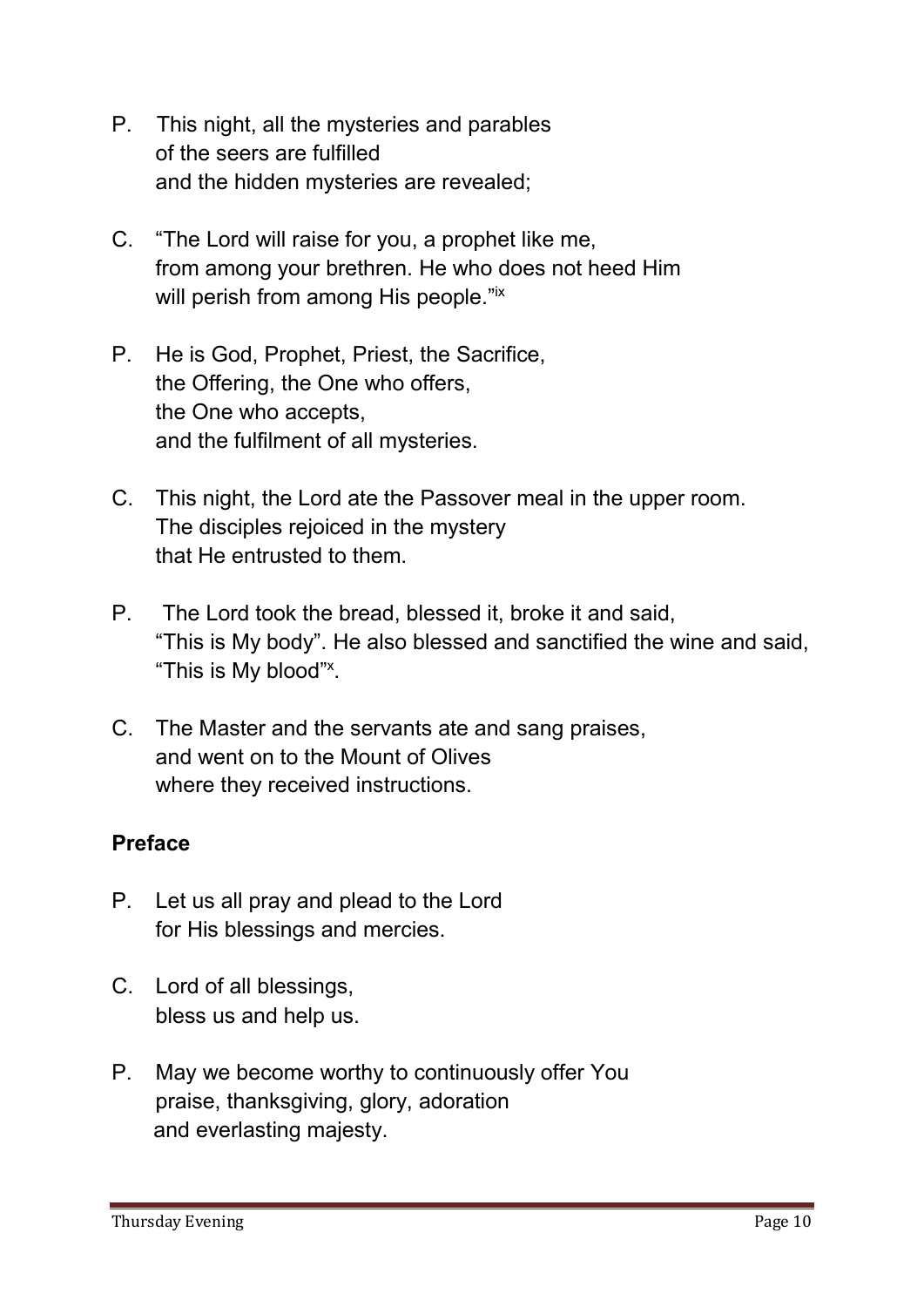**Swamanasaa Yaagamaayi theernnavanum, yaagangal arpikkunna Purohithanum, ava kaikkollunna Naadhanum, innenna-pole oru sandhyayil dhrishtaandhangalum, upamakalum niravettiyavanum, marmangalkku mudhrayitta vismayaneeyanum aaya Mashiha Thamburaane; praarthana shushrooshayude ee nerathum, njangalude aayusinte ella dhivasangalilum; sthuthiyum, bahumaanavum, vandhanavum, ennekkum yogyamaayirikkunnu, hosho vab'kulas ban la'olmen.**

**C. Amen.**

# Sedhara (Pg.105)

**P. Ihalokathilekku varunna ella manushyareyum prakaashippikkunna neethi Sooryanum, Thante dhivya njaanathinte prakaashathaal sakalatheyum prashobhipikk-unnavanum, Thante srshtikku prakaasham koduppan kaala samboornathayil shareeram dharichavanumaaya Mashiha Thamburaane, nyaaya pramaanathinte anthyamaaya ee Pesahaayude sandhyayil, nyaaya pramaana prakaaramulla sakalavum Ninnil Nee nivarthichu.** 

**Ee sandhyayingal, ellattineyum aanandhippikkunna Pesaha aakunna Nee, shishyanmaarod-onnichu Pesaha bhakshichu.** 

**Randu niyamangaludeyum athirthiyaaya ee sandhyayil, pazhayava neekki kalayukayum, puthiyava aarambhikkukayum cheiythu.** 

**Ee sandhyayil, shishyanmaarude kaalukal kazhuki thudachu, thaazhmayude maathruka Nee kaanichu koduthu, jeevan nalkunna shareeravum, rakthavum thrikkaikal kondu shishyanmaarkku bhaagichu kodukkukayum, puthiya udambadi sthirappeduthukayum cheiythu.** 

**Ee sandhyayil vanchakanaaya Yoodhayude neechathwam paramaarthikal aaya shishyanmaarkku Nee velippeduthi.**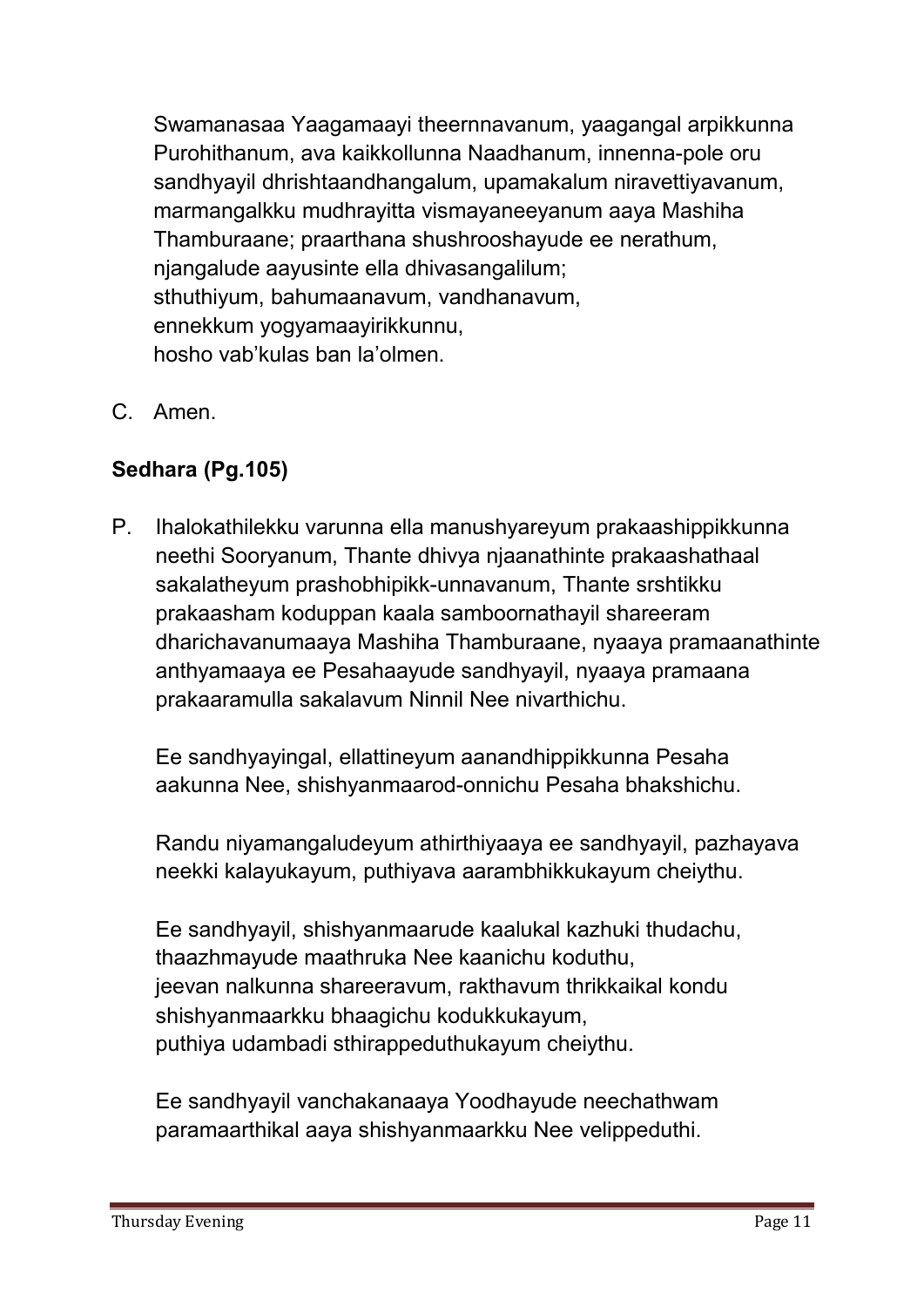**Of Your own will, You who became the Offering, the Priest who offers the sacrifice and the Lord who accepts it, the One who fulfilled the metaphors and parables and the wonderous Lord the Messiah who confirmed the mysteries on a night like this; You are forever worthy of praise, honour and adoration at this time of worship and all the days of our lives, now and forever more.**

**C. Amen.**

# Prayer

**P. O Lord the Messiah, the Sun of righteousness who brightens all humanity born in this world, who illuminates everything with the radiance of Your divine wisdom and who in the fullness of time, took human form to give light to Your creation, on this evening of the Passover, which marks the end of the law, You fulfilled everything according to the law.**

**On this night, You who are the Passover who makes everything rejoice, ate the Passover meal with the disciples.**

**On this night which marks the boundary between the two covenants, the old was abolished and the new commenced.**

**On this night, You demonstrated the model of humility by washing and wiping the feet of the disciples, distributed the life-giving body and blood with Your holy hands, and established the new covenant.**

**On this night, You revealed the deceitfulness of Judas to the sincere disciples.**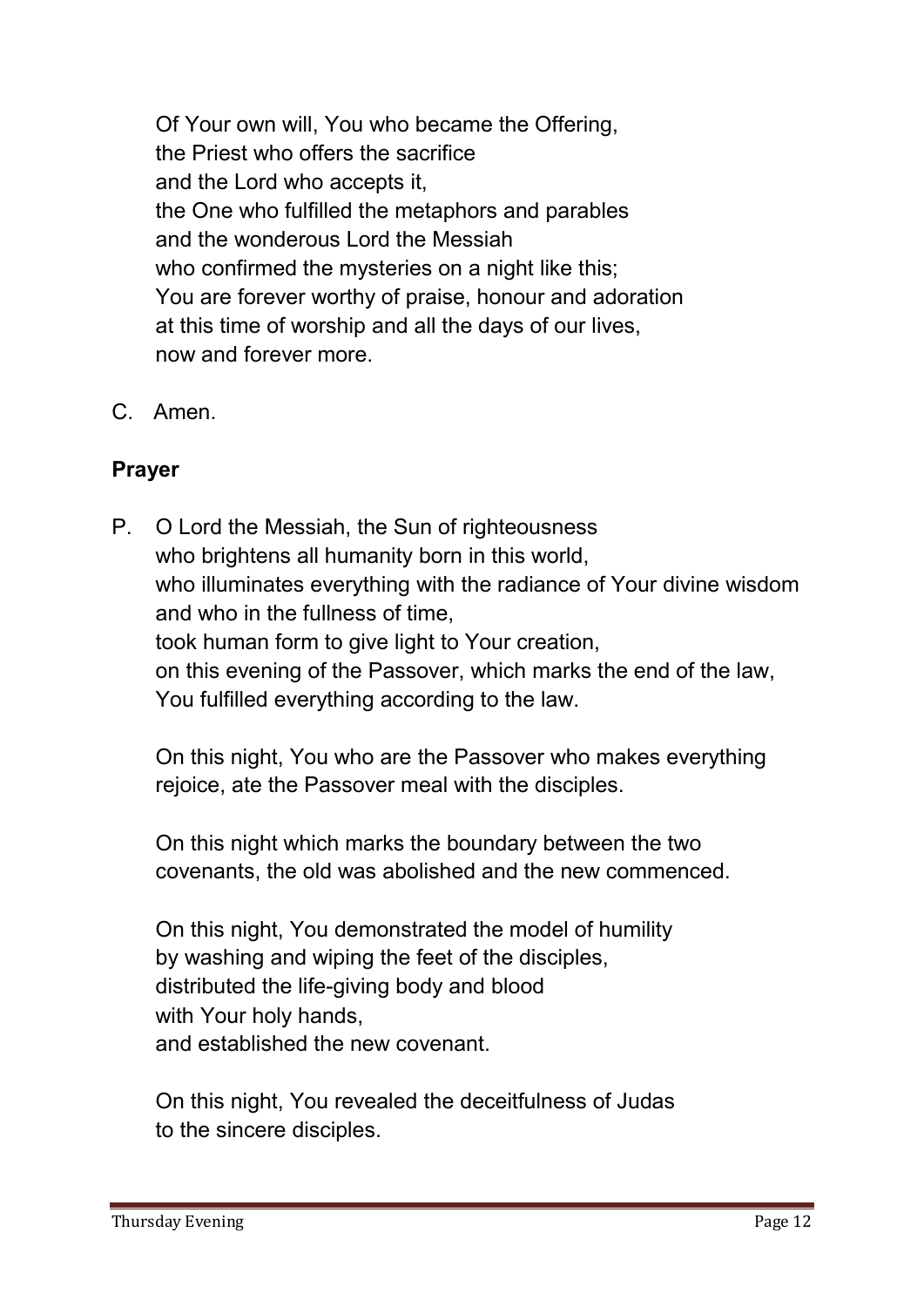**Njangalude Karthaavaaya Yeshu Mashihaaye, ee sandhyayil Ninnodu njangal praarthikkunnu;**

**Njangale dhukhathil-ninnum, asooyayil-ninnum, krodhathil-ninnum, swathanthrar aakkename.** 

**Njangalude vichaarangalil ninnu vidhweshavum, vanchanayum, dhooreekarichu, dhivyopadheshangalude kathirukalaal njangalude bhodhangale prakaashippikkaname.** 

**Anyonya-snehathaal, njangalude aathmaakkalkku dhaiveekam-aaya bhandham anubhavam aakkename.** 

**Jeevan nalkunna Ninte meshayil, vishudhiyode sambandhikkuvaan njangale yogyaraakkaname.** 

**Athinaal, njangal Ninnilum, Nee njangalilum, sadhaa vasikkukayum, dhaiveeka kaanthi kondu njangal vilangukayum cheiyyumaaraakaname.** 

**Ninakkum, Pithaavinum, Parishudha-Roohaaikkum, sthuthiyum, bahumaanavum, vandhanavum, njangal arppichukollunnu, hosho vab'kulas ban la'olmen.**

**C. Amen.**

# Kukkaaya (Pg.106)

**Moshayin naalil, Mesarenil, Yisraayelyar panthiru gothrangal Pesaha kunjaadine bhakshichu. Innu Sehiyon maalikamuriyil, Dhaiva Kunjaadin Pesaha baliyaam, puthu niyamathin virunnine, Yisraayelin gothrangalil ninnulla panthiru sleehanmaar, anubhavichavar aanandhichallo. Haaleluyya – oo – Haaleluyya**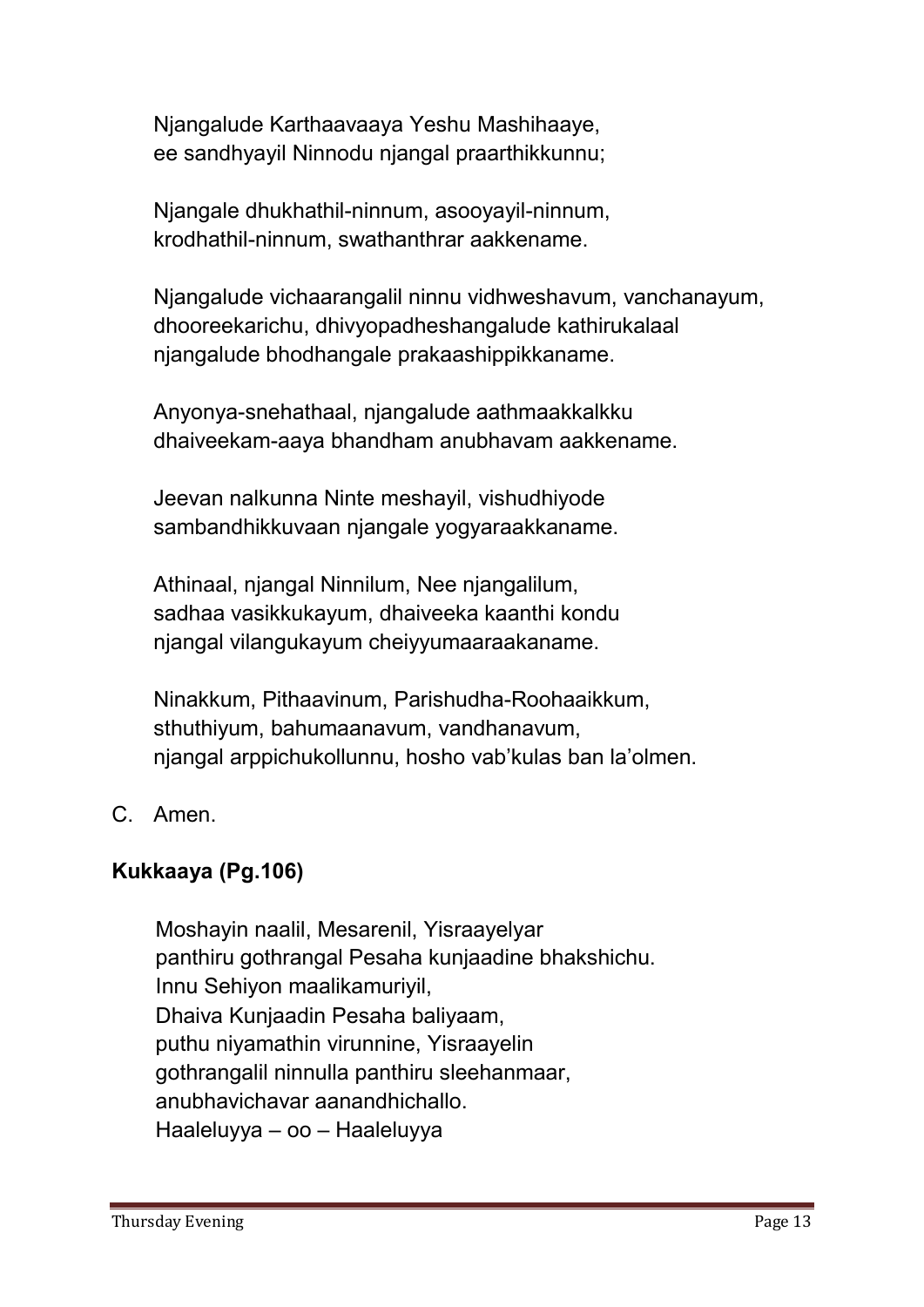**Our Lord Jesus Christ, on this night, we pray to You;**

**deliver us from sorrow, jealousy and anger.**

**Cast away from our thoughts, all hatred and deceit, and illuminate our minds with the radiance of Your divine teaching.**

**Through mutual love, may our souls experience divine communion.**

**Make us worthy to partake at Your life-giving table, in holiness.**

**As a result, make it possible for us to abide in You and for You to abide in us, so that we may glow with divine splendour.**

**We offer praise, honour and adoration to You, the Father and the Holy Spirit, now and forever more.**

**C. Amen.**

## Chant

**In the days of Moses, the twelve tribes of Israel ate the Passover lamb in Egypt. Today, in the upper room in Zion, the twelve disciples, from the tribes of Israel, experienced and rejoiced at the Passover sacrifice of the Lamb of God, on the feast of the new covenant. Haaleluyyah – O – Haaleluyyah**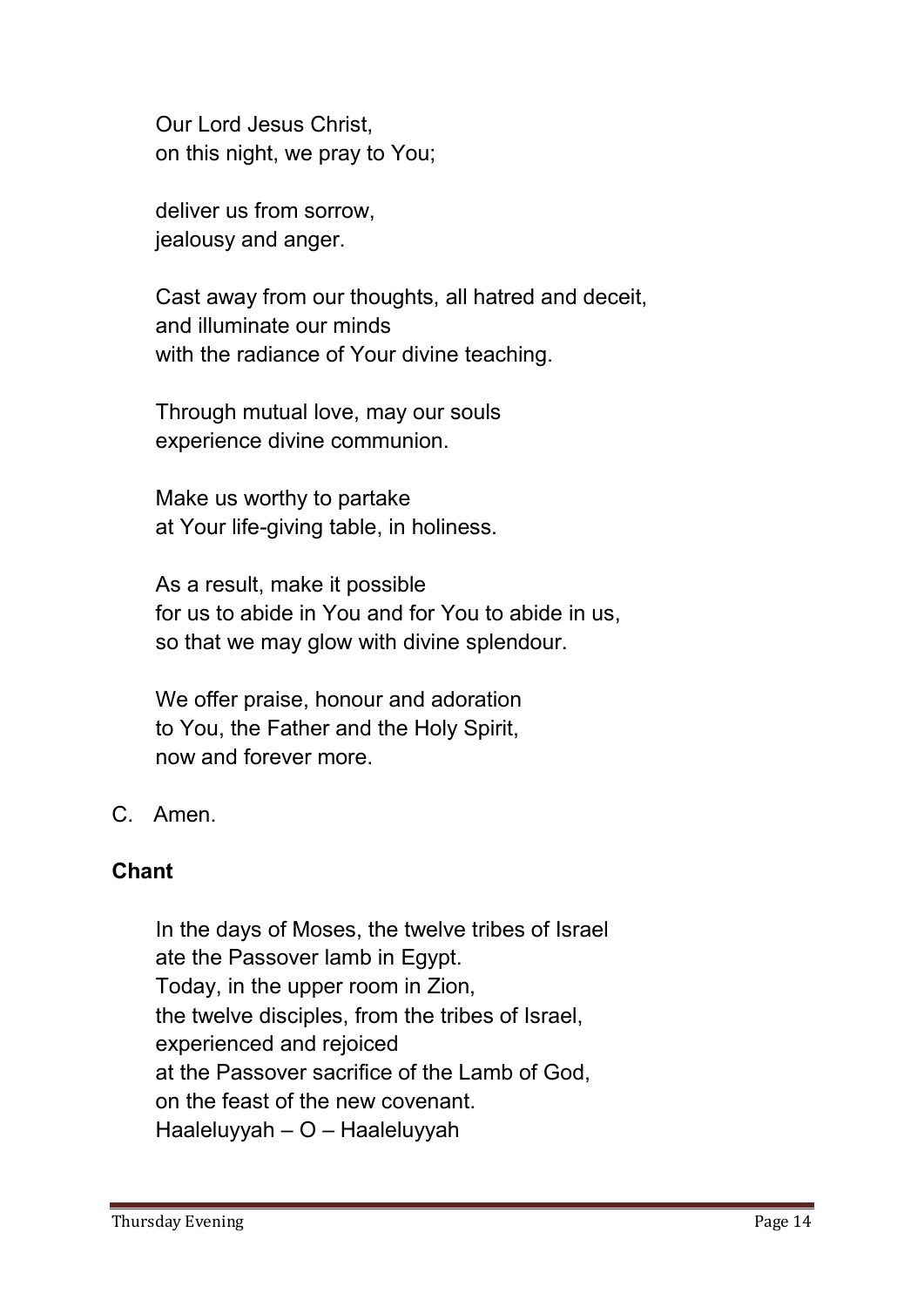## **Shubaha**

- **P. Pithaavinum, Puthranum, Parishudha-Roohaaikkum sthuthi.**
- **C. Aadhimuthal ennennekkum thanne. Amen.**

**Dhaiva Sutha, Kunjaade, Kristhu Naadha, thiru Sabhayaam manavaattikku chitha Manavaala, Thava Pithru mahathwa Raajyamaayathil ghoshicheedum Nin kalyaanathinte virunnin vishudha pandhi-kalil ellaam, njangal chernn-aanandhicheeduvan njangale yogyaraakka. Haaleluyya – oo – Haaleluyya Naadha anugrahichengale thunakkaname.**

# Ethra (Pg.107)

- **P. Njangalude Mashiha Thamburaane, Ninte karunayodu njangal yaachichu kollunnu; pazhaya niyamathinte avasaanavum, puthiya niyamathinte aarabhavumaaya ee perunaal, vishudhiyode kondaaduvaanum, njangalude aathmaakkal thiru shareera rakthangalaal shakthippeduvaanum, krupa cheiyyename. Njangalude sarva langhanangalkkum parihaaravum, aathmaakkalkku aashwaasavum, nalkaname. Njangal Ninakkum, Pithaavinum, Parishudha-Roohaaikkum, sthuthiyum, sthothravum, arppikkunnu, hosho vab'kulas ban la'olmen.**
- **C. Amen.**

## Baathedh Haasha

*(Prathivaakyam: ┼ Njangalude Dhaivamaaya Karthaave, njangalodu karuna cheiyyename. Kuriyelaayisson.)*

**1. Njangalkaai etta Nin kashtatha thaazhcha Karthaave vaazhtha pettathaaka.**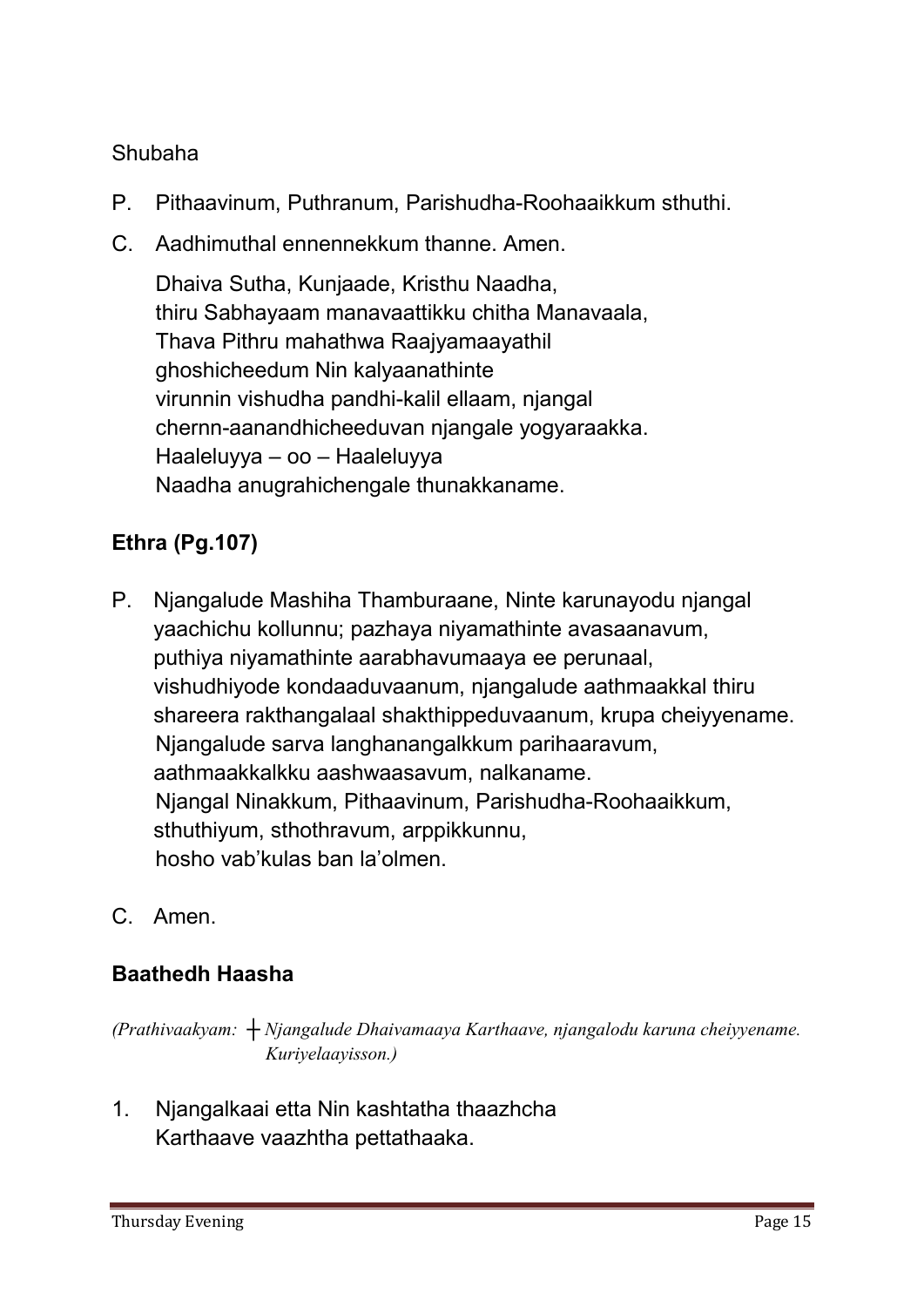## *(Prathivaakyam)*

## **Praise**

- **P. Praise be to the Father, to the Son and to the Holy Spirit.**
- **C. As it was in the beginning, is now and forever shall be. Amen.**

**O Lamb, the Son of God, Christ the Lord, O perfect Bridegroom of the holy Church, the bride, at Your wedding feast, prepared in Your Father's majestic Kingdom, make us worthy to fully participate and rejoice at the table of that holy feast. Haaleluyyah – O – Haaleluyyah. Lord, bless and help us.**

## Prayer of Incense

- **P. Our Lord the Messiah, we plead to Your mercy; In Your mercy, grant that our souls may be strengthened by Your holy body and blood so that we may celebrate in holiness, this festival which marks the end of the old covenant and the beginning of the new covenant. Grant us absolution for all our offences and peace to our souls. We offer praise and thanksgiving to You, the Father and the Holy Spirit, now and forever more.**
- **C. Amen.**

## Song of Passion

*Response: ┼ O Lord our God, have mercy on us. Kurie Eliesson.)*

**1. O Lord, blessed be the hardship and humility You endured for our sake.**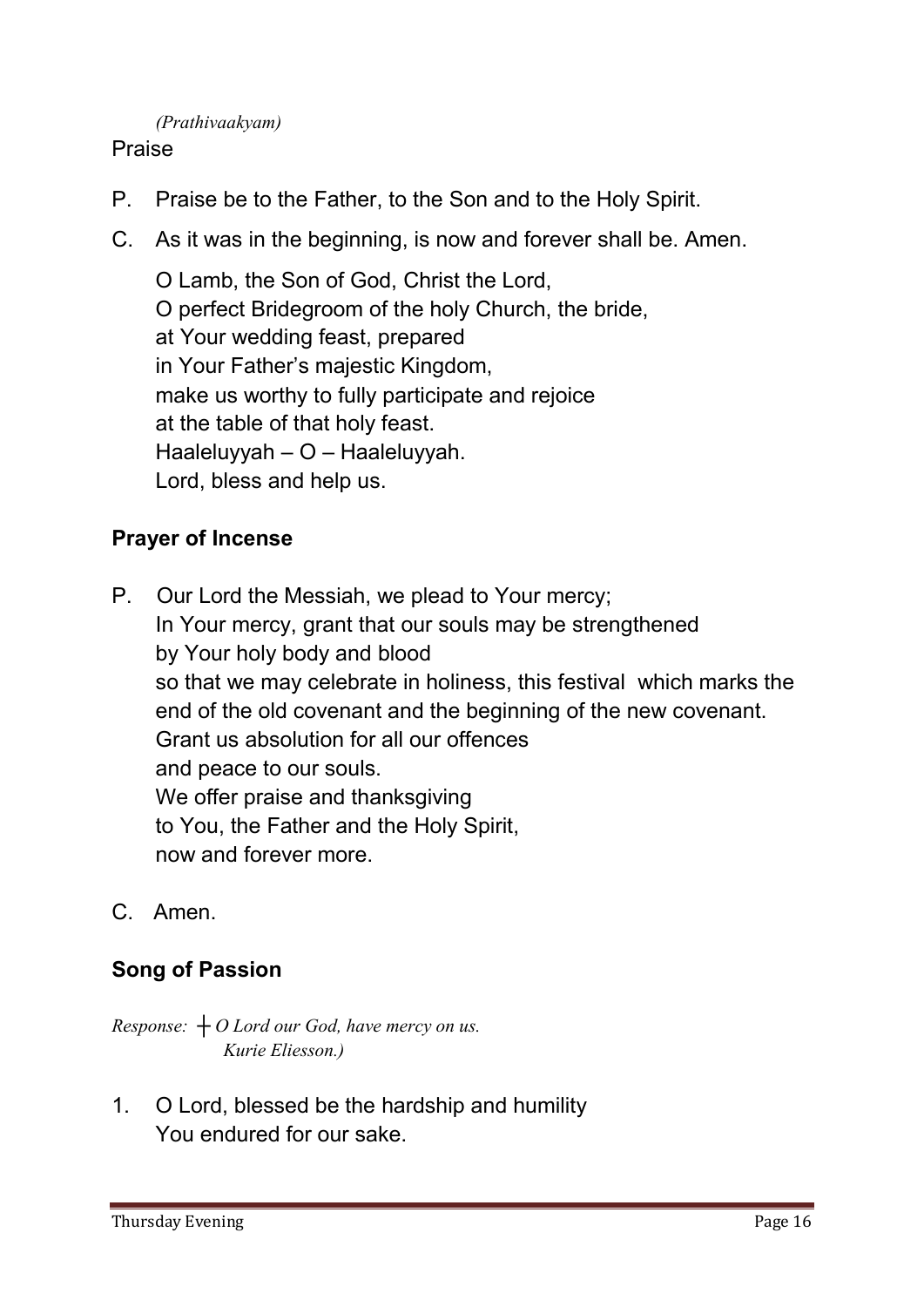*(Response)*

**2. Vanchaka dhrohiyaam Yoodhaavinte paadhangal Naadha Nee kazhuki, snehathode thudachennaalum, avanullil irunna dhrohamaam paapam, ottum kazhuka pettillallo.**

## *(Prathivaakyam)*

**3. Aayathu-pole, jalasnanaadhi baahya karma aachaarathal, paapa karakal neengi, chitham shudham aakunnilenn-adiyaare Nee grahippichu shudheekarikka.**

## *(Prathivaakyam)*

**4. Dhaasanmaar meshakkarike, Raajavaayon ninnavare shushrooshichatham aa raathriyile bhakshanam ethra manoharam ennu njangal chinthicheedunnu.**

## *(Prathivaakyam)*

**5. Thalippeen raktham hridhayathil, labhikkum raksha bhaagyam noonam. Pulimaavine akattin vegam, irippeen pandhiyil Pesahaaye naam bhujikkaam, gamikkaam, Kanaan dheshe**

## *(Prathivaakyam)*

**6. Dhaiva janame, priya sodharare, namukaai Thanne baliyaai nalki Thante maamsam rakthangalaale namme yojipicha Suthanum, Thaathanum, Roohaaikkum, sthothram paadaam.**

*(Prathivaakyam)*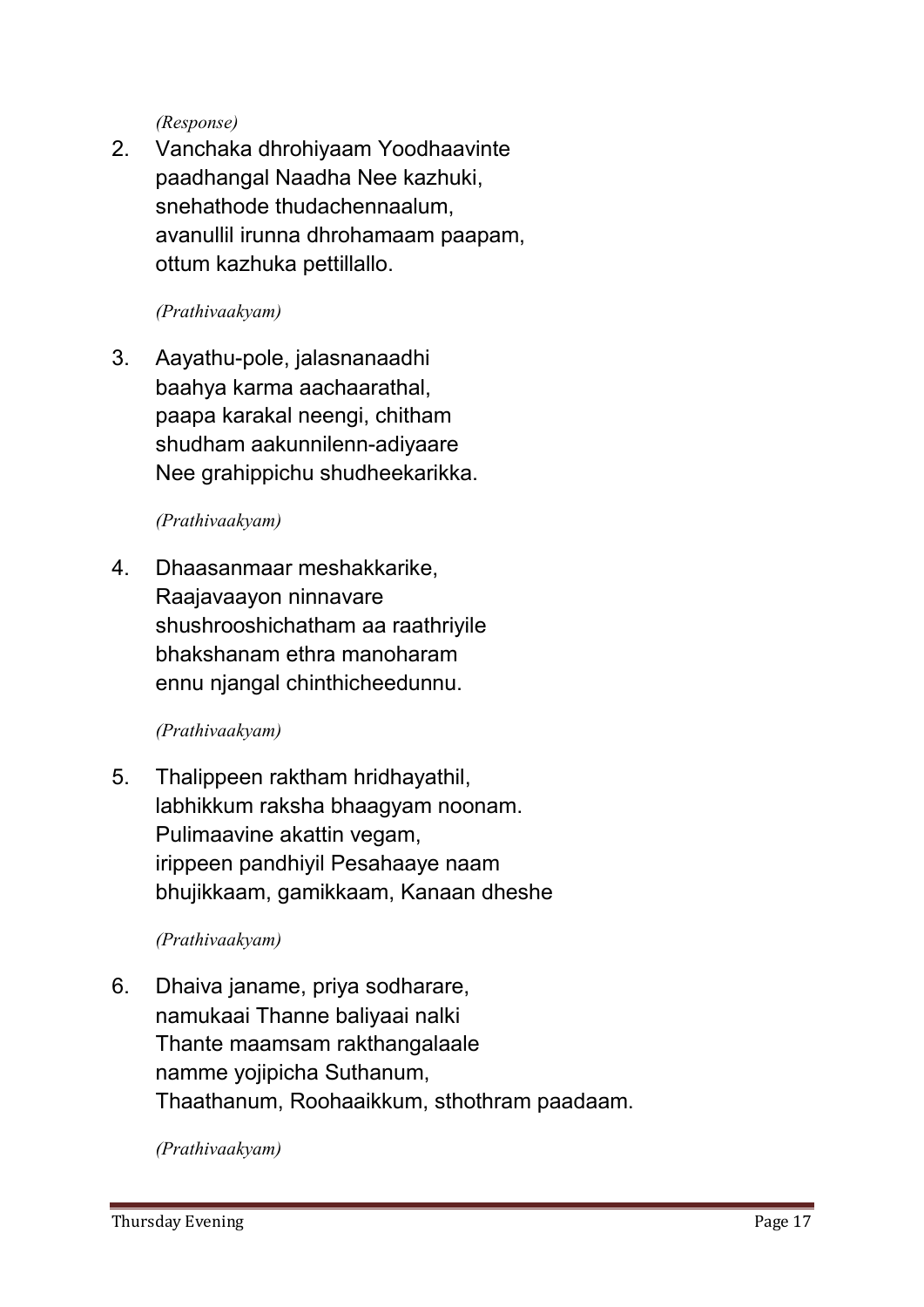**2. O Lord, You washed the feet of Judas, the malicious betrayer, and even though You lovingly wiped his feet, the malicious sin in him could not be washed away at all.**

*(Response)*

**3. Cleanse us and make us understand, that likewise, the stains of sin cannot be removed and completely purged by cleansing rituals, external ceremonies and practices.**

#### *(Response)*

**4. We are meditating on how glorious the feast was that night, when the King himself, stood and served His servants seated around the table.**

#### *(Response)*

**5. Sprinkle blood on your heart and receive the salvation which is truly favoured. Remove the leavened dough with haste, sit at the table of the Passover** and let us eat and be on our way to the land of Canaan.<sup>xi</sup>

*(Response)*

**6. Dear brethren and people of God, let us thankfully sing to the Son who sacrificed Himself for us and united us through His flesh and blood, to the Father and to the Holy Spirit.**

*(Response)*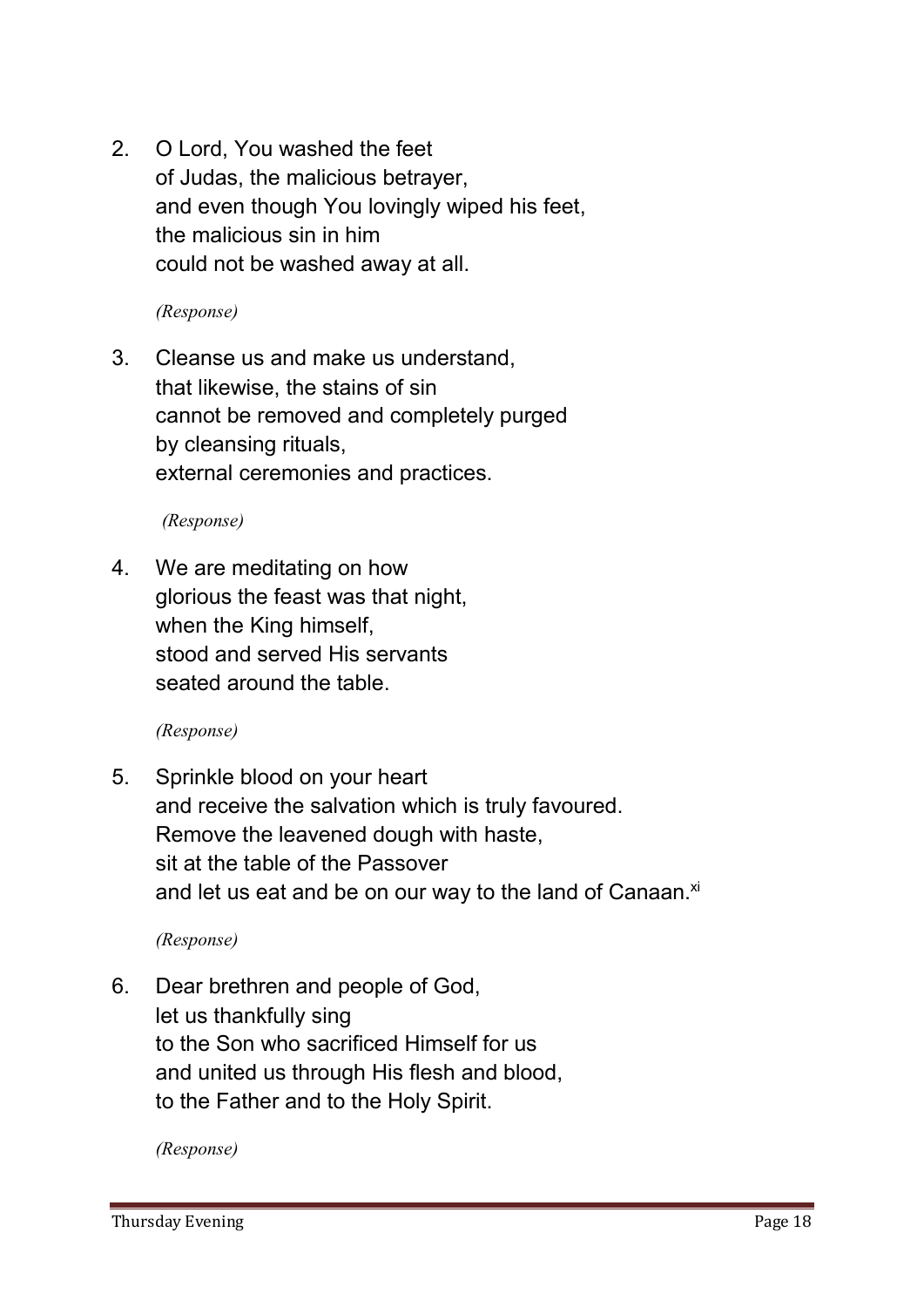# Mar Apreminte Baaoosa (Pg.108)

*(Prathivaakyam: ┼ Njangalude Dhaivamaaya Karthaave, njangalodu karuna cheiyyename. Kuriyelaayisson.)*

**1. Njangalkaayathi kashtathakal, ettoru Naadha njangale Nee anugrahichavayin pankum Nin Raajayohariyum nalkename.**

*(Prathivaakyam)* 

**2. Thankarathalamathil vankadale vahichirikkunna Dhaiva Suthan, shishyarin paadhangal kazhukeeduvaan, thottiyil vellameduthathum. Thejassankiyaai uduthiduvon urumaal arayil chuttiyathum. Dhahippikkum theejwalayaayon shishyarin munbil kuniyunnathum. Athyunnatharaam eerenmar, kandavar vismayicheedunnu.**

*(Prathivaakyam)* 

**3. Minnal udutha Sraaphenmaar Thanmukha shobhayil anthichu chirakaal mukhangal moodeedum. Dhivya jyothirmayanaam Thaan Yona-suthanaam, Shemayonte munbil thalakunicheeduvathu Sraapha-ganangal kandittu aayavar-ettam bhra-mi-chu.**

*(Prathivaakyam)*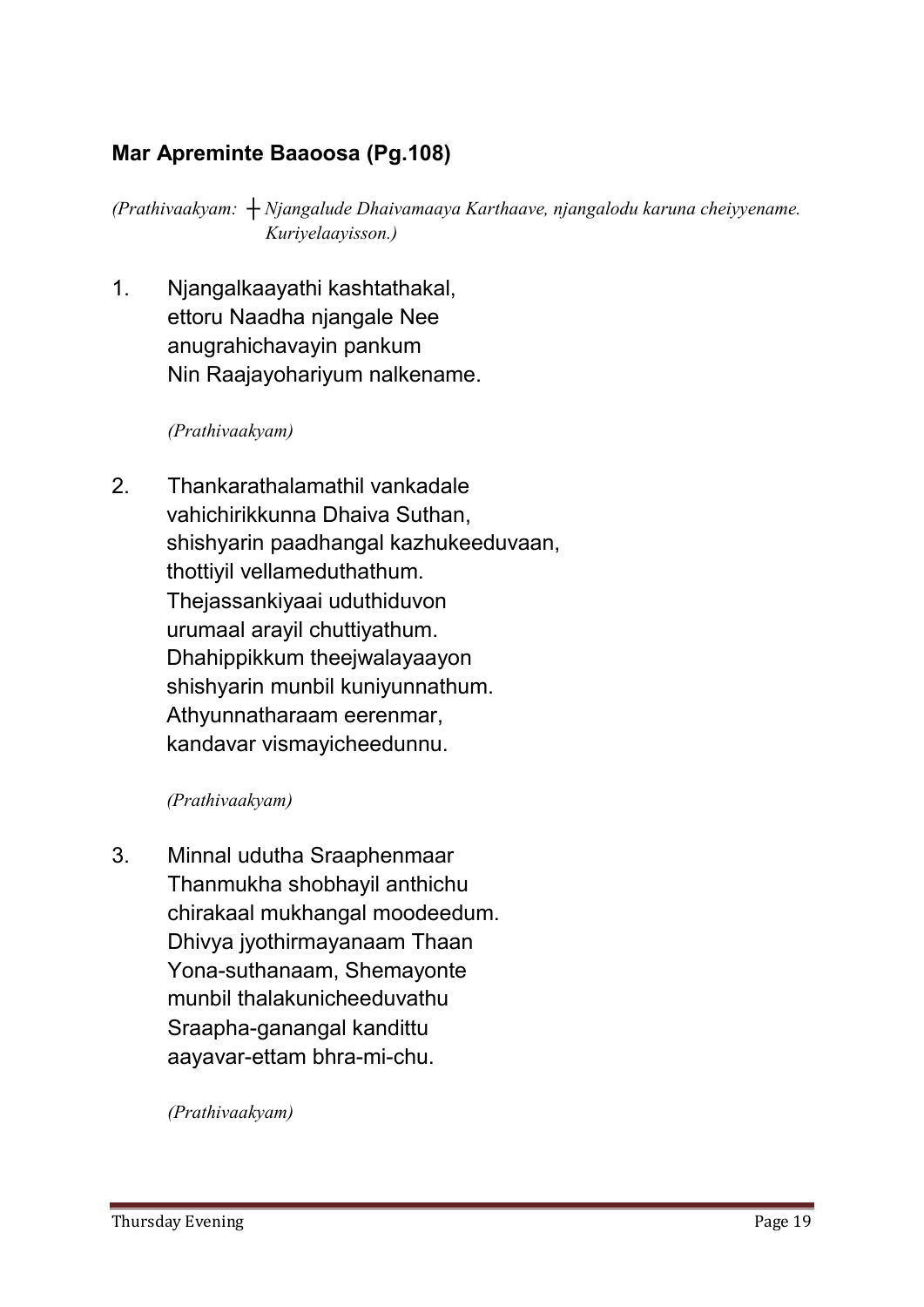# St. Ephrem's Hymn of Supplication

*(Response: ┼ O Lord our God, have mercy on us. Kurie Eliesson.)*

**1. O Lord who suffered immensely for us, bless us and grant us a share in Your heavenly Kingdom.**

*(Response)*

**2. The Son of God who bears the great sea** in the palm of His hands,<sup>xii</sup> **is the One who took water in a basin to wash the feet of His disciples. The One who is clothed in garments of glory, is also the One who girded a towel around His waist. The One who is the all consuming Fire, is also the One who bowed down before the disciples. The heavenly hosts in the highest watched all this in amazement.** 

#### *(Response)*

**3. The Seraphs dressed in shimmering clothes, shocked by the dazzling glory on His face cover their faces with their wings. The company of Seraphim were all very confused on seeing the One who is the holy Light, bow down before Simon, the son of John.**

*(Response)*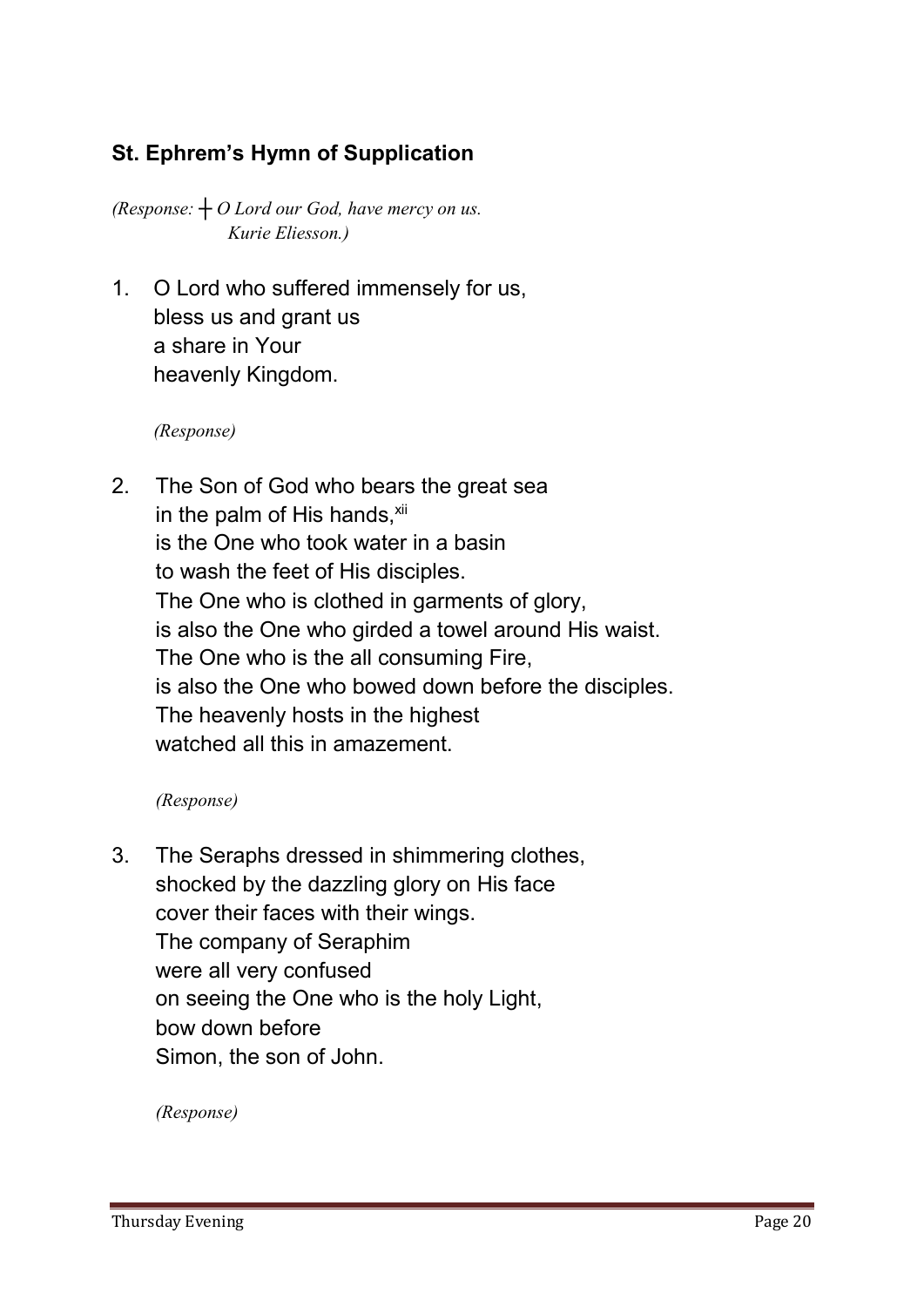**4. "Njaan ninne kazhukeedaaikil, Ninakkennod-ohariyethum Ille"-nnaruleett-aayavane kazhuki, shudhi cheiythavanaam, Sakala vishudhiyin urave, Nee enne kazhuki veluppichu, Ninnude panthiyil adiyaanum ohari thannarulee-de-name.**

#### *(Prathivaakyam)*

**5. Namaskaaram kelkkunnavane, yaachanakal nalkunnavane, njangalin praarthanakal kettu, yaachaanakal nalkeedename.**

*(Prathivaakyam)* 

# Apeksha (Pg.16)

- **P. Njangalude Karthaavaaya Yeshu Mashihaaye, Ninte anugrahangalude vaathil njangalude nere adachu-kalayaruthe.**
- **C. Karthaave, njangal paapikalaakunnu ennu njangal ettu parayunnu. Njangale anugrahikkename.**
- **P. Karthaave, Ninte maranathaal, njangalude maranam maanju pokuvan, Ninte sneham Ninne Ninte sthalathuninnu njangalude adukkalekku irakki konduvannu.**
- **C. Karthaave njangalude-mel anugraham choriyename. Amen.**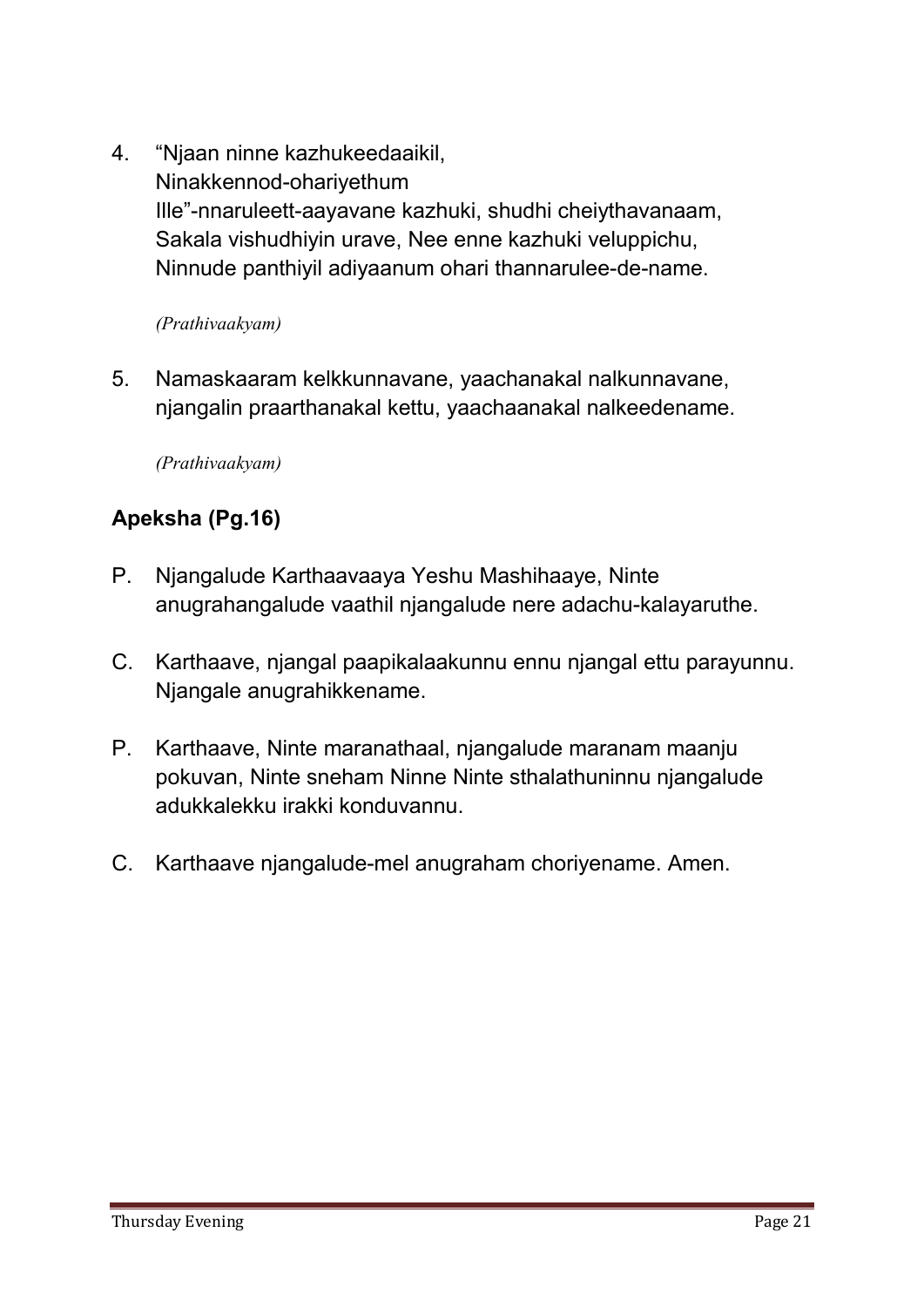**4. O Source of all holiness, who said, "Unless I wash you,**  You have no part with Me"<sup>xiii</sup> **and then washed and purified him, wash and cleanse me and grant Your servant also, a place at Your table.**

*(Response)*

**5. You, who listens to our worship and who grants petitions, hear our prayers and grant us our petitions.**

*(Response)*

## **Supplication**

- **P. Our Lord Jesus Christ, do not shut the door of Your blessings against us.**
- **C. O Lord, we confess that we are sinners. Bless us.**
- **P. O Lord, Your love brought You down to us from Your abode, so that our death may be averted by Your death.**
- **C. O Lord, shower Your blessings on us. Amen.**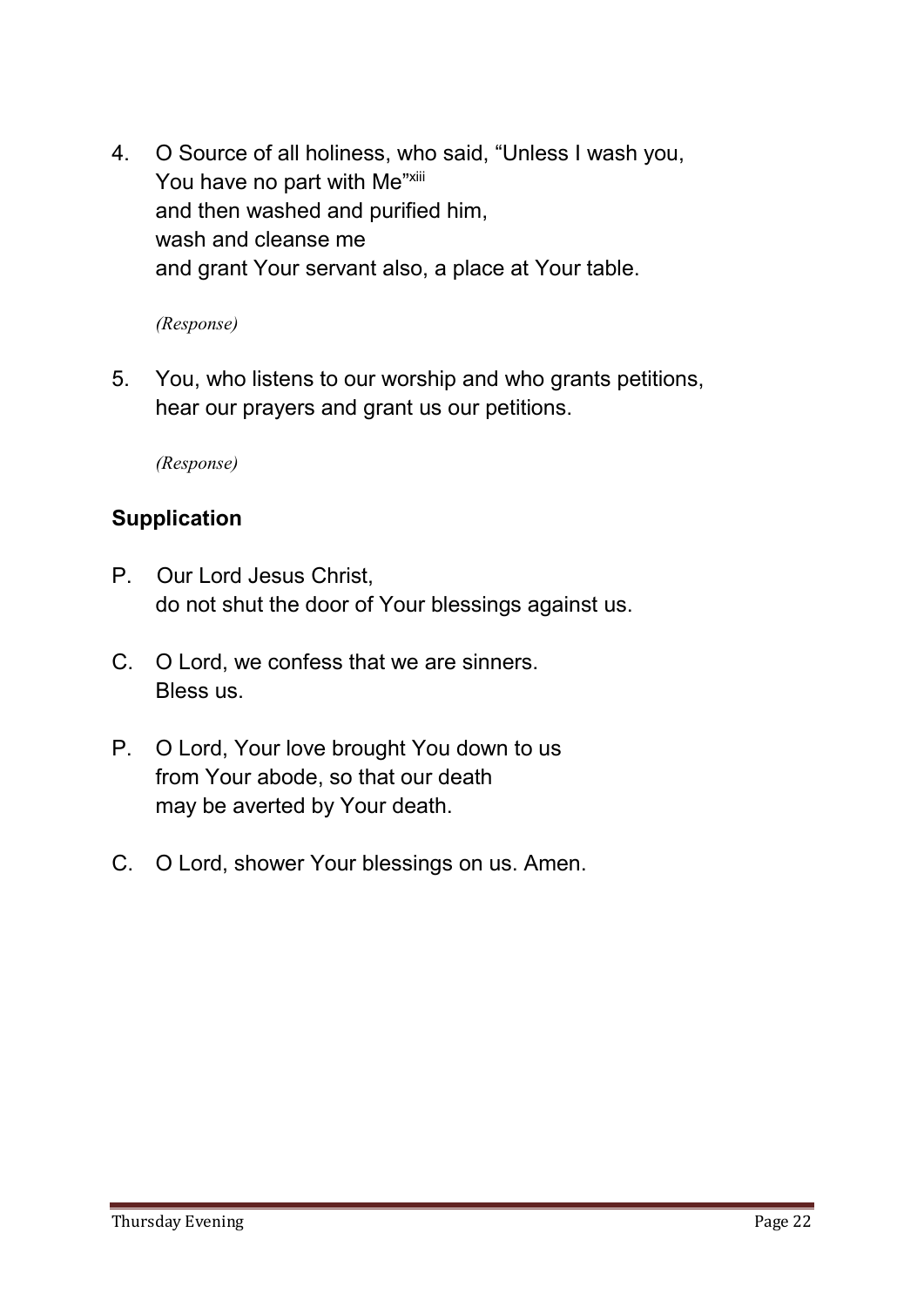# Kauma (Pg.32)

#### *(Moonnu pravashyam pattakaarente pinnalle ettuchollenam)*

**Thante peedaanubhavathaale, vazhithettil ninnu njangale rakshicha Mashiha Thamburaane, njangalude shushroosha kaikondu, njangalodu karuna cheiyyename.** *┼ Kuriyelaayisson.*

#### *(Pattakaarente pinnalle ettuchollenam)*

**Njangalude Karthaave, Ninakku sthuthi, Ninte Pithaavinu bahumaanavum, Parishudha-Roohaaikku vandhanavum pukazhchayum undaayirikkatte. Paapikalaaya njangalude-mel anugrahangalum, karunakalum undaayirikkename. Melulla Yerushaleminte vaathilukal thurannu, Mashihaaye, Ninte simhaasanathin munpaake njangalude praarthanakal praveshikkumaar-aakaname. Njangalude Karthaave, Ninakku sthuthi. Ennekkum njangalude sharanavume, Ninakku sthuthi. Baarekmaar.** 

#### *(Allenkil geetham)*

**Karthaa, sthuthi Ninakku, Thaathanu bahumaanam, Vishudha-Roohaaikku, pukazhcha vandhanam. Paapikalaakunna, Ninnude adiyaaril anugraham, krupayum, chorinjee-dename Nee. Melulla Yerushalem vaathil thurannittu, Mashiha, simhaasane, praarthana ethaname. Sthuthi en Karthaave, sthuthi en Karthaave, nithya sharanavume, sthuthithe. Baarekmaar.**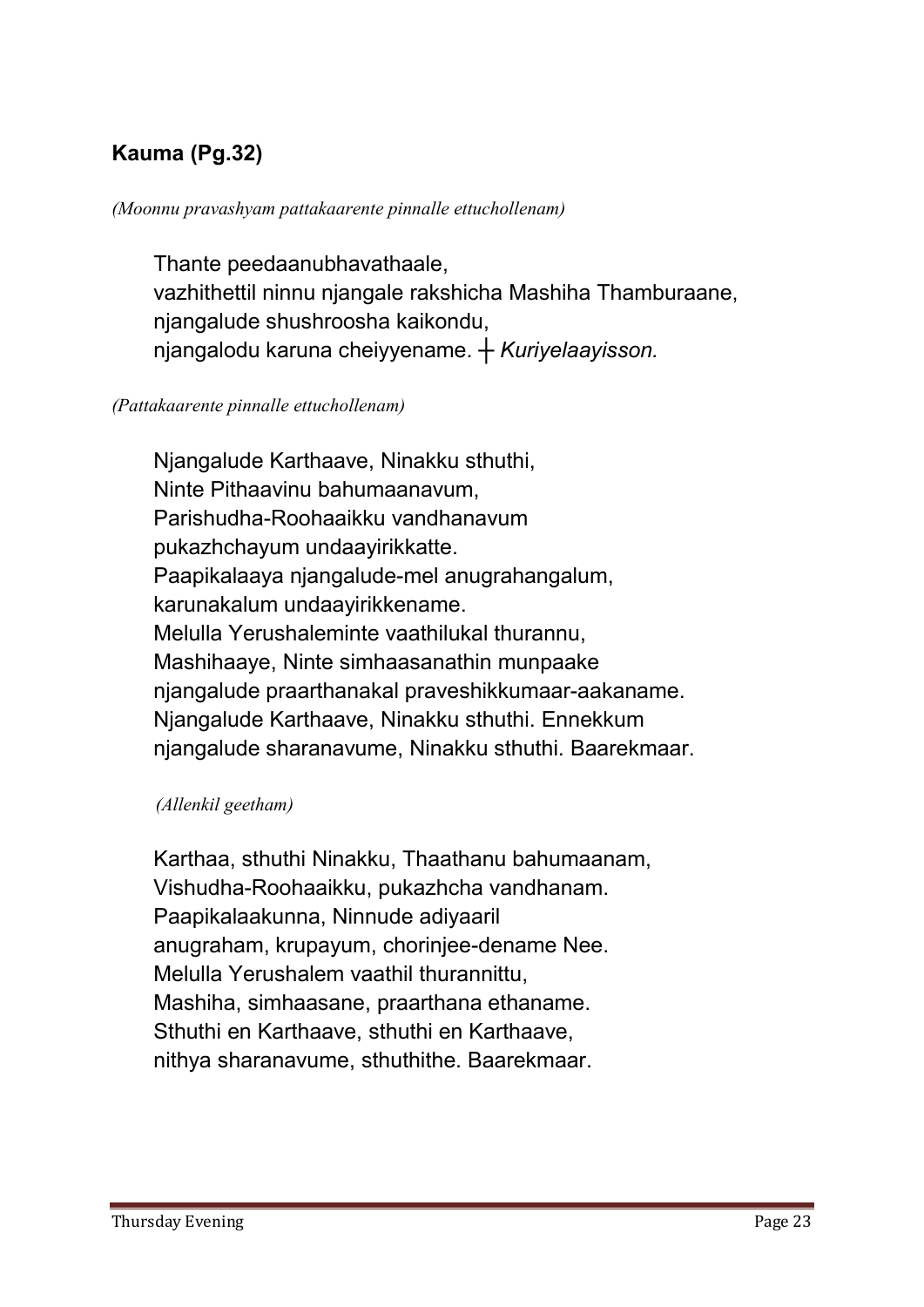# Adoration

*(To be said three times after the priest)*

 **O Lord the Messiah, who by Thy passion, saved us from going astray, accept our worship and have mercy on us.** *┼ Lord, have mercy.*

*(Repeat after the priest)*

**Our Lord, praise be to Thee, glory be to Thy Father, and our praise and worship be to the Holy Spirit. May Thy blessings and mercies be on us sinners. O Messiah, open the doors of heavenly Jerusalem so that our prayers may reach Thy throne of grace. Our Lord, praise be to Thee. Praise be to Thee, our eternal refuge. Bless us O Lord.**

*(Or in song)* 

**Praise be to Thee O Lord, glory be to the Father and to the Holy Spirit, our praise and worship. Bestow Thy blessings and grace upon us, Thy sinful servants. O Messiah, open the doors of heavenly Jerusalem so that our prayers may reach Thy throne of grace. My Lord, praise be to Thee. My Lord, praise be to Thee. Praise be to Thee, our eternal refuge. Bless us O Lord.**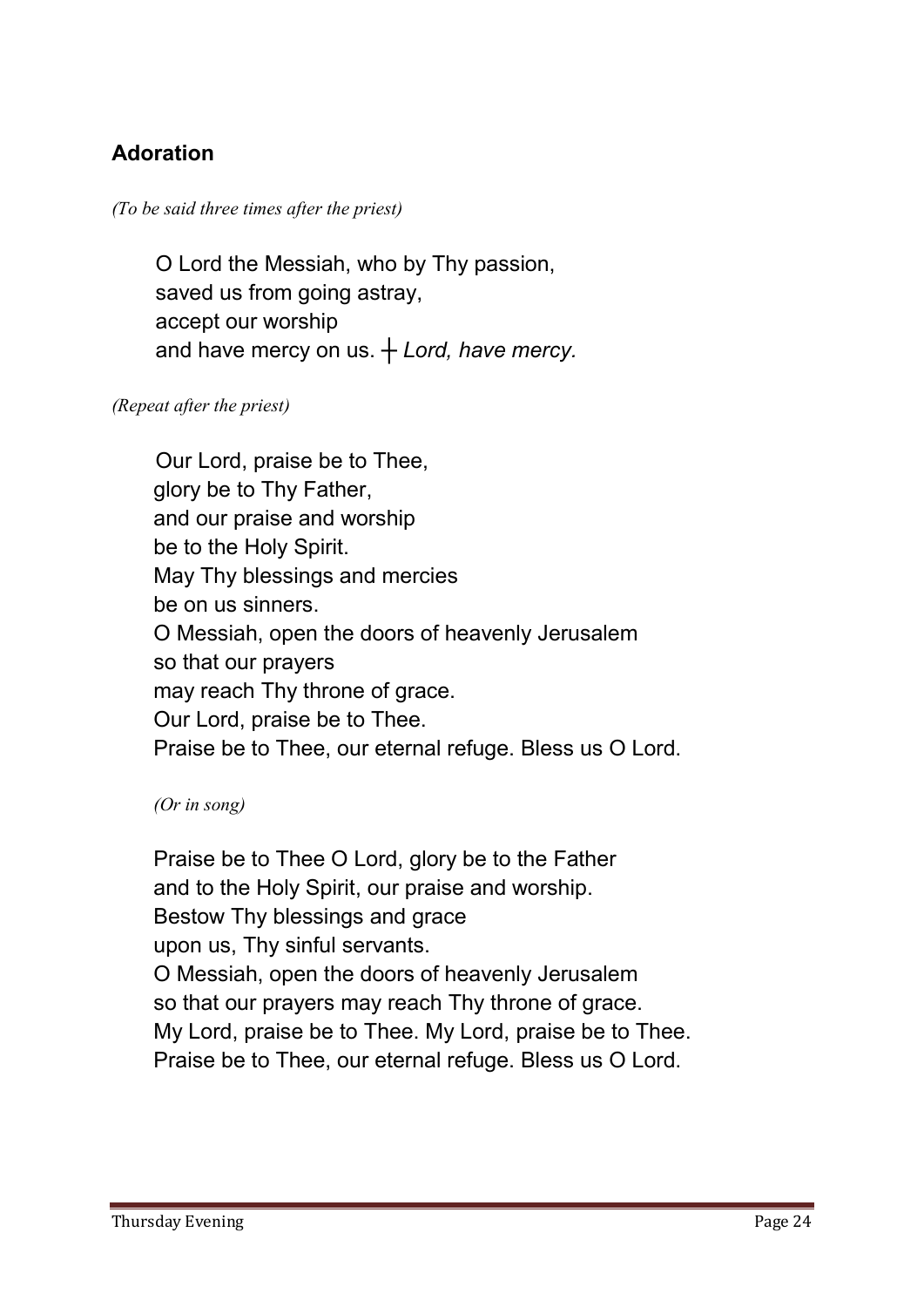# Karthaavinte Praarthana (Pg.2)

- **P. Swargasthanaaya njangalude Pithaave,**
- **C. Ninte naamam parishudham aakkapedename. Ninte Raajyam varename; Ninte ishtam swargathile-pole, bhoomiyilum-aakaname. Njangalkku aavashyamulla aahaaram innu njangalkku tharename. Njangalude kadakkaarodu njangal kshamichirikkunnathu-pole, njangalude kadangalum, dhoshangalum, njangalodum kshamikkename. Njangale pareekshayilekku praveshippikkaathe, njangale dhushtanil ninnu rakshichu-kollename; enthukondennaal, Raajyavum, shakthiyum, mahathwavum, ennekkum Ninakkullath-aakunnu. Amen.**

## *(Allenkil geetham)*

# Karthaavinte Praarthana (Pg. 3)

- **P. Swarlokathil-irunnarulum Dheva, njangalude Thaatha,**
- **C. Ninthiru-naamam paavanamai, perumaarapettee-dename.**
- **P. Thaathaa Ninnude thiru Raajyam, vannee-daname eeyulakil.**
- **C. Thiruhitham ethu-pol suraloke, athu-polivideyum-aakaname.**
- **P. Vendunn-aahaaram engalkkinn-ekaname Nee Karthaave.**
- **C. Anyarod-engal kshamichathu-pol, adiyaar paapam mochikka.**
- **P. Pareekshayil-engale aakkaruthe, dhushtanil ninnozhi-vaakkuka Nee.**
- **C. Raajyam, shakthi, mahathwangal, ennum Ninakkullava. Amen.**

## Onnaam Paadam: Ulpathipusthakam 22:1-14

## Randaam Paadam: Ebraayar 5: 1-11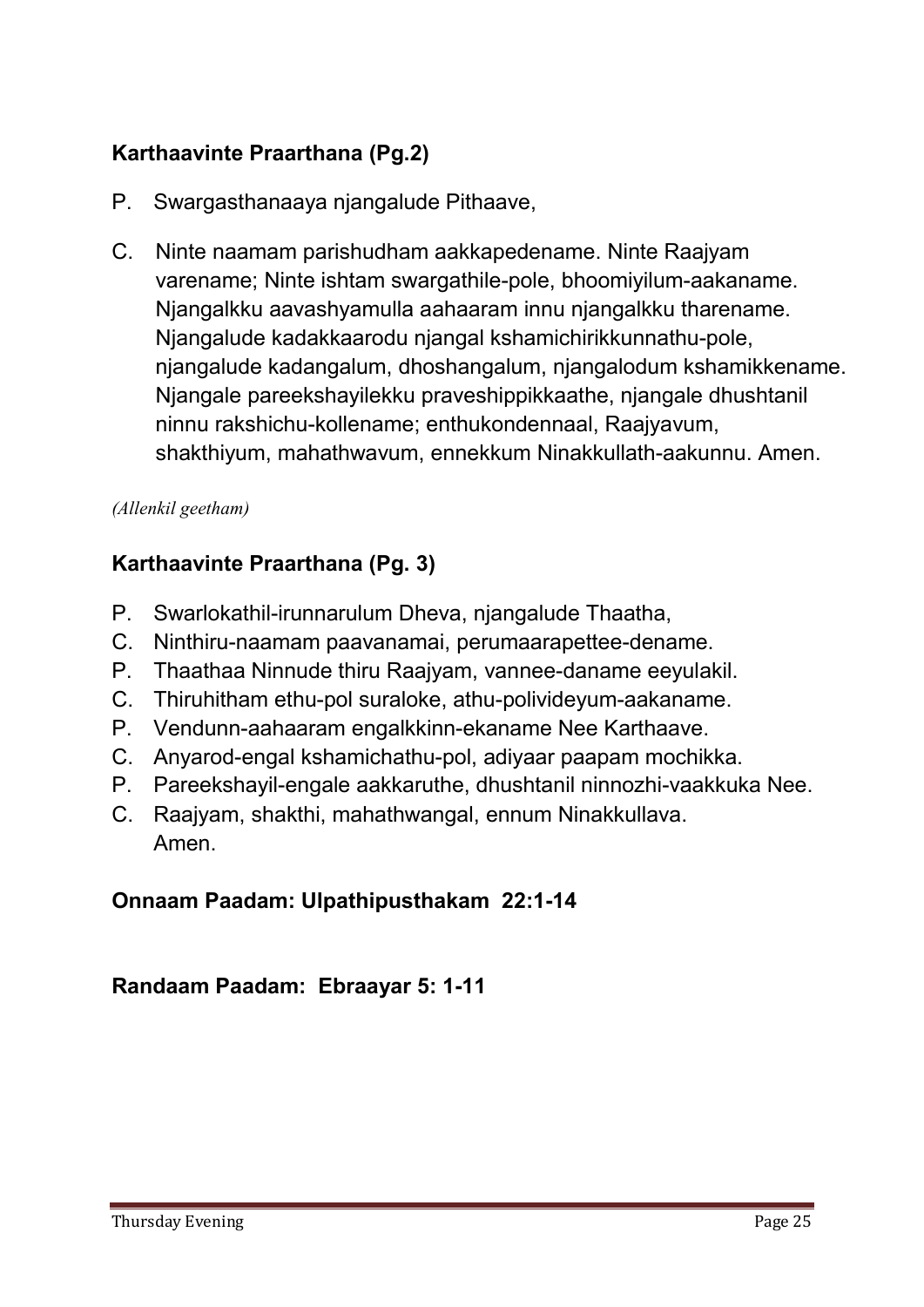# The Lord's Prayer

- **P. Our Father in heaven,**
- **C. hallowed be Thy name. Thy Kingdom come; Thy will be done on earth, as it is in heaven. Give us this day our daily bread. Forgive us our sins and offences, as we forgive those who sin against us. Lead us not into temptation and deliver us from the evil one; for Thine is the Kingdom, the power and the glory, forever and ever. Amen.**

## *(Or in song)*

## The Lord's Prayer

- **P. Our Father in heaven,**
- **C. Hallowed be Thy name.**
- **P. Thy Kingdom come;**
- **C. Thy will be done on earth, as it is in heaven.**
- **P. Give us this day our daily bread.**
- **C. Forgive us our sins as we forgive those who sin against us.**
- **P. Lead us not into temptation and deliver us from the evil one,**
- **C. For Thine is the Kingdom, the power and the glory forever and ever. Amen.**

## First Lesson: Genesis 22: 1-14

## Second Lesson: Hebrews 5: 1-11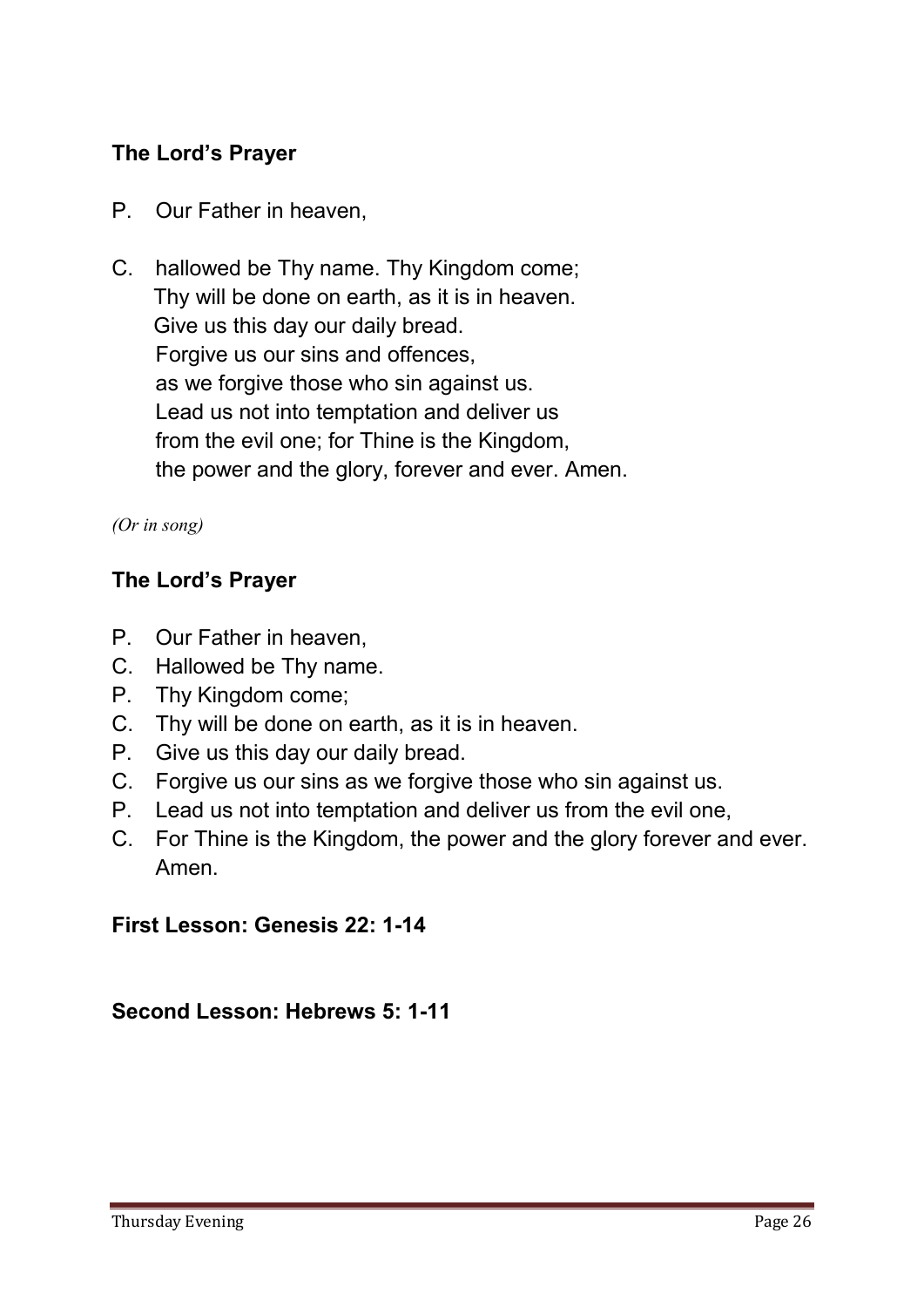# Soothaara Apeksha (Pg.109)

**P. Sathyavum, paripoornamaaya Snehavum Thaan maathram aayirikkunnavanum, manushyarodulla Thante snehathaal swargathil ninnu irangivannu, bhoomiyil vyaaparichavanum, Thante knoommaayaal vinayavum, poornathayilekkulla nerpaathayum kaanichu thannavanum, Thante nithya shakthiyaal sakalatheyum ulavaakkiyavanum, Thante Vachanathaal avaye yadhaasthaanappeduthi yirikkunnavanum, vishudhiyudeyum, jeevanteyum dhaathaavumaaya njangalude Dhaivamaaya Mashihaaye, Ninte shishyanmaarodu-koode virunnu kazhicha aa maalikayil vachu, dhrishtaantha poorvam thaazhmayude upadhesham avarkku kodukkunnathinaayi athaazhathil ninnu ezhunnettu, arayil thoovaala ketti, paathrathil vellam eduthu, avarude paadhangal kazhuki.** 

**Karthaave, iprakaaram njangalum snehathinte aikyathodum, nishkkapatamaaya vinayathodum-koode, anyonyam shushroosha cheiyyuvaan njangale abhyasippikkename.** 

**Aathmaavinte sakala malinathayil-ninnum njangale kazhukaname.** 

**Sakala kaippum, krodhavum, asooyayum, eershyayum, dhurvaashiyum, bhinnathayum, vyaaja samsaaravum, sakala dhurvyaapaaravum, njangalil ninnu akatti kalayaname.**

**Karthaave, Ninte perunnaalinte santhoshathil njangal imbappedukayum, Ninte Suvisheshathinte phalangalaal njangal thripthippedukayum cheiythu kondu, Ninakkum, Pithaavinum, Parishudha-Roohaaikkum, sthuthiyum, sthothravum, arpichu kollunnu, hosho vab'kulas ban la'olmen.**

**C. Amen.**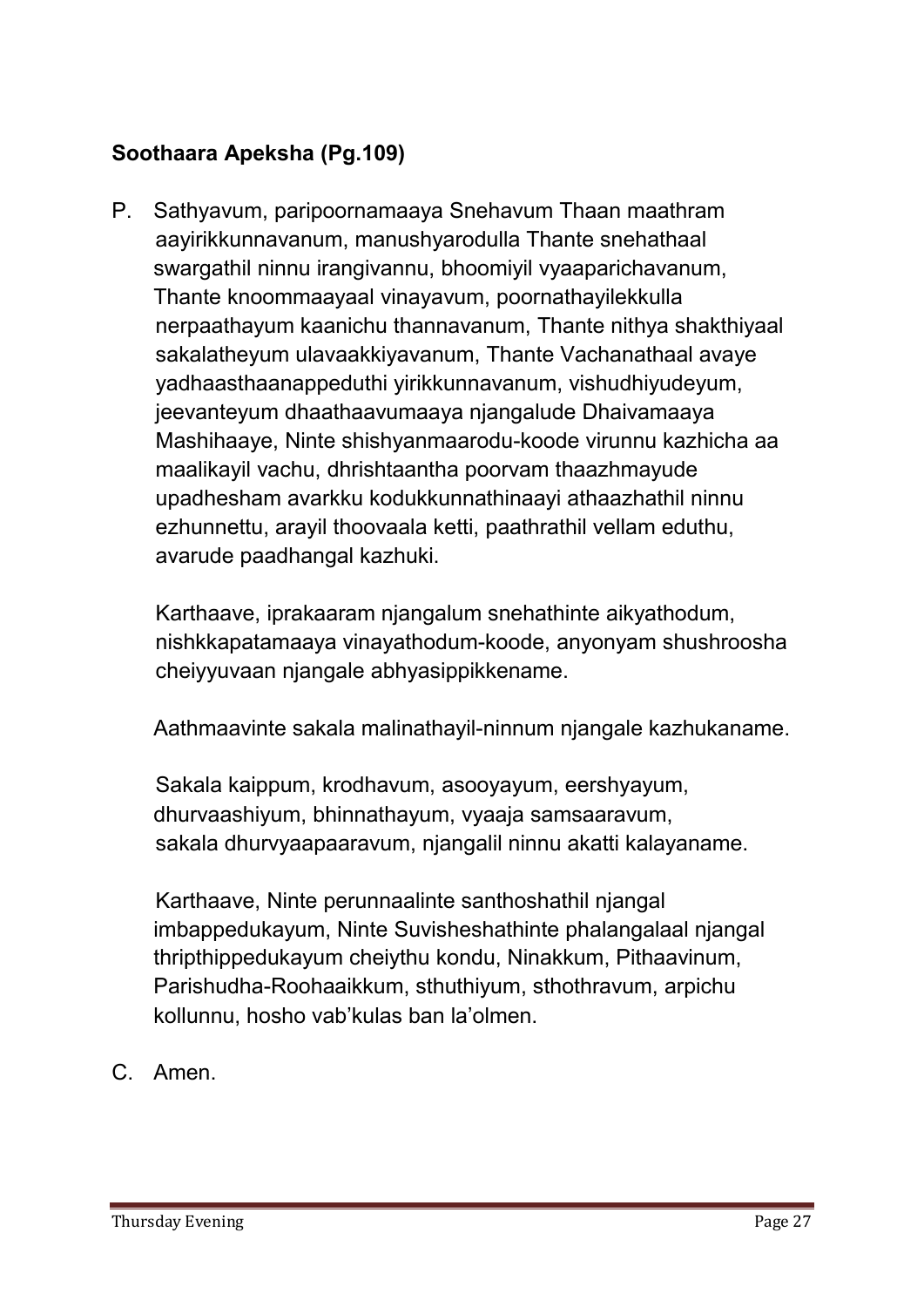# Compline

**P. Our God the Messiah, the only true and perfect Love, who because of Your love for humanity, came down from heaven to dwell on earth, who in Your person revealed the right path to perfection and humility, who by Your eternal power brought everything into existence, and by Your Word, restored Your creation, and who is the giver of life and holiness, when You partook of the feast in that upper room with the disciples, in order to teach them by example, a lesson in humility, You rose from the meal, tied a towel around Your waist, took water in a vessel and washed their feet.**

**Lord, teach us also to serve each other in this manner, with mutual love and genuine humility.**

**Wash our souls from all the defilement of sin.**

**Remove from us all bitterness, anger, jealousy, temper, stubbornness, divisiveness, deceitful talk and all evil deeds.**

**O Lord, while rejoicing in the joy of Your festival and being satisfied by the fruits of Your Gospel, we offer praise and thanksgiving to You, the Father and the Holy Spirit, now and forever more.** 

**C. Amen.**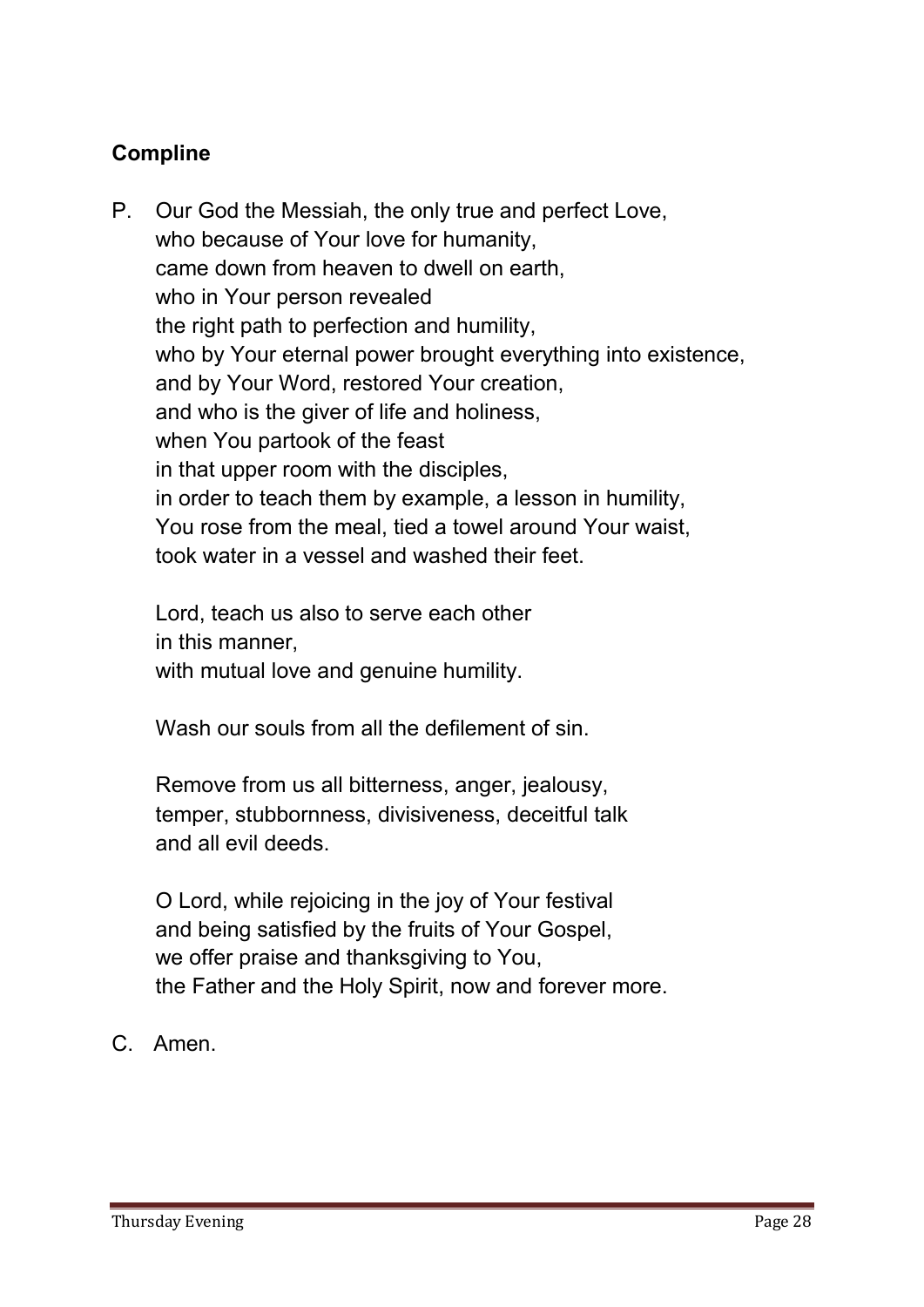# Kukkaaya (Pg.110)

**Pesaha naal sandhyayil-Eshu Sehiyon maalikayil shishyaro-dorumich-andhya Pesaha bhujicheedumbol, appamonneduthu vaazhtheettangudane dhraakshaa rasavum, sthothram cheiyythavarkaai. Sooshmathayode anubhavicheeduvaan koduthathin pinnale "En maranam ingane ningal Njaan varum varey-ortheeduvin Haaleluyya," ennarulee Naadhan.**

## **Shubaha**

- **P. Pithaavinum, Puthranum, Parishudha-Roohaaikkum sthuthi.**
- **C. Aadhimuthal ennennekkum thanne. Amen.**

**Eesho Naadha, lokathin paapam chumannone, oonamilla Dhaiva Kunjaade, sthuthi Ninakkennekkum. Ee raathriyil Nee Gathasamana thoppil Anavathi vyathakal sahichum, ninam viyarthum. "Abba, Thaatha, Ennil ninn-akattanamee kaassaa," en paapangal Nee chumannitt-eevannam karanjayoo. Haaleluyya Ninnude vyathayinkhal.**

# Baathedh Haasha (Pg.111)

*(Prathivaakyam: ┼ Njangalude Dhaivamaaya Karthaave, njangalodu karuna cheiyyename. Kuriyelaayisson.)*

**1. Njangalkaai etta Nin kashttatha thaazhcha Karthaave, vaazhtha pettathaaka.**

*(Prathivaakyam)* 

**2. Karthaadhi Karthaavam, Mashihaaikkayi, Pesaha virunnu orukki shishyar. Velippaadaalum, marmangalaalum, nibyanmar chonna saadhrusham ellaam Thannil-thanne niravettee-dunnu.**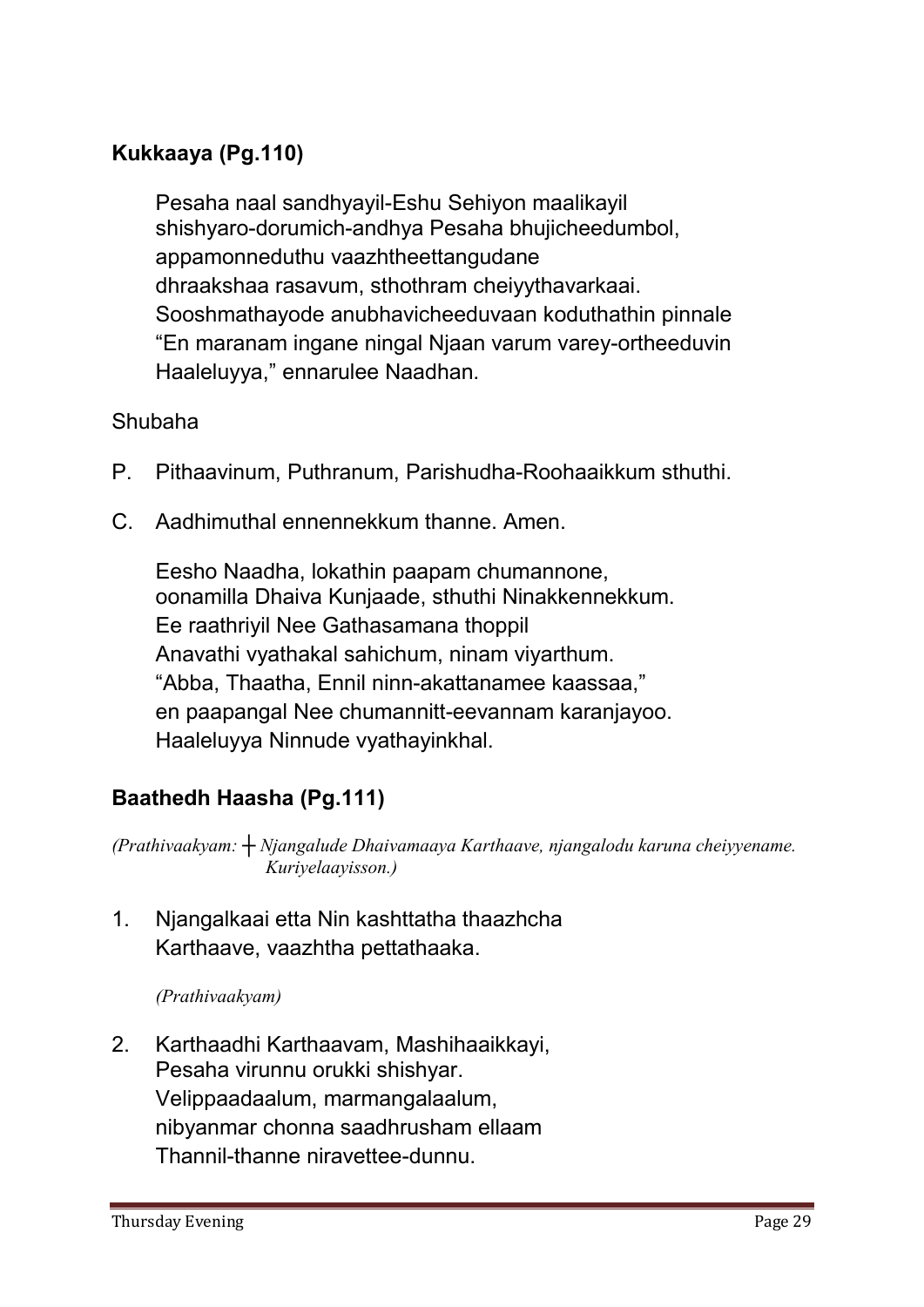## *(Prathivaakyam)*

## Chant

**On the evening of the Passover, when Jesus shared the last Passover meal with His disciples in the upper room at Zion, He took the bread and blessed it, and thereafter also blessed the wine for them. After giving this to them to partake reverently, the Lord said, "Remember My death until I come again." xiv Praise the Lord.**

**Praise**

- **P. Praise be to the Father, to the Son and to the Holy Spirit.**
- **C. As it was in the beginning, is now and forever shall be. Amen.**

**O Lord Jesus, who bore the sins of the world, blameless Lamb of God, praise be to You forever. This night, in the garden of Gethsemane, You suffered so much passion that Your sweat was like drops of blood. xv Bearing my sin, You cried out, "Abba, Father, take away this cup from Me." xvi Praise the Lord for Your passion.**

## Song of Passion

*(Response: ┼ O Lord our God, have mercy on us. Kurie Eliesson.)*

**1. O Lord, blessed be the hardship and humility You endured for our sake.** 

*(Response)*

**2. The disciples prepared the Passover feast, for the Messiah and Lord of lords. By revelations and mysteries, all the similitudes told by the prophets, are being fulfilled in Him.**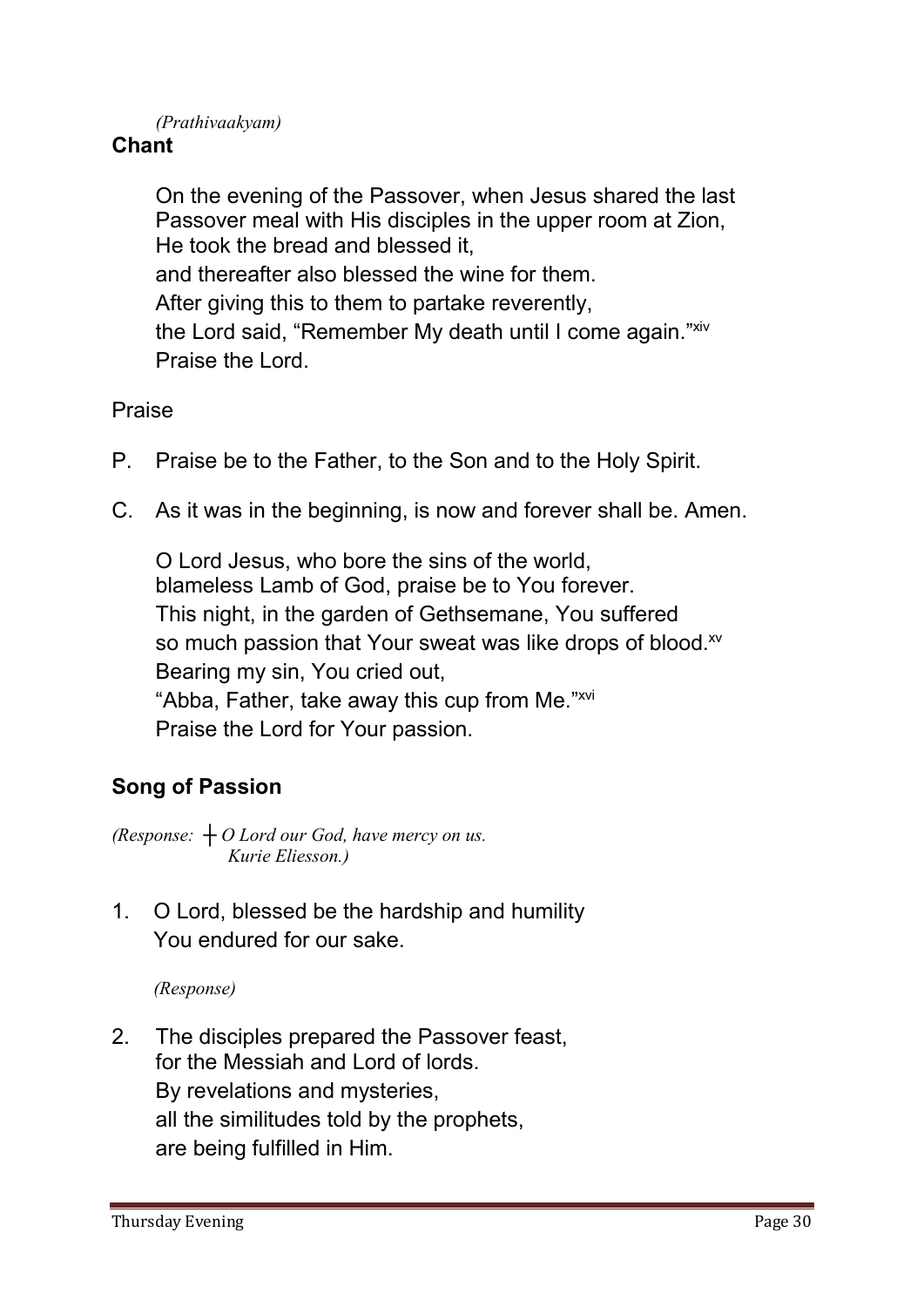*(Response)*

**3. Athyunnathante valsala Jaathan mannidathil dhaasanaayi. Manmayar-aayor munpil ninnu, bhakshana neram shishyar paadham dhaasane-pole kazhukeedinaan.**

## *(Prathivaakyam)*

**4. Sneham, vinayam, shishyarkellam maathrukayaakki kaanichoduvil. Puthiyoro niyamam elpicha shesham, ithupol ningal en-maranathe ortheeduvin-ennaruli cheiythaan.**

## *(Prathivaakyam)*

**5. Ningaliloruvan, Yoodharkkenne elpicheedumenn-aruliyaneram, valabhaagasutharam shishya ganangal, ee sandhyayingal dhukha kadalil muzhukeettayo vilapicheedunnu.**

#### *(Prathivaakyam)*

**6. Ennude dheham, ningalkkaai Njaan, arpikkunnu baliyaai krooshil. Paapa vimochana-mathinen raktham chintheedunnu sakalarkkumaayi. "Bhujippeen, kudipeen, Njaan varuvolam."**

#### *(Prathivaakyam)*

**7. Paishaachikane odichenne viduvichavanaam sneha kadale, Neeyen Pesaha, njaan Nin adima. Jeevitha kaalam-muzhuvan Ninne sevippaanaai krupayarulename.**

*(Prathivaakyam)*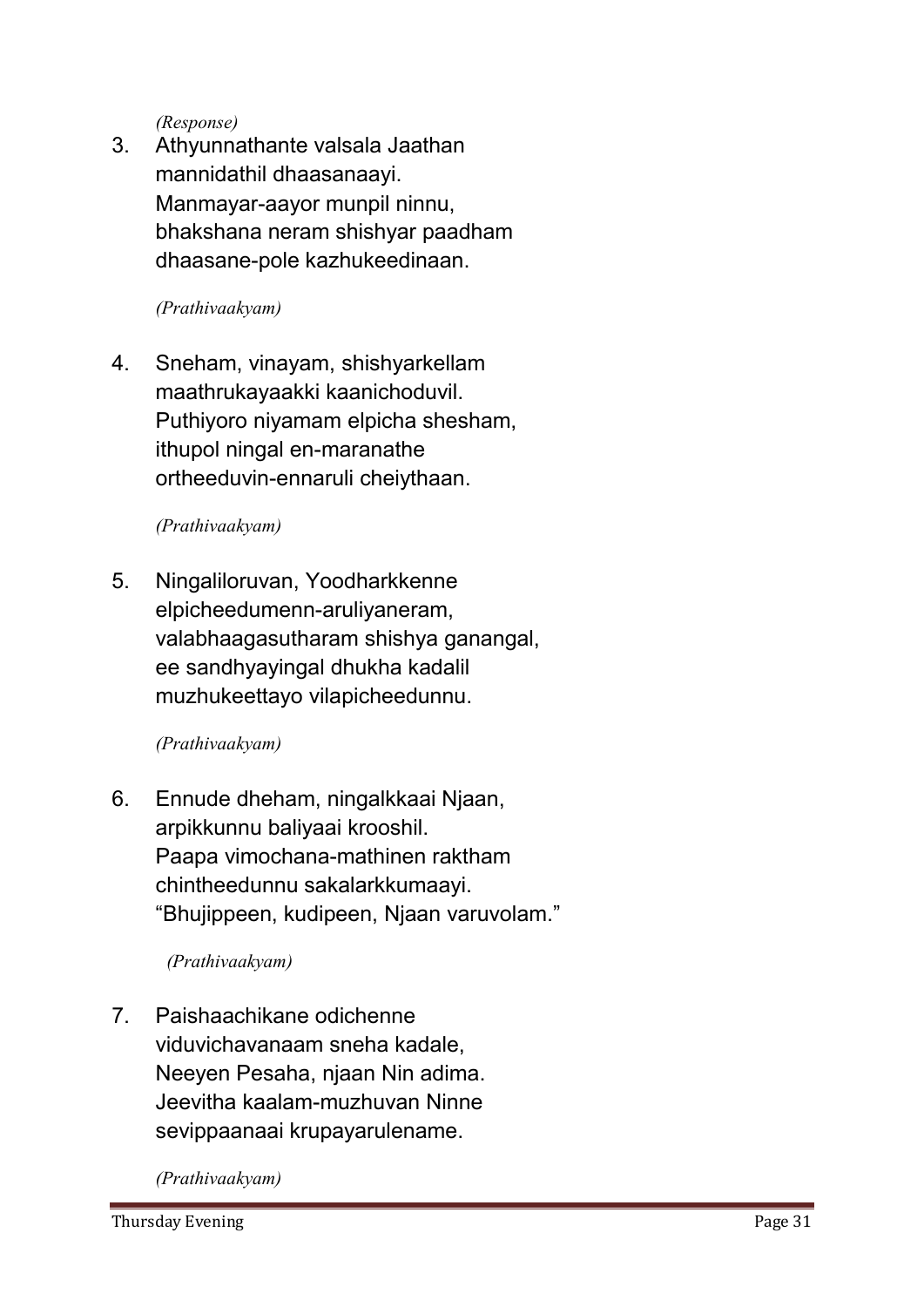**3. The beloved Son of the Most High became a servant on earth. At meal time, standing like a servant before mortal men, He will wash the feet of the disciples.xvii**

*(Response)*

**4. In the end, by example, He will demonstrat true love and humility, to all His disciples. After entrusting a new covenant, He asks them to remember His death in this manner.**

*(Response)*

**5. This night, when He said, "One of you, will hand Me over to the Jews,"xviii the disciples who were the sons of the right, drown in a sea of grief, and lament.**

*(Response)*

**6. For your sake, I will give up My body, as a sacrifice on the cross. I will shed My blood for the sake of everyone for the redemption of sin. "Eat and drink this, till I come again."**

*(Response)*

**7. O sea of love, who banished the devil and freed me, You are my Passover, and I am Your slave. Grant me the grace to serve You all my life.**

*(Response)*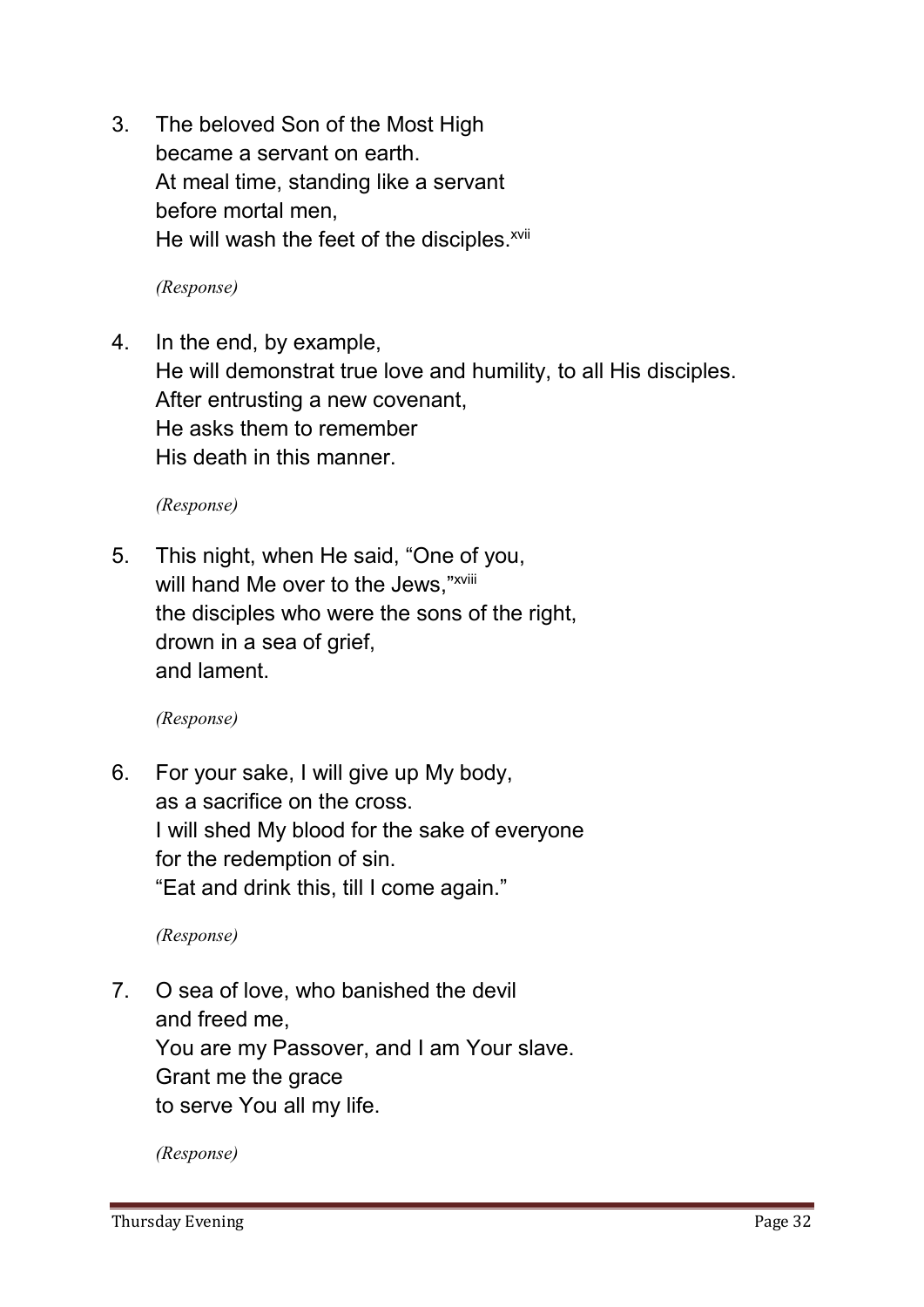# Sankeerthanam 91 (Pg.38)

- **P. Athyunathante maravil vasikkayum, Sarvashakthante nizhalin-keezhil paarkkayum cheiyyunnavan.**
- **C. Yahovayekkurichu, "Avan ente sankethavum, kottayum, njaan aashrayikkunna ente Dhaivavum," ennu parayunnu.**
- **P. Avan ninne vettakaarante kaniyil-ninnum, naashakaramaaya mahaamariyil-ninnum viduvikkum.**
- **C. Thante thoovalukal-kondu Avan ninne marakkum, Avante chirakin-keezhil nee sharanam praapikkum; Avante viswasthatha Ninakku parichayum, palakayum-aakunnu.**
- **P. Raathriyile bhayatheyum, pakal parakkunna asthratheyum,**
- **C. iruttil sancharikkuna mahaa maariyeyum, uchakku nashippikkunna samhaaratheyum ninakku pedippaanilla.**
- **P. Ninte vashathu aayiram perum, ninte valathu vashathu pathinaayiram perum veezhum, enkilum athu ninnodu aduthu varikayilla.**
- **C. Ninte kannukal-kondu-thanne nee nokki, dhushtanmaarkku varunna prathiphalam kaanum.**
- **P. "Yahove, Nee ente sankethamaakunnu," nee Athyunnathane ninte vaasasthalam-aakkiyirikkunnu,**
- **C. oru anarthavum ninakku bhavikkayilla; oru baadhayum ninte koodaarathinu adukkayilla.**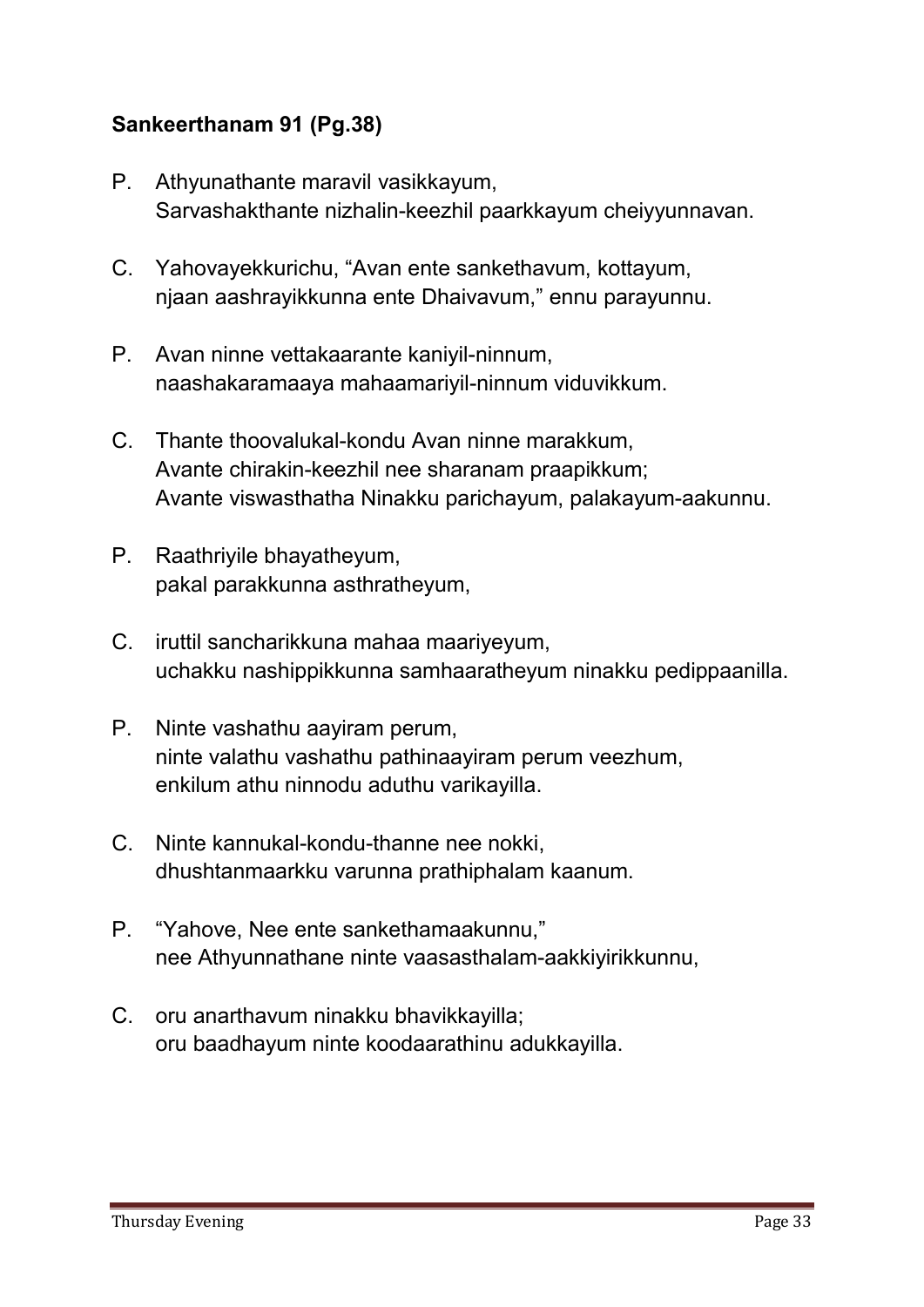## Psalm 91

- **P. Whoever dwells in the shelter of the Most High, will rest in the shadow of the Almighty.**
- **C. I will say of the Lord, "He is my refuge and my fortress, my God, in whom I trust."**
- **P. Surely He will save you from the fowler's snare, and from the deadly pestilence.**
- **C. He will cover you with His feathers, and under His wings you will find refuge; His faithfulness will be your shield and rampart.**
- **P. You will not fear the terror of night, nor the arrow that flies by day,**
- **C. nor the pestilence that stalks in the darkness, nor the plague that destroys at midday.**
- **P. A thousand may fall at your side, ten thousand at your right hand, but it will not come near you.**
- **C. You will only observe with your eyes, and see the punishment of the wicked.**
- **P. If you say, "The Lord is my refuge," and you make the Most High your dwelling,**
- **C. no harm will overtake you; no disaster will come near your tent.**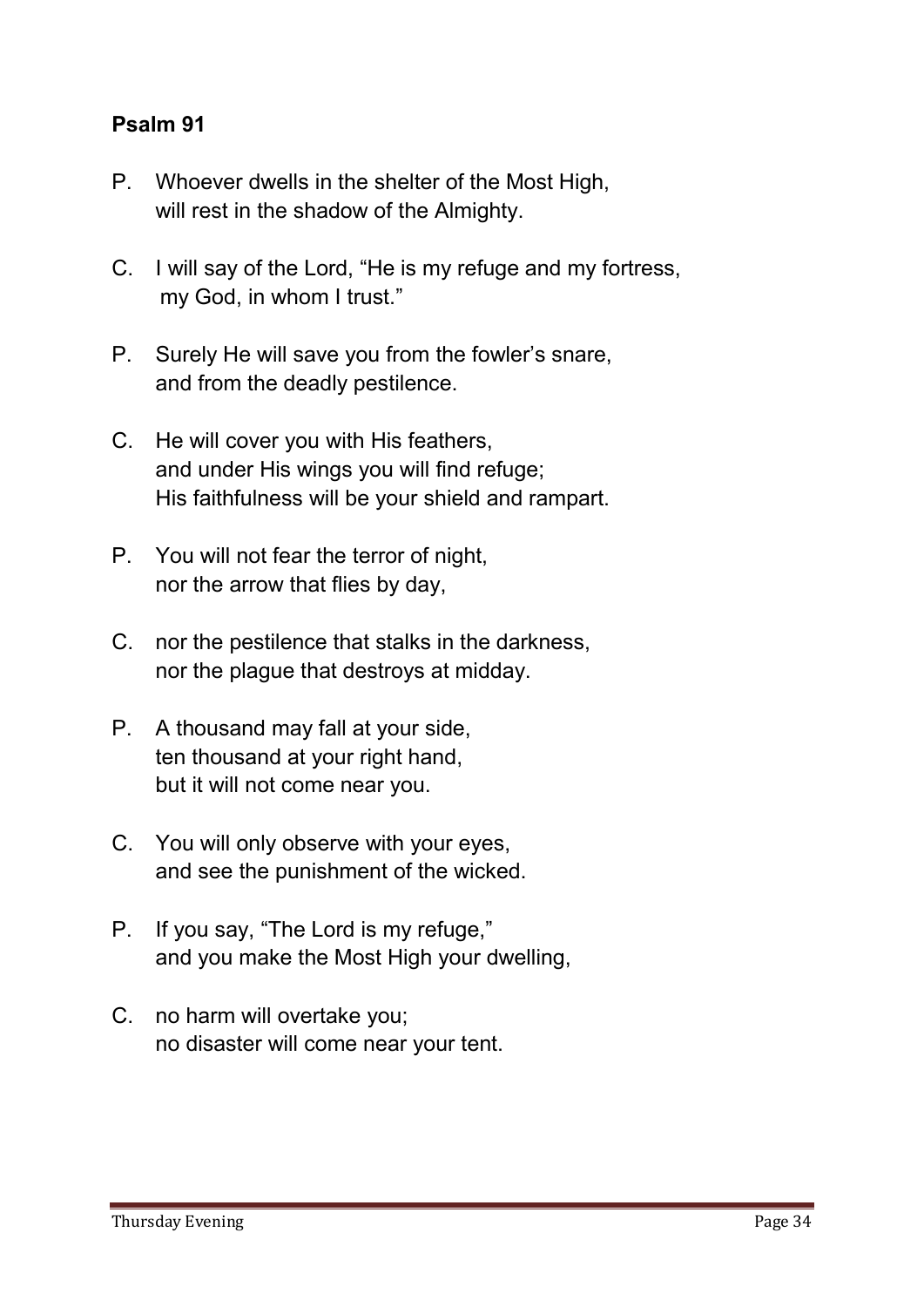- **P. Ninte ella vazhikalilum ninne kaakkendathinnu, Avan ninne-kurichu Thante dhoothanmaarodu kalpikkum;**
- **C. Ninte kaal, kallil thattippokaath-irikkendathinnu, avar ninne kaikalil vahichu kollum.**
- **P. Simhathinmelum, analimelum nee chavittum; baalasimhatheyum, perumpaampineyum nee methichu-kalayum.**
- **C "Avan ennodu pattiyirikkayaal, Njaan avane viduvikkum; avan Ente naamathe arikayaal, Njaan avane uyarthum".**
- **P. "Avan Enne vilichapekshikkum, Njaan avannu utharam-arulum; kashtakaalathu Njaan avanodu-koode irikkum; Njaan avane viduvichu mahathwa-ppeduthum".**
- **C. "Dheerkhaayusu-kondu Njaan avannu thrupthi varuthum, Ente raksha avanu kaanichu-kodukkum." Dhaivame sthuthi Ninakku yogyamaakunnu. Baarekmaar.**
- **P. Pithaavinum, Puthranum, Parishudha-Roohaaikkum, sthuthi.**
- **C. Aadhimuthal ennennekumm thanne. Amen.**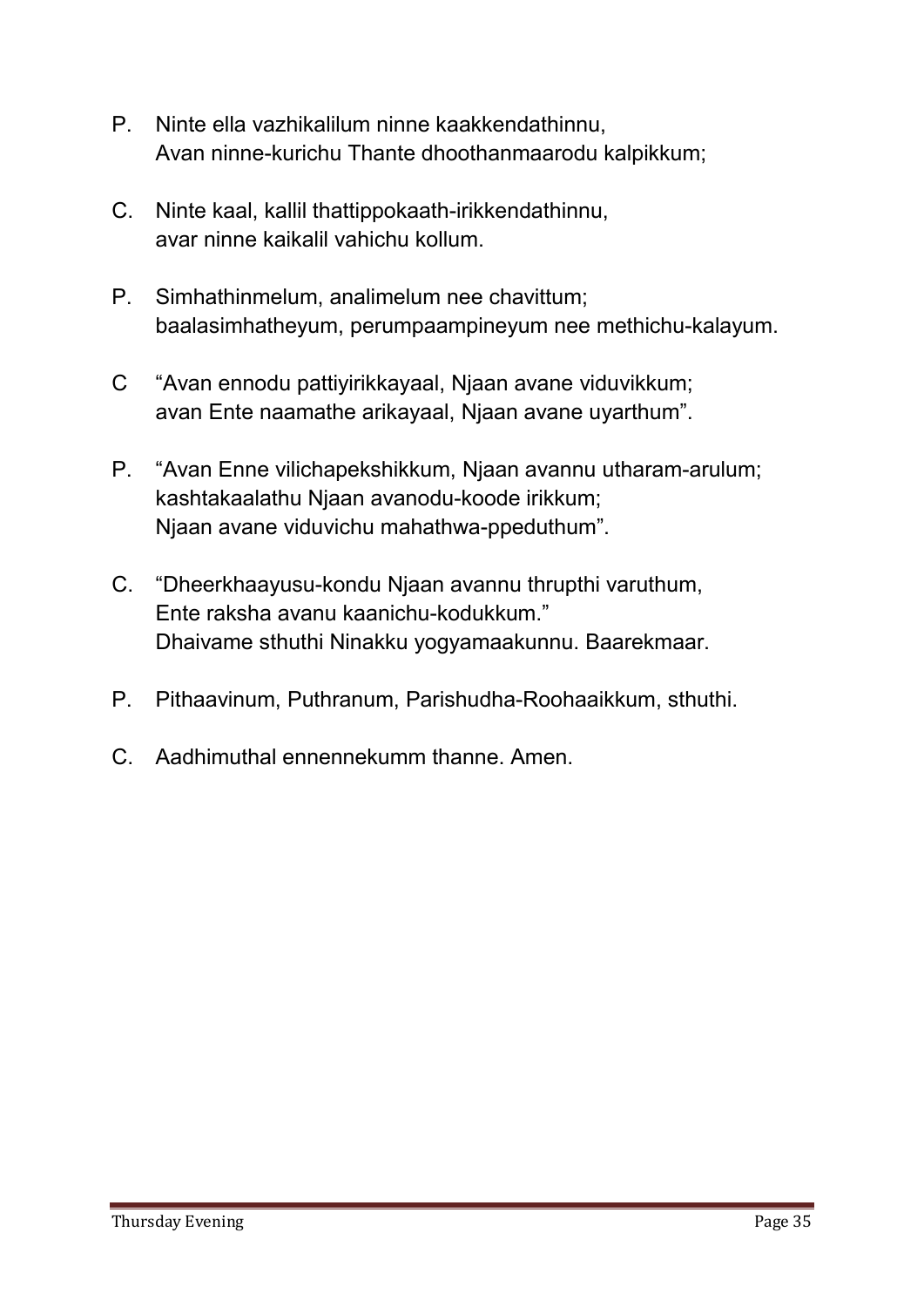- **P. For He will command His angels concerning you, to guard you in all your ways;**
- **C. they will lift you up in their hands, so that you will not strike your foot against a stone.**
- **P. You will tread on the lion and the cobra; you will trample the great lion and the serpent.**
- **C. "Because he loves me," says the Lord, "I will rescue him; I will protect him, for he acknowledges My name".**
- **P. "He will call on Me, and I will answer him; I will be with him in trouble; I will deliver him and honor him".**
- **C. "With long life I will satisfy him, and show him My salvation." O God, You are worthy of praise. Bless us O Lord.**
- **P. Praise be to the Father, to the Son and to the Holy Spirit.**
- **C. As it was in the beginning, is now and forever shall be. Amen.**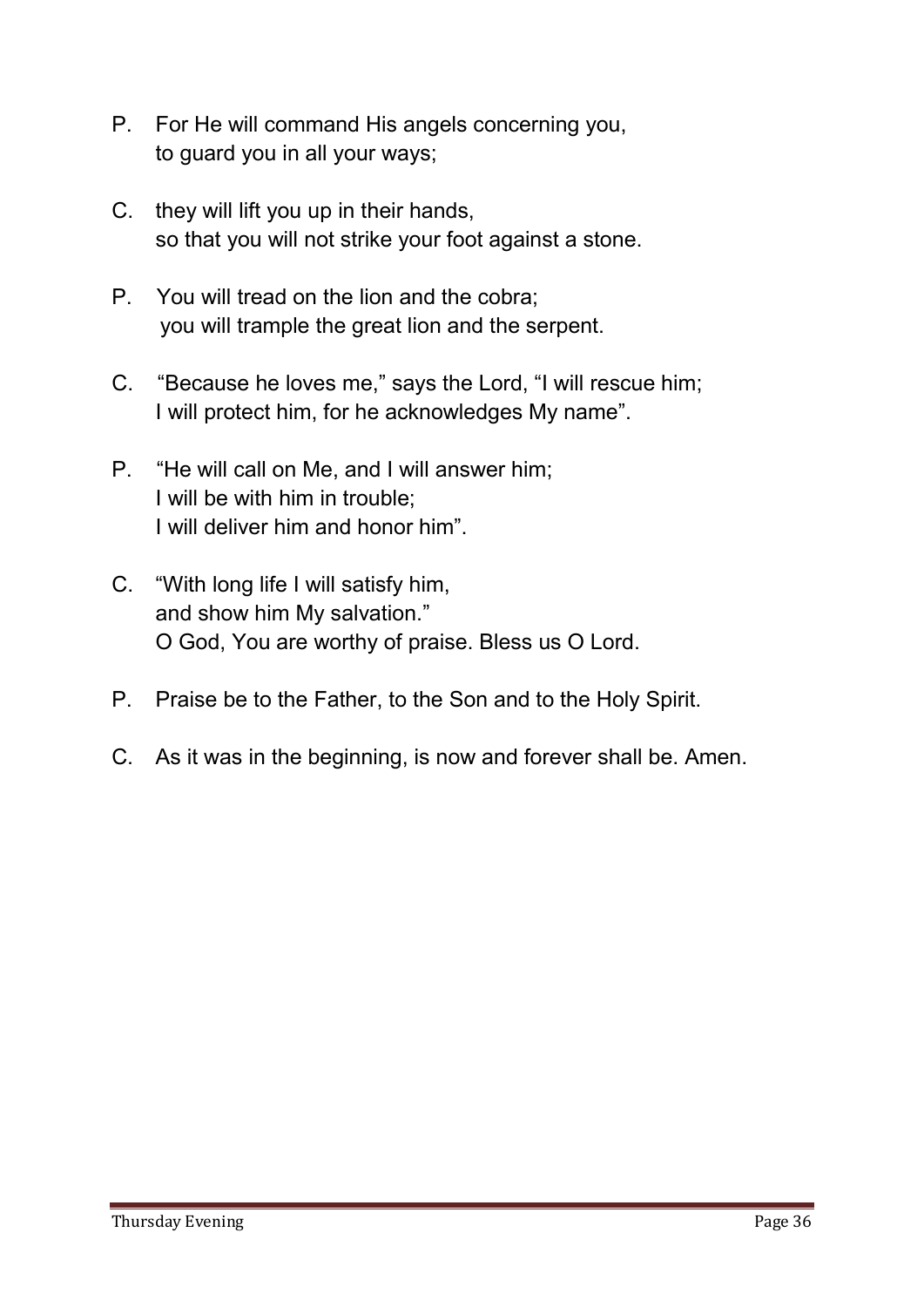# Mar Apreminte Baaoosa (Pg.112)

*(Prathivaakyam: ┼ Njangalude Dhaivamaaya Karthaave, njangalodu karuna cheiyyename. Kuriyelaayisson.)*

**1. Njangalkaayathi kashtathakal, ettoru Naadha njangale Nee anugrahichavayin pankum Nin Raajyohariyum nalkename.**

## *(Prathivaakyam)*

**2. Manna pozhiyum paalayathil, "Manna! Manna!" enn-Israayel. shakthanmaarude poshanamenn, ullaasathodu chollunnu. Bhujikkunnavarude vaayilathu ruchikkunnu thenkattayekkal. Puthuthaayulloru balamavarkku labhikkunnu vazhi yaathrakku. Pirupiruppillaath-appozhavar nadakkunnu marubhoomiyathil. Paara pilarnnu, nadhikkusamam jalamavarude pinbozhukukayaal, paanam cheiythavar-athilninnu; adimayin viduthal-enthaascharyam!**

## *(Prathivaakyam)*

**3. Saathaant-adimayin nukamathine thakarthengale veendeduthone, swargathil ninnayacha maha jeevaahaaramaam Mannaaye, enthoru marmam Ninnil engal kaanunnu Nin mesha thannil. Nallavan Nee thaan ennadiyaar ruchichariyunnen Manuvela, puthu balam Ninnaal labhikkunnu, pirupiruppellaam akalunnu.**

#### *(Prathivaakyam)*

**4. Krupayin nadhiyil Ninn adiyaar kulikkunnu vedippaarnneedan, poshippaan kudicheedunnu, viduthalin bhaagyam labhikkunnu. Rakshayin modham thannengale ikshithiyil nadatheedaname. Ninakkum, Thaathanum, Roohaaikkum, sthuthiyundakatt-ennekkum.**

*(Prathivaakyam)*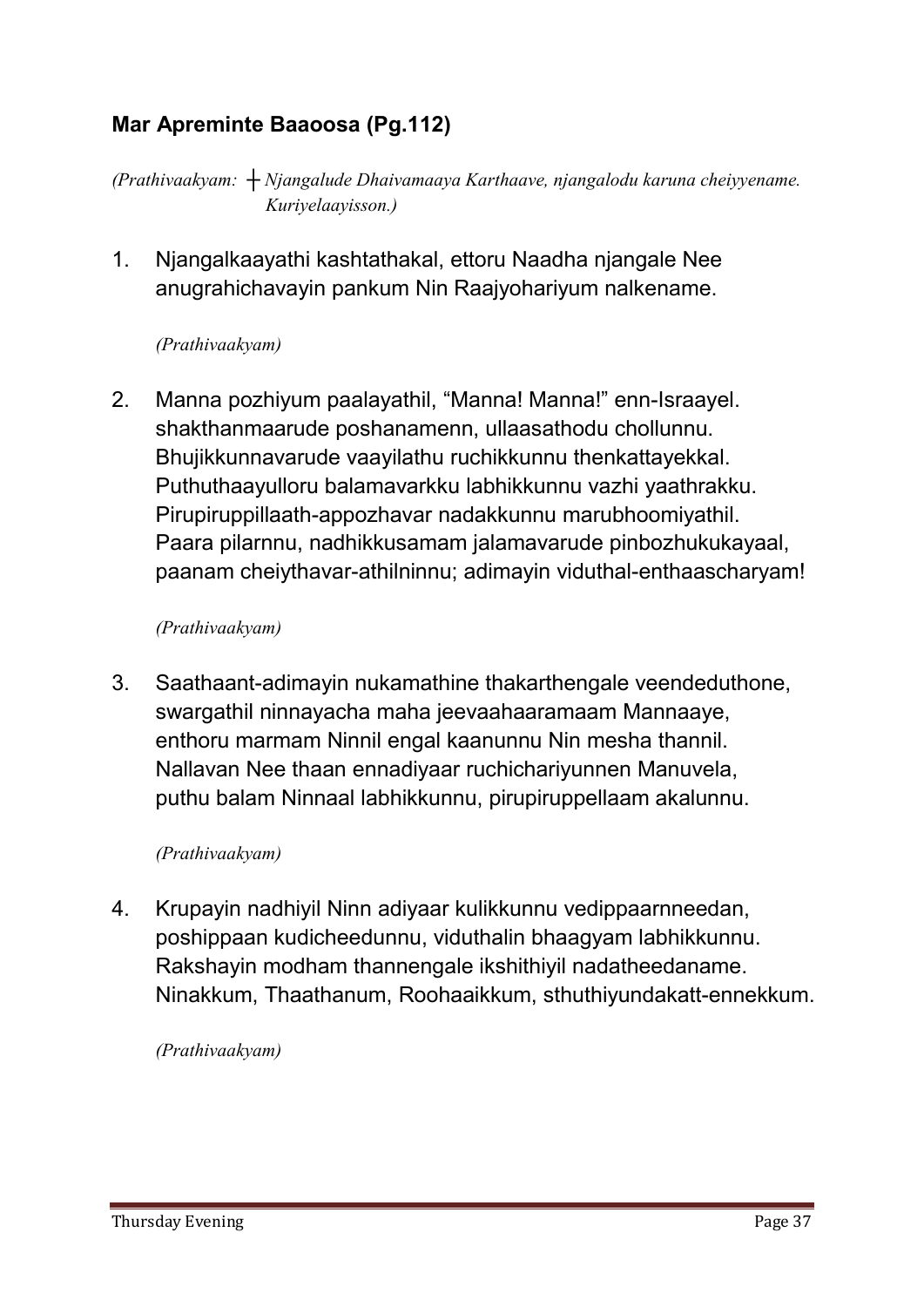# St. Ephrem's Hymn of Supplication

*(Response: ┼ O Lord our God, have mercy on us. Kurie Eleisson.)*

**1. O Lord who suffered immensely for us, bless us and grant us a share in Your heavenly Kingdom.**

## *(Response)*

**2. As the Manna falls in the camp, the Israelites call out, "Manna! Manna!" With joy they said that this is food for the mighty. It tastes better than the honeycomb to those who eat it. They found renewed strength for the journey. They then walked through the desert without grumbling. The rocks split, waters flowed like a river behind them and they drank from it; How amazing their deliverance from bondage was! xix**

## *(Response)*

**3. O Saviour who broke the yoke of Satan's bondage and redeemed us, what great mystery we see on the table You spread with Manna, the wonderful life-giving bread from heaven. O Immanuel, we Your servants taste and experience Your goodness, find new strength in You and all grumbling fades away.**

#### *(Response)*

**4. Your servants bathe for cleansing in the river of grace, drink for nourishment and receive the blessings of deliverance. Make us walk on earth with the joy of salvation. Praise be to You, the Father and the Holy Spirit, now and forever.**

*(Response)*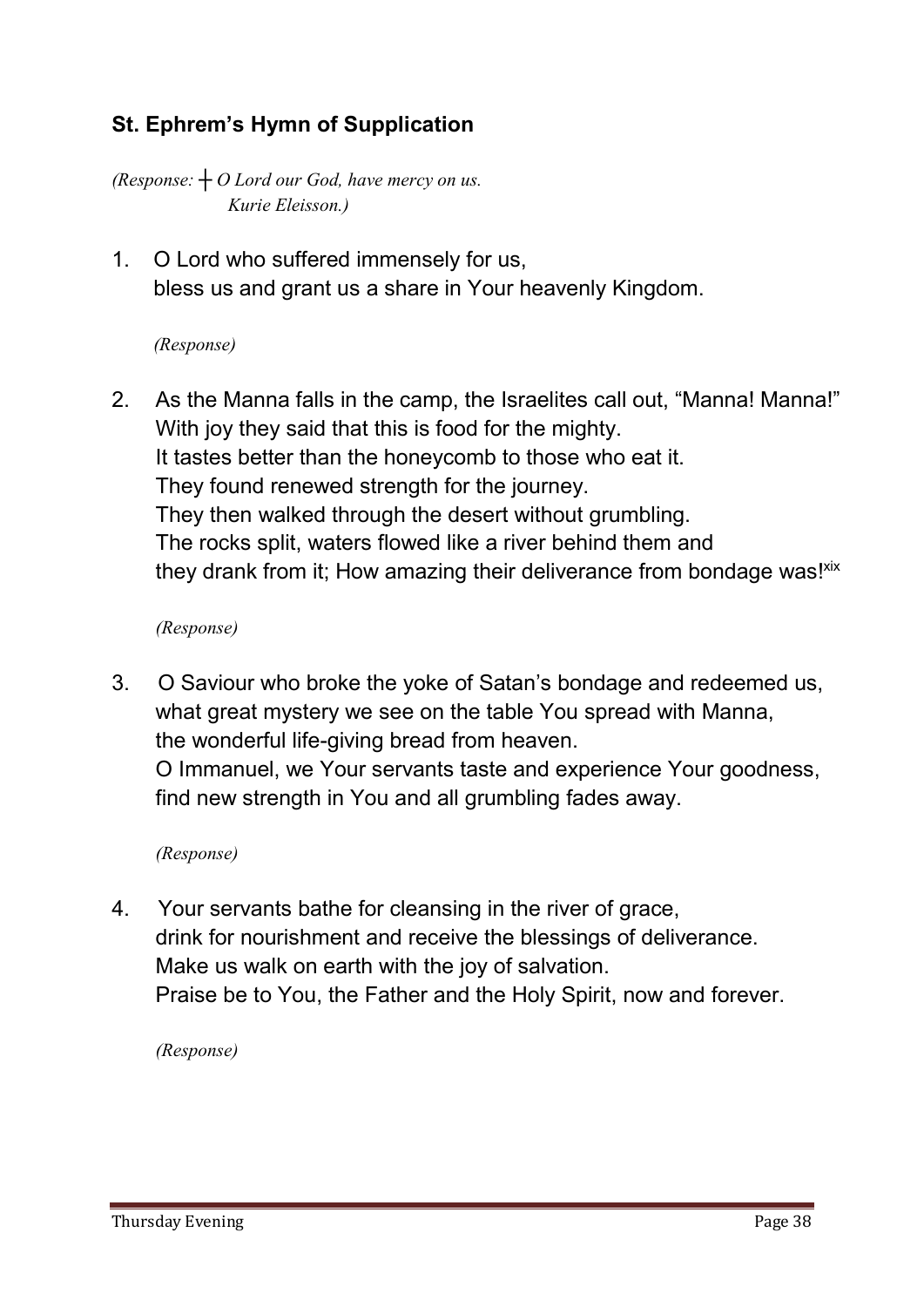# Sankeerthanam 121(Pg.39)

- **P. Njaan ente kannu parvathangalilekku uyarthunnu; enikku sahaayam evideninnu varum?**
- **C. Ente sahaayam aakaashatheyum, bhoomiyeyum undaakkiya Yahovayinkal-ninnu varunnu.**
- **P. Ninte kaal vazhuthuvaan Avan sammathikkayilla; ninne kaakunnavan mayangukayilla;**
- **C. Yisraayelinte paripaalakan mayangukayilla, urangukayumilla.**
- **P. Yahova ninte paripaalakan; Yahova ninte valathubhaagathu ninakku thanal;**
- **C. pakal sooryanenkilum, raathri chandranenkilum, ninne baadhikayilla.**
- **P. Yahova oru dhoshavum thattaathavannam ninne paripaalikkum; Avan ninte praanane paripaalikkum;**
- **C. Yahova ninte gamanatheyum, aagamanatheyum, innumuthal ennekkum paripaalikkum. Dhaivame sthuthi Ninakku yogyamaakunnu. Baarekmaar.**
- **P. Pithaavinum, Puthranum, Parishudha-Roohaaikkum sthuthi.**
- **C. Aadhimuthal ennekkum thanne. Amen.**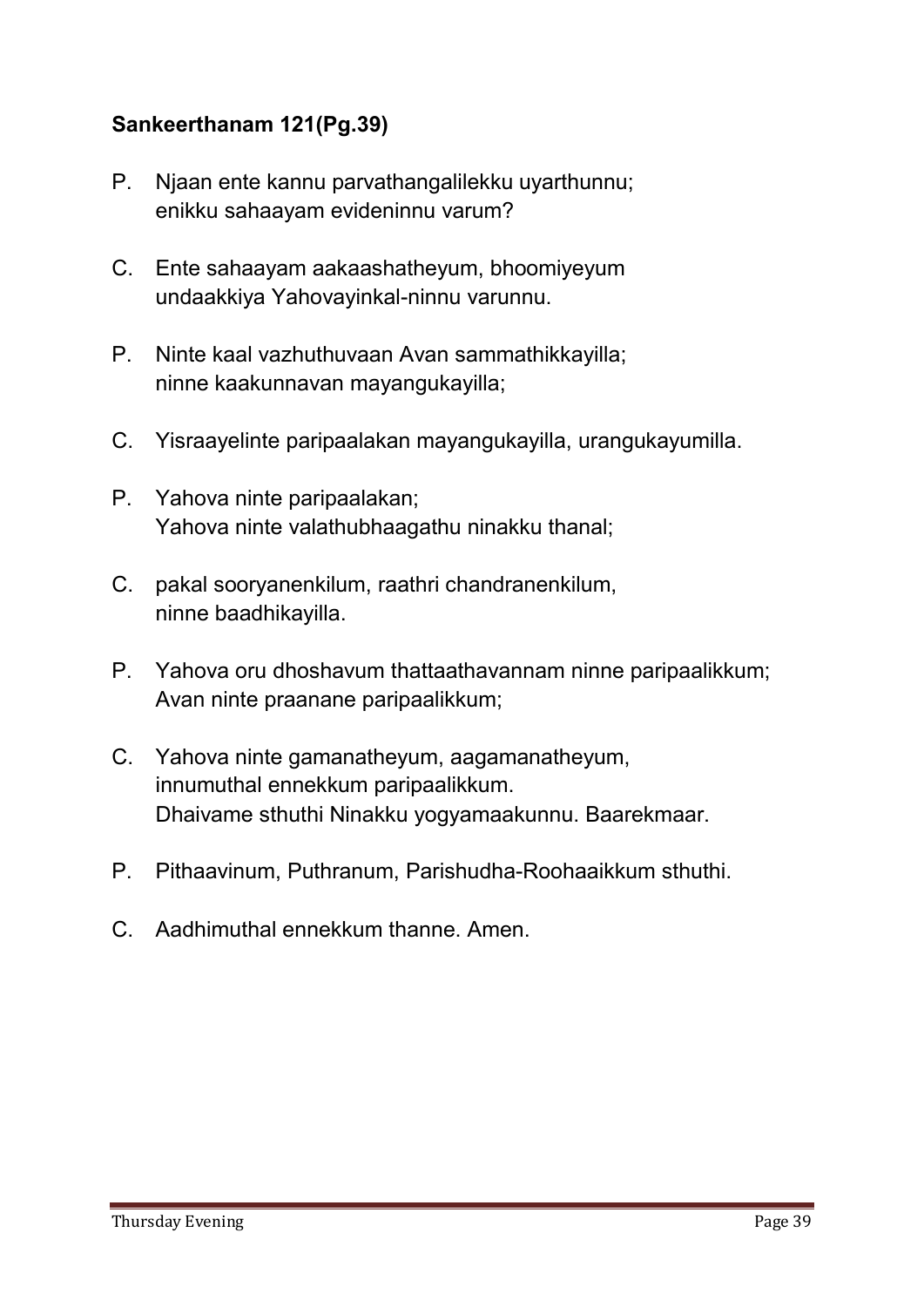## Psalm 121

- **P. I lift up my eyes to the mountains; where does my help come from?**
- **C. My help comes from the Lord, the maker of heaven and earth.**
- **P. He will not let your foot slip; He who watches over you will not slumber;**
- **C. indeed, He who watches over Israel will neither slumber nor sleep.**
- **P. The Lord watches over you; the Lord is your shade at your right hand;**
- **C. the sun will not harm you by day, nor the moon by night.**
- **P. The Lord will keep you from all harm; He will watch over your life;**
- **C. the Lord will watch over your coming and going, both now and forevermore. O God, You are worthy of praise. Bless us O Lord.**
- **P. Praise be to the Father, to the Son and to the Holy Spirit.**
- **C. As it was in the beginning, is now and forever shall be. Amen.**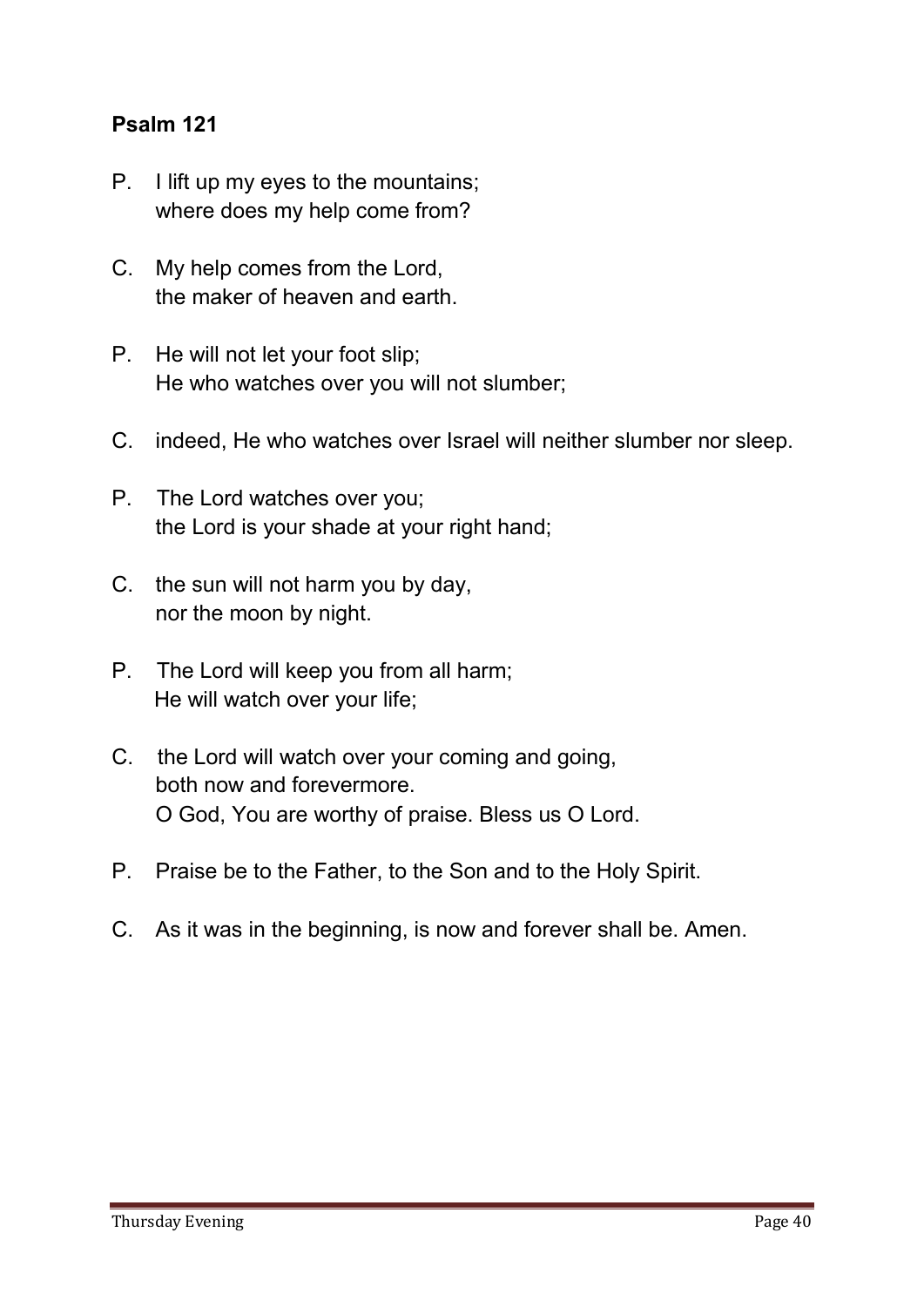## Shayana Namaskaaram

## Mar Apreminte Memmra (Pg.35)

- **1. Njangalkkulla Karthaave, njaaniha nidhrayozhinjittu unarvode Nin thiru munpil nilppanenikku Nee arulaname.**
- **2. Veendum njaan urangunnaakil, eeyadiyaanulla urakkam Karthaave Nin thirumunpil dhosham koodaathaakaname.**
- **3. Ennunarchayil njaan chathipedukil, Ninkrupa mochanam enikkekum. Nidhrayilum pizha vannaakil, Aardhramathe, kshama nalkaname.**
- **4. Ninnude kurishin shaanthiyathaal, nallayurakkamenikku Nee thaa. Aakaaswapnam ashudhiyil Ninn, enne Nee rakshichu kollename.**
- **5. Shaanthathayeriya nidhrayathaal, shaanthi tharenam raamuzhuvan. Aakaaninavum, dhushtathayum adhikaarathil-amarthalle.**
- **6. Ninnude adiyaan njaan athinaal, ente shareeram kaappaanai velivininude maalaakhaaye enikku Nee tharanam Karthaave.**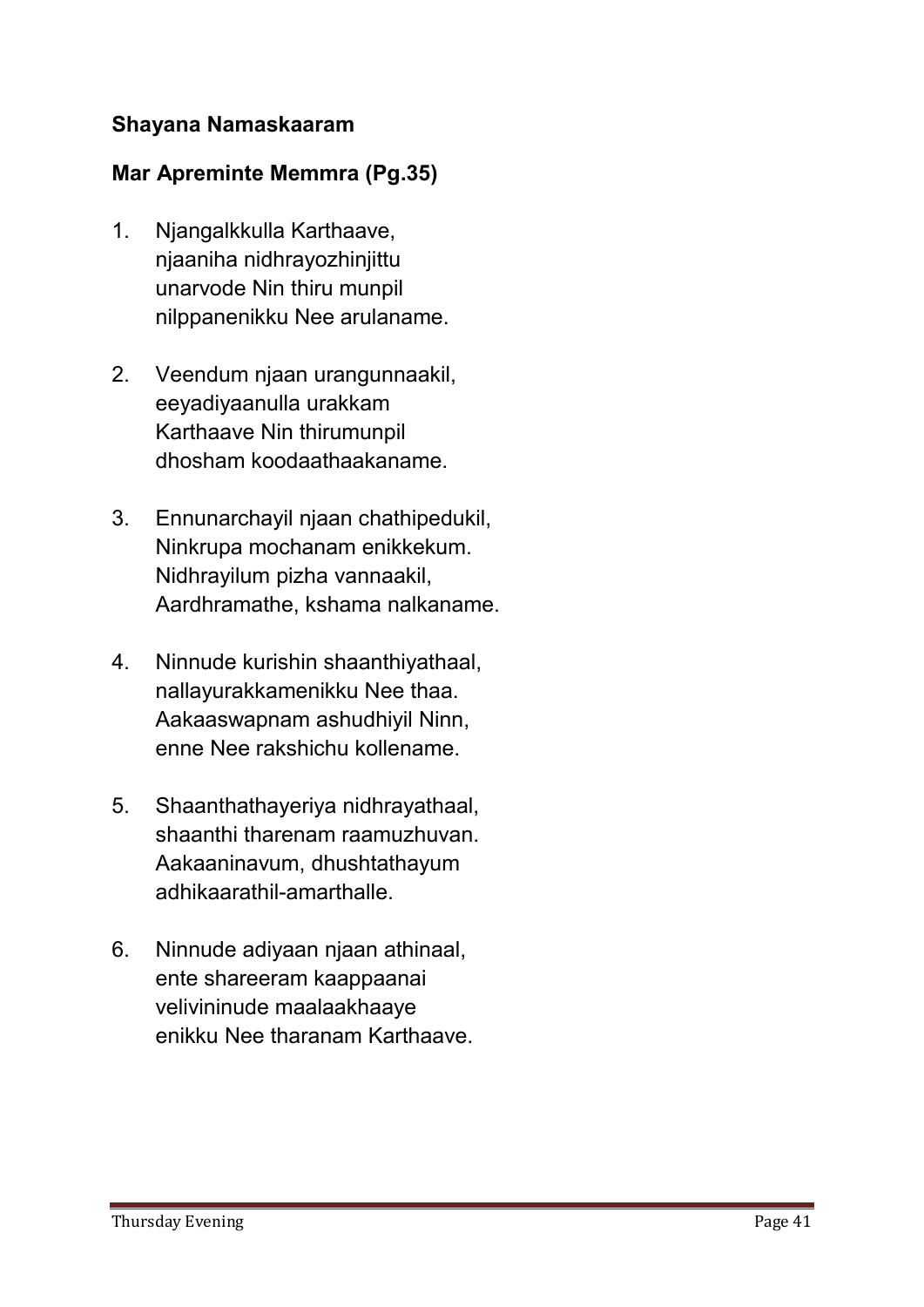## Vespers

## St. Ephrem's Discourse

- **1. O Thou dear Lord and our God, help me wake up from this sleep and then may I stand awake in Thy holy presence Lord.**
- **2. If You grant me asleep again, may my sleep then also be considered before Thee Lord perfect and without a fault.**
- **3. If I blunder when awake, Thy grace will deliver me. If I falter in my sleep, may Thy mercy pardon me.**
- **4. By the pea-ce of Thy cross, grant me Thou a restful sleep. Vain dreams and ungodliness, keep them far away from me.**
- **5. Through a calm and peaceful sleep, grant me peace throughout the night. May wrong thoughts and wickedness not have their hold over me.**
- **6. O Lord, since I am Thine own, keep me safe under Thy wings. Send to me an angel bright. Guard me from all evil things.**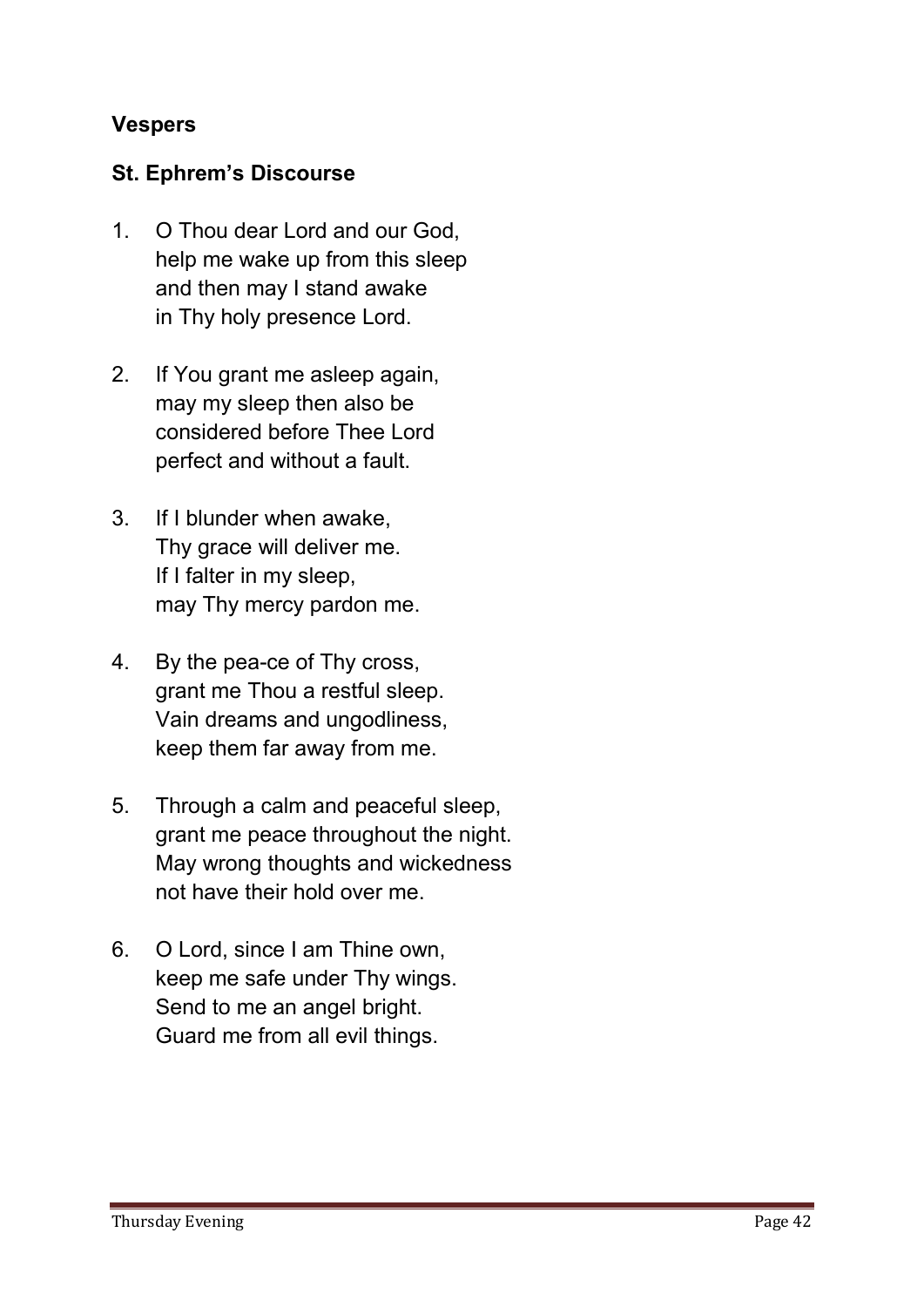- **7. Dhweshatha pettorichayil ninn enne Nee rakshichu kollaname uyirekum Nin dhehathe njaan anubhavichenn-athinaale.**
- **8. Aashwaasathil urangumbol, aashiss-abhayam Nin raktham. Nin srshtikkiha swaathanthryam Nee krupayode nalkaname.**
- **9. Ninkai menanja shareerathil Ninte valankai vaazhaname. Ninte karunakal kottayathaai ente chuttilum aakaname.**
- **10. Nidhrayil-aandu kidakkumbol, bhadhram kaavalu Nin shakthi. Enteyurakkam thiru munpil nal-dhoopam pol aakename.**
- **11. Enne pottunn-Udayavane, Ninnodu thanne yachippoo; enikkulla shayanathinmel thinma pettavan-anayaruthe.**
- **12. Balavaanai njaan jeevippaan, baliyaai jeevananachavane enne vyasanathil-aakkaaivan Saathaane Nee vilakkaname.**
- **13. Karthaave Nin vaagdhatham ennil niravettidaname. Ninte sleebaa maranathaal, ente aayussu kaakkaname.**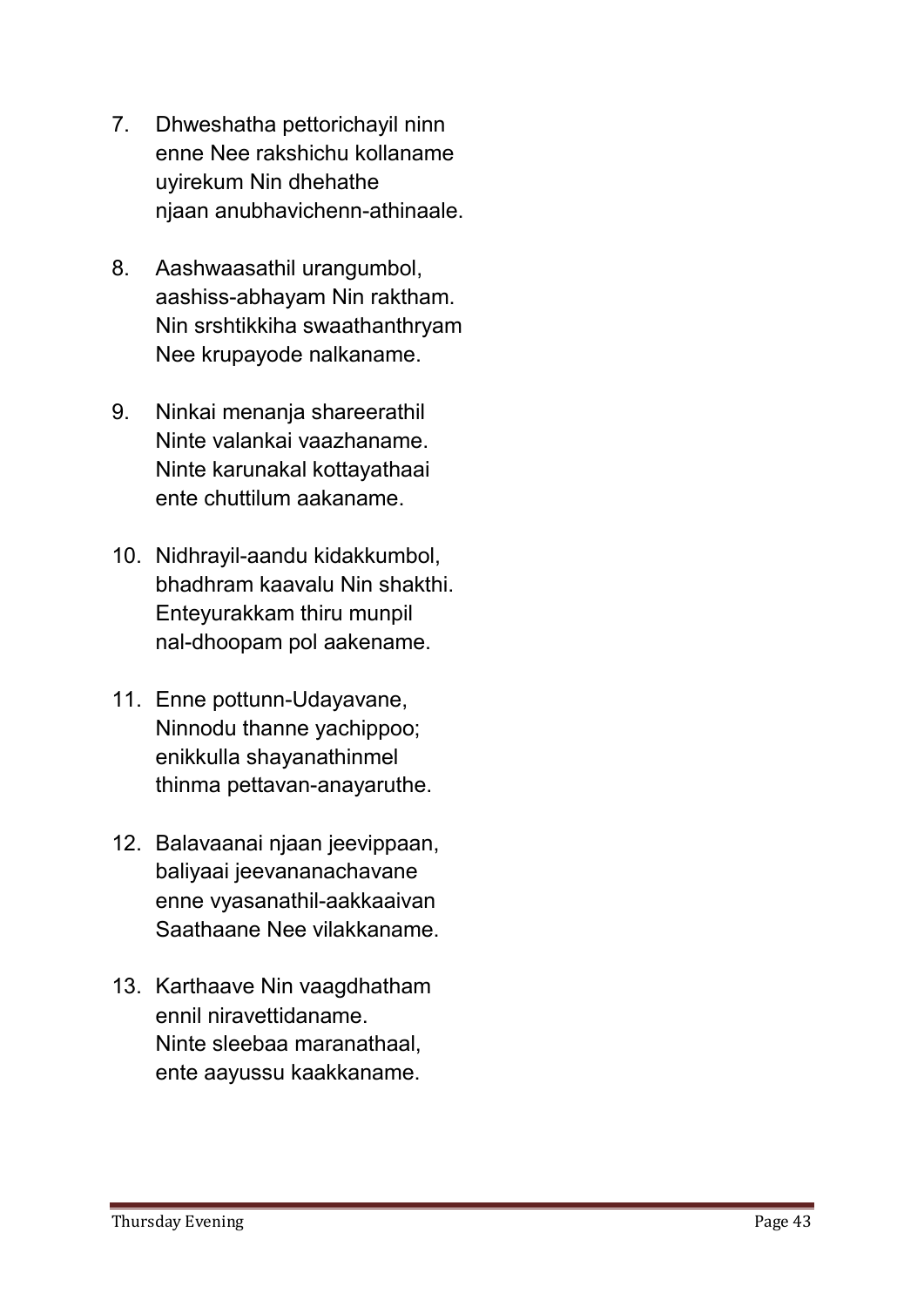- **7. From all vain and evil thoughts guard and keep me safe O Lord for I have exper-ienced Thy body which gives me life.**
- **8. When I am in peaceful sleep, Thy blood keeps watch over me. Freedom to Thy creation grant this by Thy mercy Lord.**
- **9. May this body Thou hath made be governed by Thy right hand. May Thy mercy like a fort be around me when I stand.**
- **10. While I am in deep slumber, vigil keeps Thy strength and power. May my sleep in Thy presence be fragrant like sweet incense.**
- **11. O Master who nurtures me this is what I ask of Thee; may my slumber never be hindered by the evil one.**
- **12. O my Lord who strengthens me, Thou gave up Thy life for me and now to stop hurt-ing me keep Satan away from me.**
- **13. O Lord all Thy promises may them be fulfilled in me. By Thy death on Calvary, guard my life I ask of Thee.**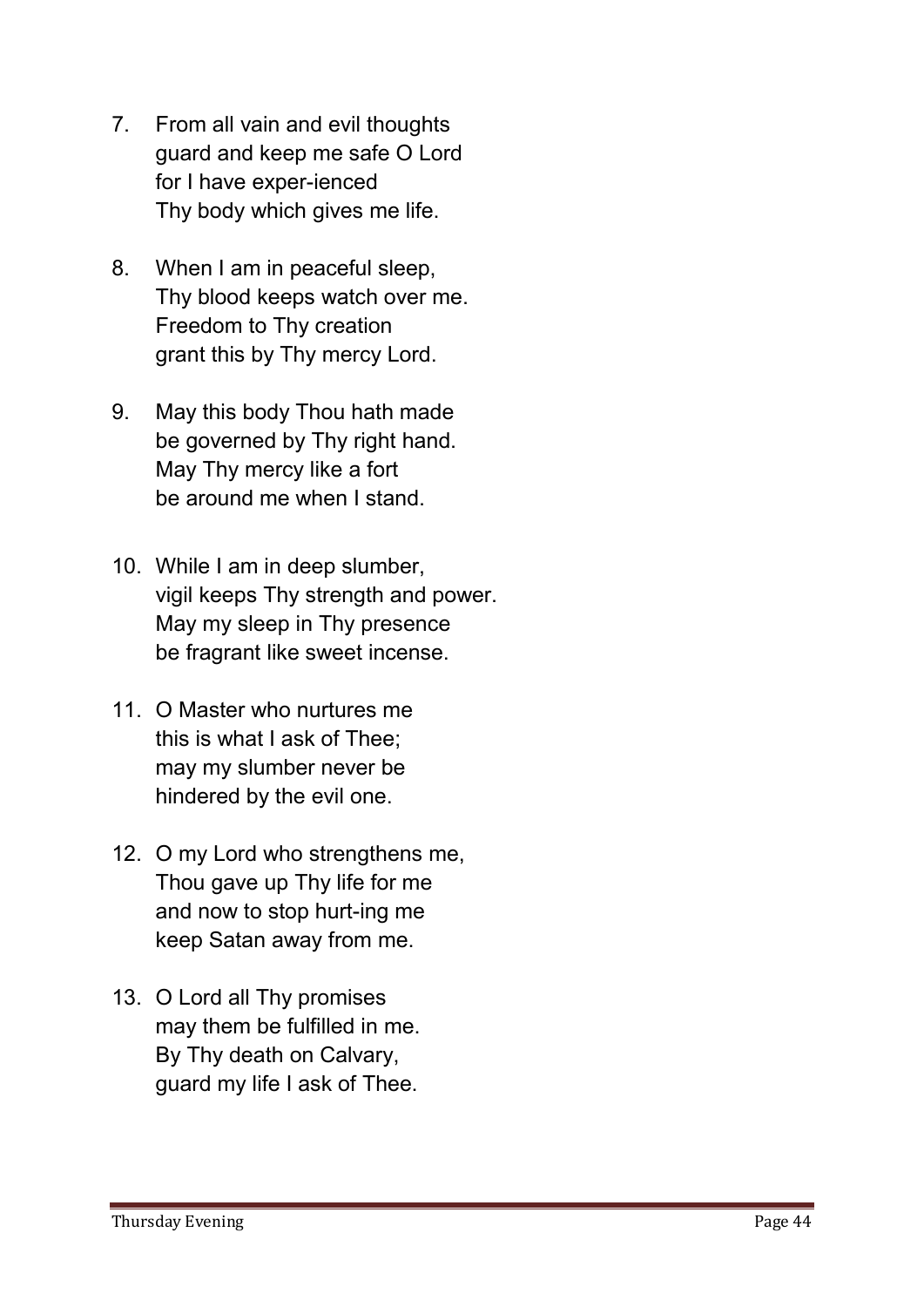- **14. Njaan-unarum nerathinkal Ninne njaan kondaaduvaan ente nidhraa velayilum, Ninte upavi Nee kattaname.**
- **15. Nin thiru manassine njaanarinju, njaanathine chaivaanayi Ninte mano-gunam athinaale enikku mano-gunam aruluka Nee.**
- **16. Nirappu-niranjor-anthiyathum neethivilangum raavum Nee njangalude Rakshakanaam Mashiha, Naadha, adiyaarkk-arulaname.**
- **17. Velivin velivu Nee-aakunnu velivil thanne paarkkunnu. Velivinude sutharaayavarum Ninne thanne namikkunnu.**
- **18. Ninakku sthuthi, Nin anugrahangal adiyaarude-mel irikkaname, ihalokathilum athupole paralokathilum aakaname.**
- **19. En Karthaave, Ninakku sthuthi, Ninakku sthuthi, sthuthi, Ninakku sthuthi aayirangalin-mel-aayiramai alavu-koodaathe Ninakku sthuthi.**
- **20. Praarthanakal kelkkunnavane, yaachanakal nalkunnavane, njangalin praarthanakal kettu, yaachanakal nalkeedaname.**

**Kuriyelaayisson; Kuriyelaayisson; Kuriyelaayisson.**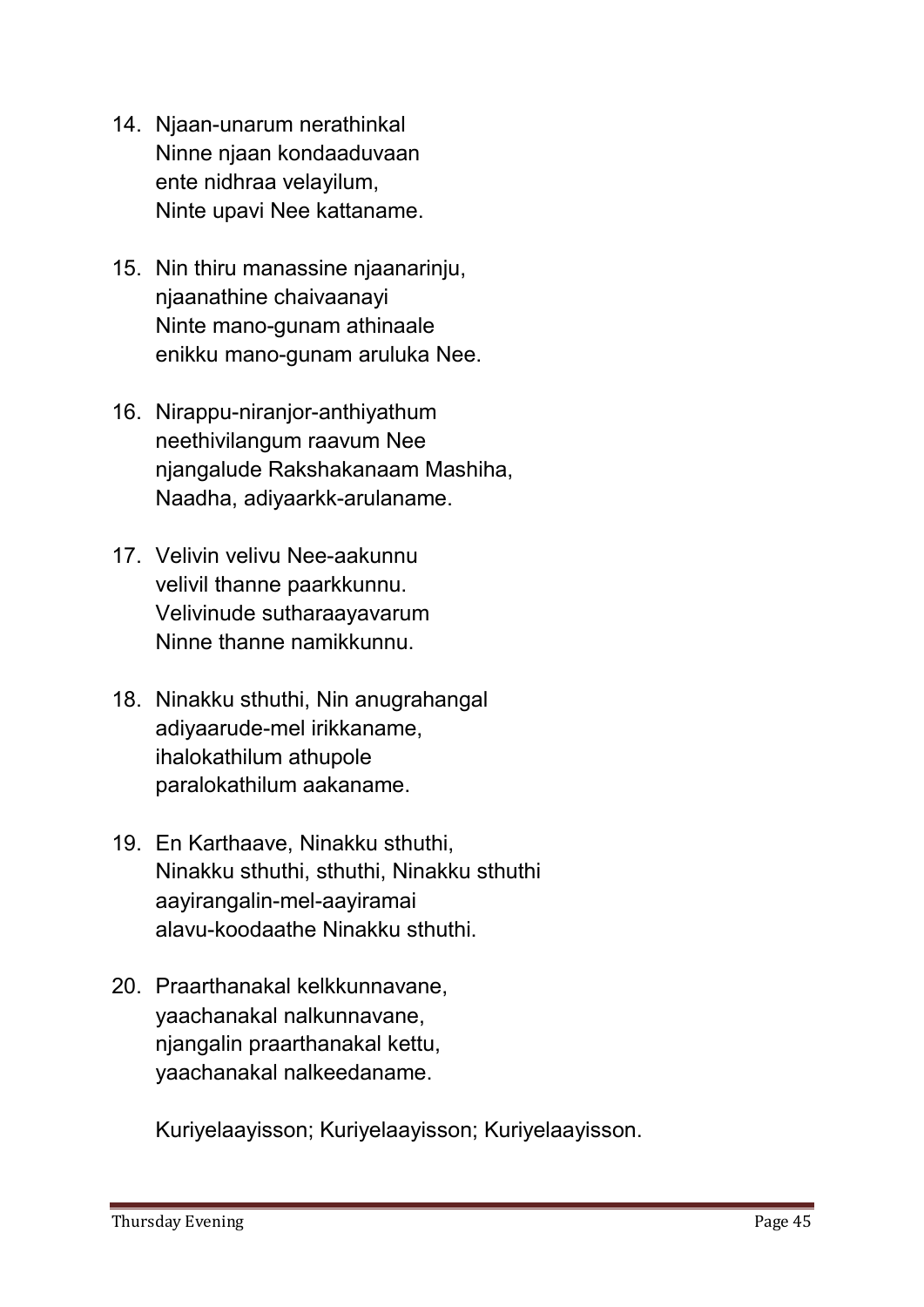- **14. All my moments when awake help me to glorify Thee. All my moments when I sleep, O Thy mercy let me see.**
- **15. Help me see Thy will for me, help me do what Thou wants me. From the goodness of Thy heart grant me Thou a pure clean heart.**
- **16. I have now been reconciled and I have been justified. O my Saviour and my Lord, Thou hath made me wholly Thine.**
- **17. O Thou art the light of light and Thou dwellest in the light.** We the children of Thy light  $\frac{xx}{x}$ **humbly bow and worship Thee.**
- **18. Praise Thee, and may Thy blessings dwell on us for evermore, both in this world and also in heaven for evermore.**
- **19. My Lord, praise be unto Thee, praise Thee, praise Thee, we praise Thee hundred fold and thousand fold endless praise be unto Thee.**
- **20. O our Lord who hears our prayers, O our Lord who grants our pleas, hear the prayers we ask of thee, grant our pleas we beseech thee.**

**Lord, have mercy; Lord, have mercy; Lord, have mercy.**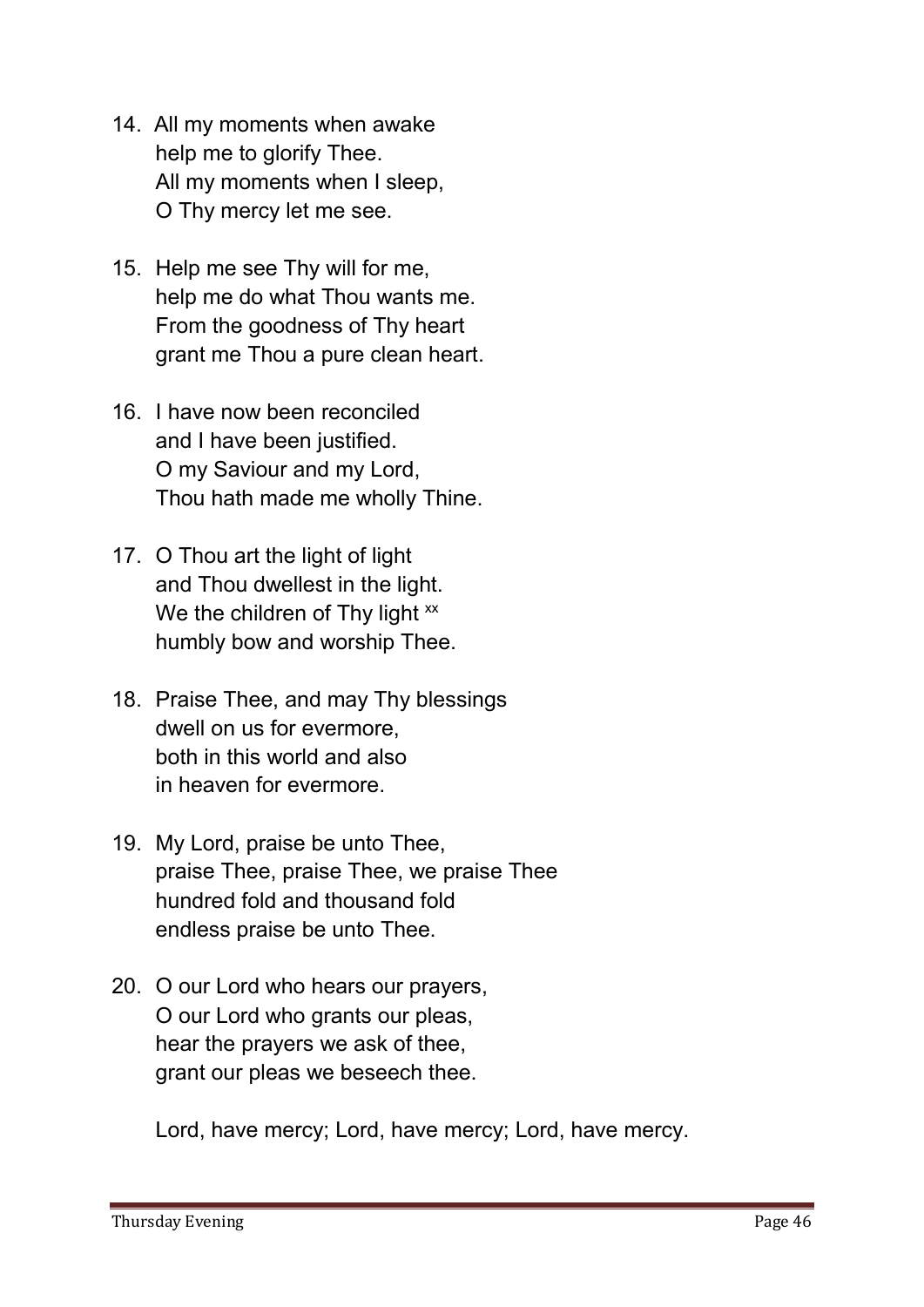# Apeksha (Pg.40)

**P. Athyunnathante maravil-irikkunnavanaaya Karthaave, Ninte kaarunyathinte chirakukalude nizhalinkeezhil njangale marachu, njangalude-mel anugraham choriyaname.**

 **Sakalavum kelkunnavane, Ninte karunayaal, Ninte adiyaaraaya njangalude apeksha kelkkename.**

 **Mahathwamulla Rajaavum, njangalude Rakshithaavumaaya Mashiha Karthaave, samaadhaanam niranjirikkunna sandhyayum, neethi vilangunna raavum njangalkku tharaname.**

 **Ninkalekku njangalude kannukal sookshichukond-irikkunnu. Njangalude kadangalum, paapangalum pariharichu, Ihalokathilum, paralokathilum, Njangalude-mel anugraham cheiyyename.**

 **Karthaave, Ninte karuna njangale marachu kollaname. Ninte krupa njangalude munpil nilkkumaar-aakaname.**

 **Dhushtanil-ninnum, avante sainyangalil-ninnum Ninte sleeba njangale kaathukollumaar-aakaname.**

 **Njangal jeevanodirikkunna naalokkeyum, Ninte valankai njangalude-mel aavasippikkename. Ninte samadhaanam njangalude idayil vaazhumar-aakaname.**

 **Dhaivame, Ninnodu apekshikkunna njangalkku sharanavum, rakshayum nalki, njangalude kadangale pariharichu, njangalude-mel anugraham choriyename.** 

**C. Amen.**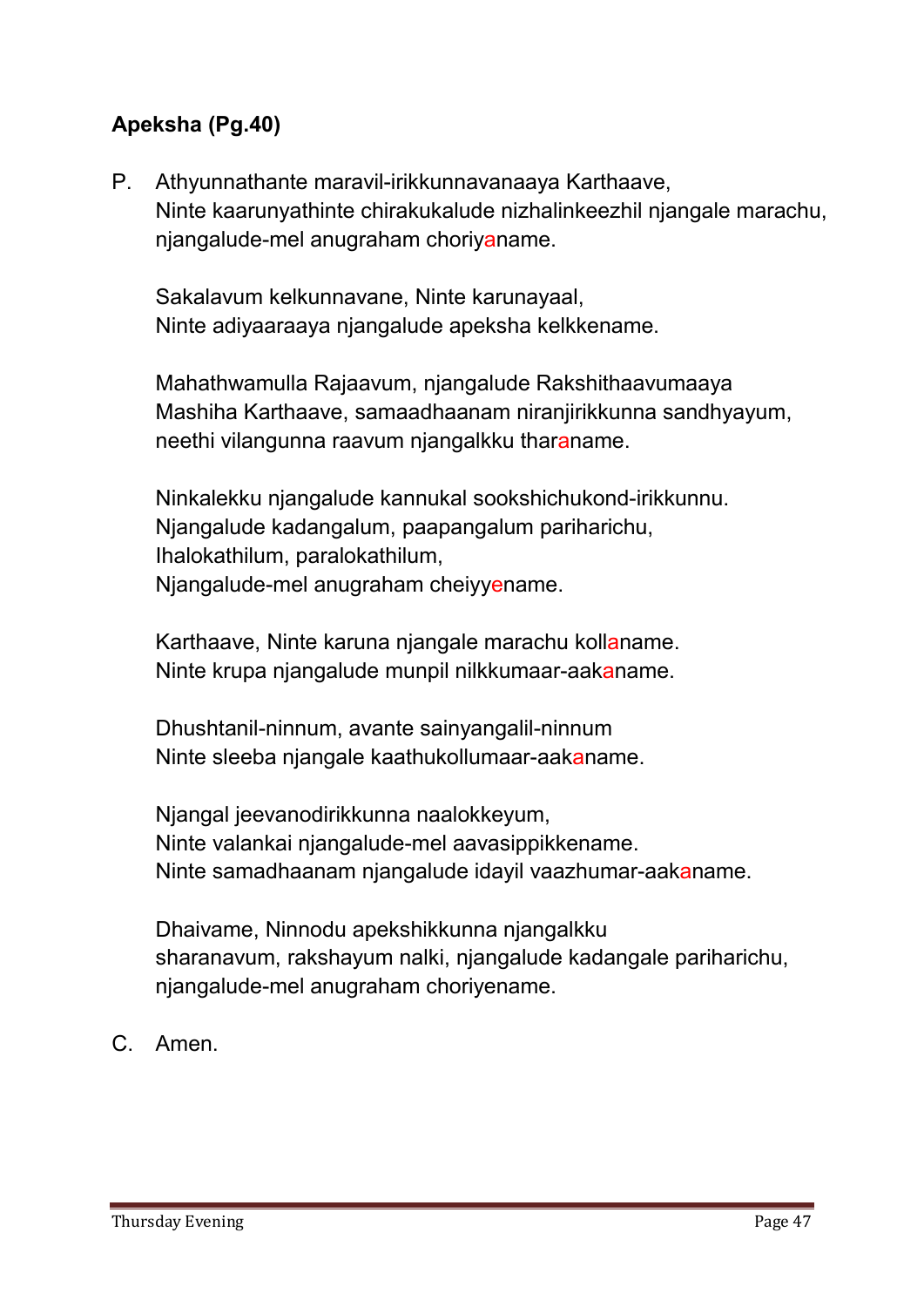## **Supplication**

**P. O Lord, who dwells in the shadow of the Most High, hide us under the shadow of Your wings of mercy, xxi and shower blessings upon us.**

 **You, who hears all things, in Your mercy, listen to the supplications of us, Your servants.**

 **O glorious King our Saviour and Lord the Messiah, grant us an evening of pervading peace, and a night glowing in justice.**

 **Our eyes are focused on You. Pardon our debts and sins, and bless us, in this world and the next.**

 **Lord, may we be protected by Your mercy. May Your grace go ahead of us.**

 **May Your cross protect us from Satan and his hosts.**

 **May Your right hand be upon us all through our lives. May Your peace reign among us.**

 **O God, grant us, who pray to You, refuge, salvation and forgiveness of our sins and shower us with blessings.** 

**C. Amen.**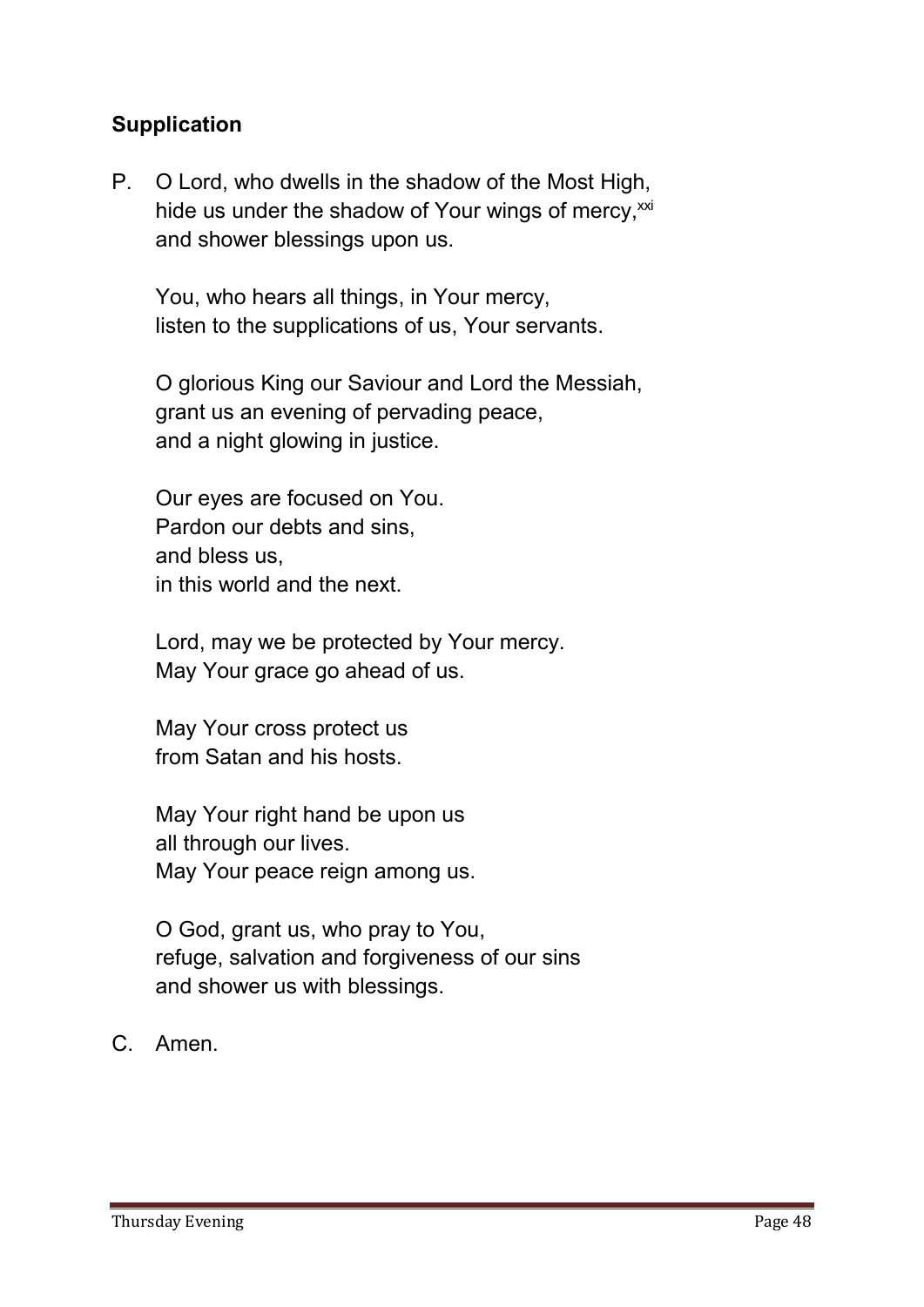#### *(Allenkil geetham)*

**Dheva Paramesha anugrahamathin-chirakin nizhalil anachennum viravodu kaakkaname.**

**Akhilavum ariyunna nalloru Dhaivame, adiyaarin yaachanakal dhayayode kelkkaname.**

**Sthuthiyin Raajavum, raksha tharunnonum Eesho Mashihaaye, Nee aayeedunnu.**

**Nirapperunn-anthiyum, neethi-vilangeedum nalloru raathriyum, adiyaarkku nalkaname.**

**Adiyaar evarume melottu kannuyarthi kadangal, paapangal porukkaan-irakkunnu.**

**Ihaparalokangal irulokamathilaake, anugraha nidhiyere njangalil choriyenam.**

**Sleebaayin nizhalil ee raavu-muzhuvanilum, dhayayode marachittu njangale sookshikka.**

**Aayussin naalellaam, thiru-valankai keezhil arumayod eppozhum thuna nalki pottename.**

**Sharanavum, rakshayum, adiyaarkku Nee ennum Udayon-aayirunnu paalikka njangale.**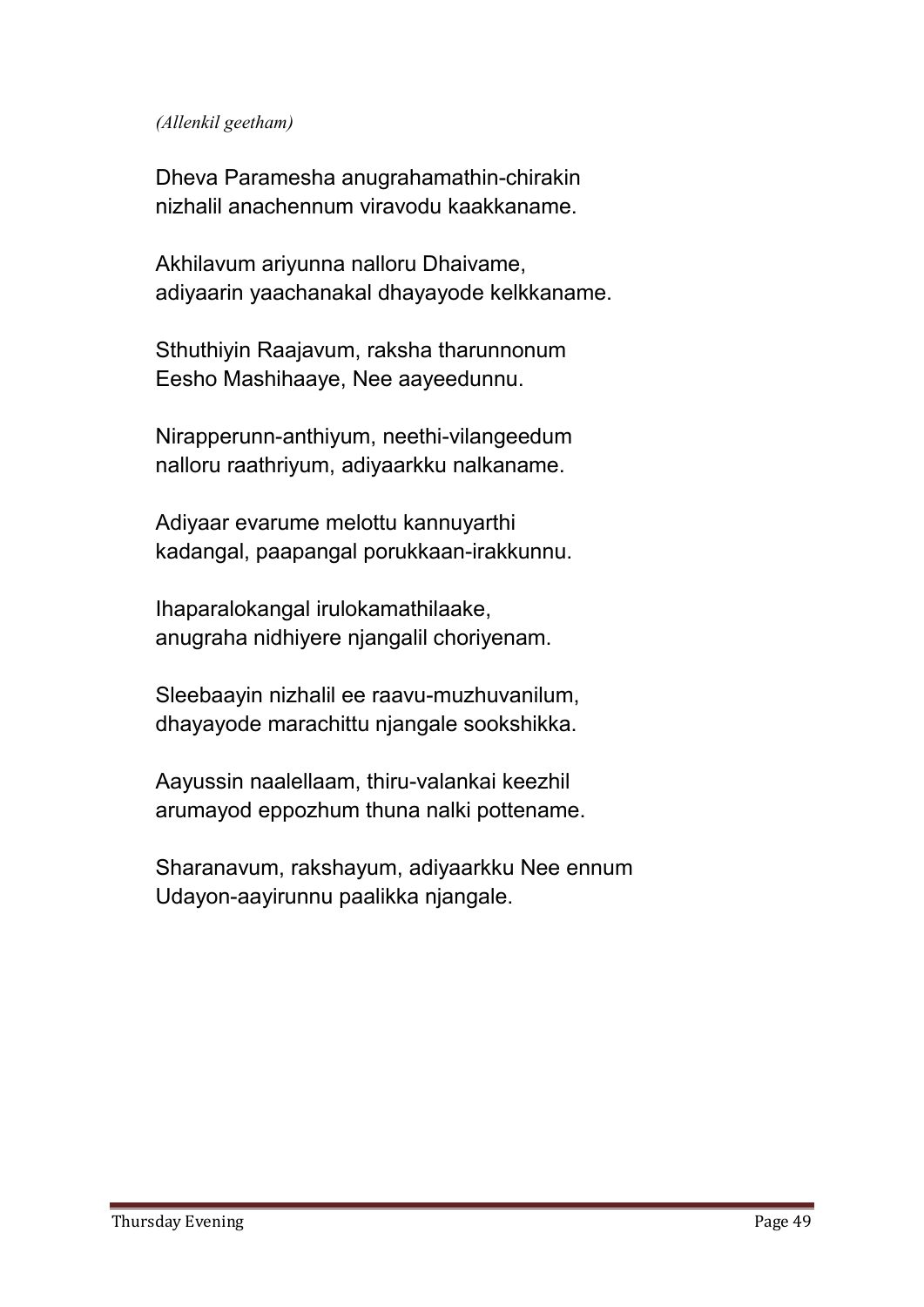#### *(Or in song)*

**O Lord God, in the shadow of the wings of Your blessings, keep us always safe.**

**O good and omniscient God, in Your mercy, hear the petitions of us, Your servants.**

**O Jesus Christ, You are the redeemer and the King of praise.**

**Grant Your servants, an evening of reconciliation and a lovely night glowing in justice.**

**We all lift up our eyes on high and beseech pardon for our debts and sins.**

**Both in this world and the next, shower the treasure of blessings upon us.**

**All through this night, shield us in mercy, and keep us safe in the shadow of the cross.**

**All the days of our lives, with love, help and support us always, under Your divine right hand.**

**Be forever the Master to Your servants, protect us and be our refuge and salvation.**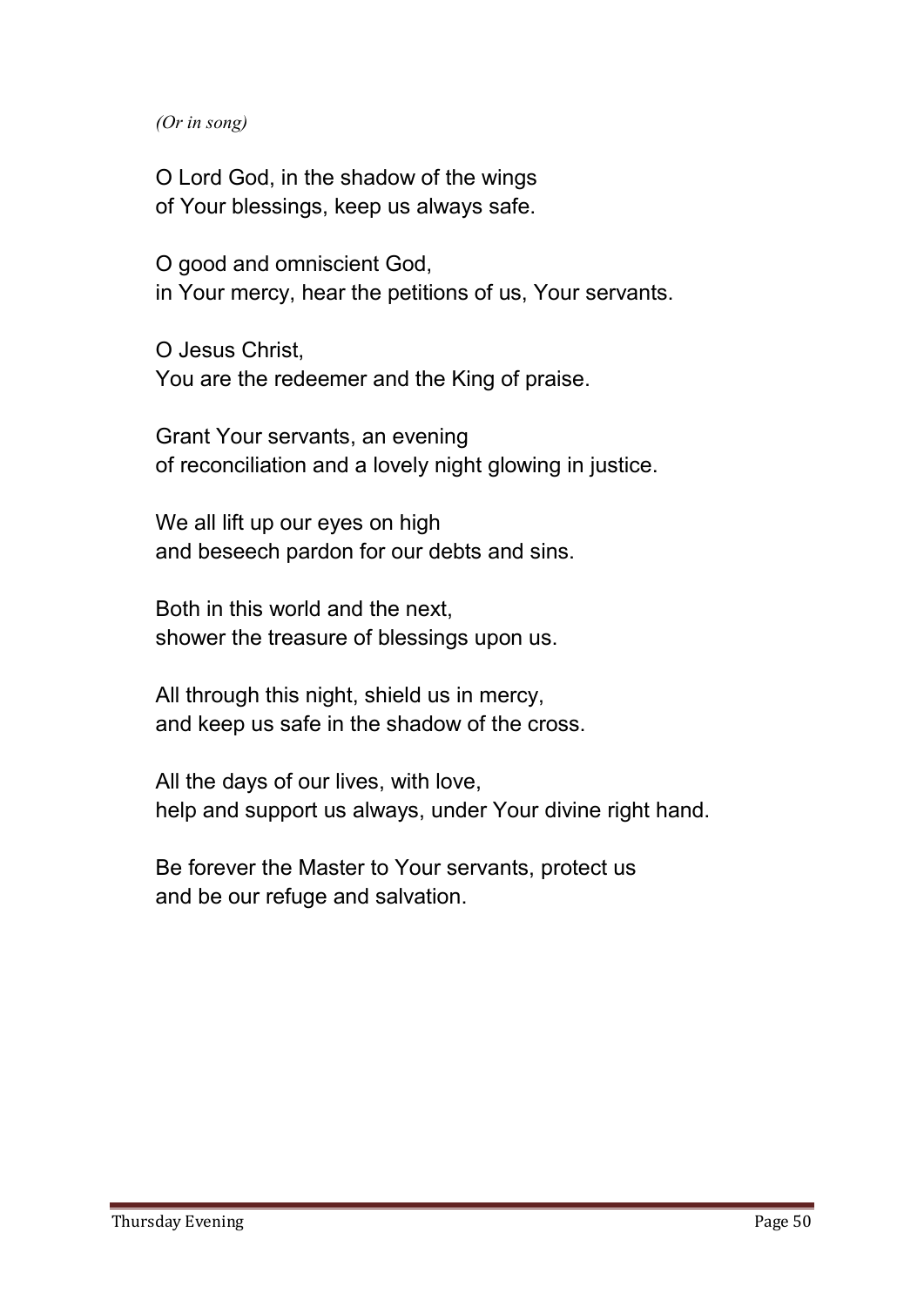# Kauma (Pg.32)

#### *(Moonnu pravashyam pattakaarente pinnalle ettuchollenam)*

**Thante peedaanubhavathaale, vazhithettil ninnu njangale rakshicha Mashiha Thamburaane, njangalude shushroosha kaikondu, njangalodu karuna cheiyyename.** *┼ Kuriyelaayisson.*

#### *(Pattakaarente pinnalle ettuchollenam)*

**Njangalude Karthaave, Ninakku sthuthi, Ninte Pithaavinu bahumaanavum, Parishudha-Roohaaikku vandhanavum, pukazhchayum undaayirikkatte. Paapikalaaya njangalude-mel anugrahangalum, karunakalum undaayirikkename. Melulla Yerushaleminte vaathilukal thurannu, Mashihaaye, Ninte simhaasanathin munpaake, njangalude praarthanakal praveshikkumaar-aakaname. Njangalude Karthaave, Ninakku sthuthi. Ennekkum njangalude sharanavume, Ninakku sthuthi. Baarekmaar.** 

#### *(Allenkil geetham)*

**Karthaa, sthuthi Ninakku, Thaathanu bahumaanam, Vishudha-Roohaaikku, pukazhcha vandhanam. Paapikalaakunna, Ninnude adiyaaril anugraham, krupayum, chorinjee-dename Nee. Melulla Yerushalem vaathil thurannittu, Mashiha, simhaasane, praarthana ethaname. Sthuthi en Karthaave, sthuthi en Karthaave, nithya sharanavume, sthuthithe. Baarekmaar.**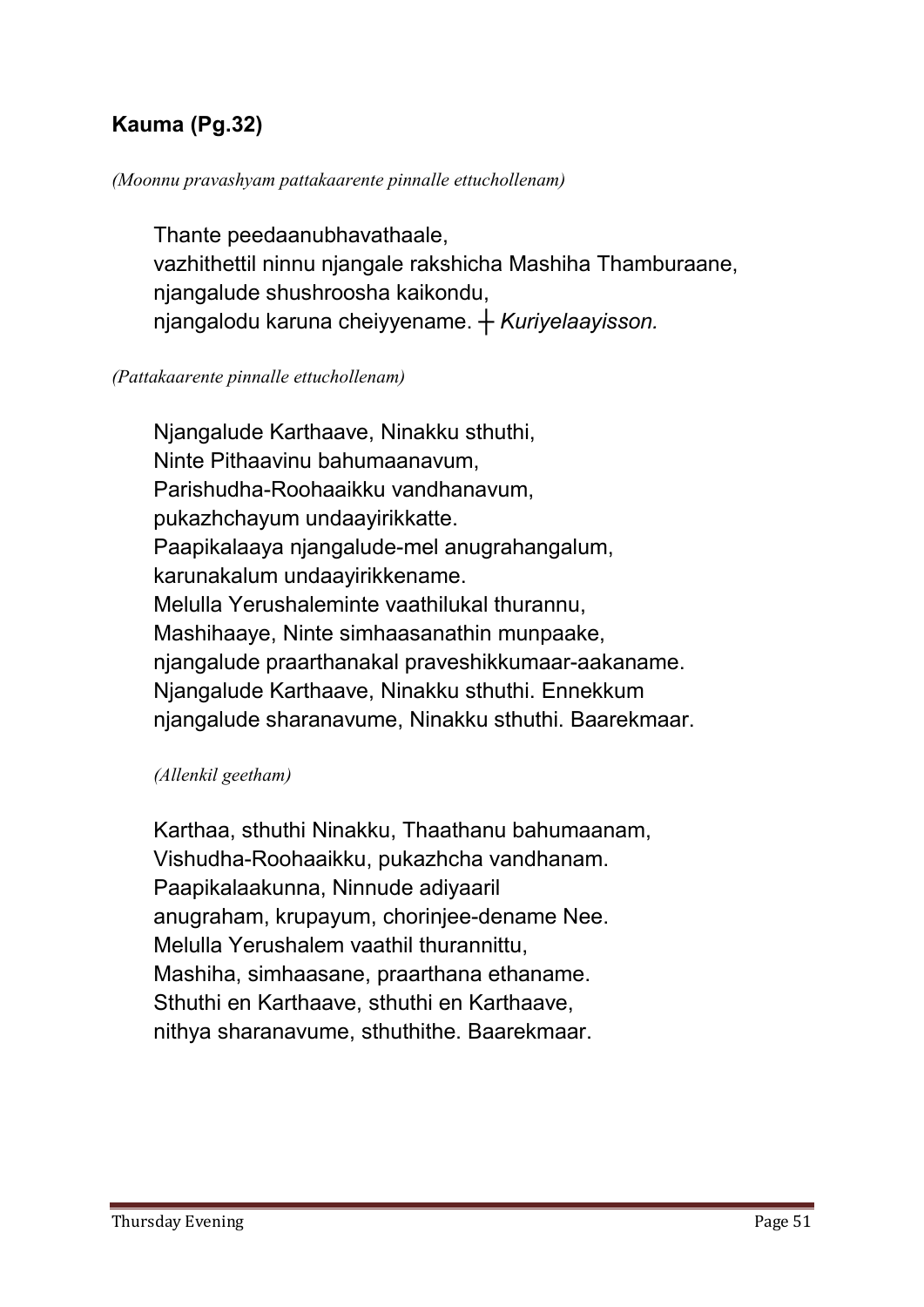# Adoration

## *(To be said three times after the priest)*

 **O Lord the Messiah, who by Thy passion saved us from going astray, accept our worship and have mercy on us.** *┼ Lord, have mercy.*

#### *(Repeat after the priest)*

**Our Lord, praise be to Thee, glory be to Thy Father, and our praise and worship be to the Holy Spirit. May Thy blessings and mercies be on us sinners. O Messiah, open the doors of heavenly Jerusalem so that our prayers may reach Thy throne of grace. Our Lord, praise be to Thee. Praise be to Thee, our eternal refuge. Bless us O Lord.**

#### *(Or in song)*

**Praise be to Thee O Lord, glory be to the Father and to the Holy Spirit, our praise and worship. Bestow Thy blessings and grace upon us, Thy sinful servants. O Messiah, open the doors of heavenly Jerusalem so that our prayers may reach Thy throne of grace. My Lord, praise be to Thee. My Lord, praise be to Thee. Praise be to Thee, our eternal refuge. Bless us O Lord.**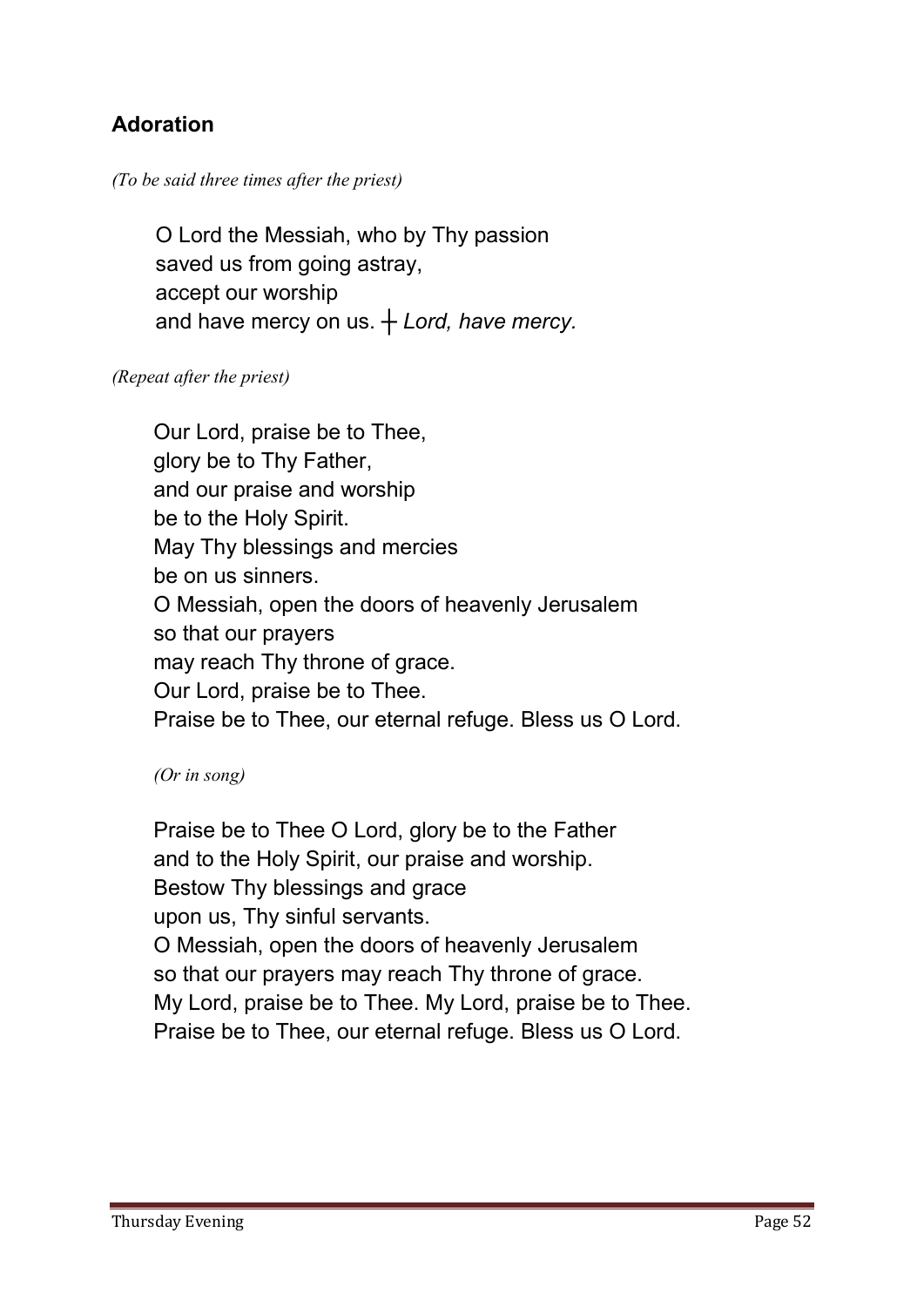# Karthaavinte Praarthana (Pg.2)

- **P. Swargasthanaaya njangalude Pithaave,**
- **C. Ninte naamam parishudham aakkapedename. Ninte Raajyam varename; Ninte ishtam swargathile-pole, bhoomiyilum-aakaname. Njangalkku aavashyamulla aahaaram innu njangalkku tharename. Njangalude kadakkaarodu njangal kshamichirikkunnathu-pole, njangalude kadangalum, dhoshangalum, njangalodum kshamikkename. Njangale pareekshayilekku praveshippikkaathe, njangale dhushtanil ninnu rakshichu-kollename; enthukondennaal, Raajyavum, shakthiyum, mahathwavum, ennekkum Ninakkullath-aakunnu. Amen.**

## *(Allenkil geetham)*

# Karthaavinte Praarthana (Pg. 3)

- **P. Swarlokathil-irunnarulum Dheva, njangalude Thaatha,**
- **C. Ninthiru-naamam paavanamai, perumaarapettee-dename.**
- **P. Thaathaa Ninnude thiru Raajyam, vannee-daname eeyulakil.**
- **C. Thiruhitham ethu-pol suraloke, athu-polivideyum-aakaname.**
- **P. Vendunn-aahaaram engalkkinn-ekaname Nee Karthaave.**
- **C. Anyarod-engal kshamichathu-pol, adiyaar paapam mochikka.**
- **P. Pareekshayil-engale aakkaruthe, dhushtanil ninnozhi-vaakkuka Nee.**
- **C. Raajyam, shakthi, mahathwangal, ennum Ninakkullava. Amen.**

## Evangeliyon: Mathaai 26: 14 - 46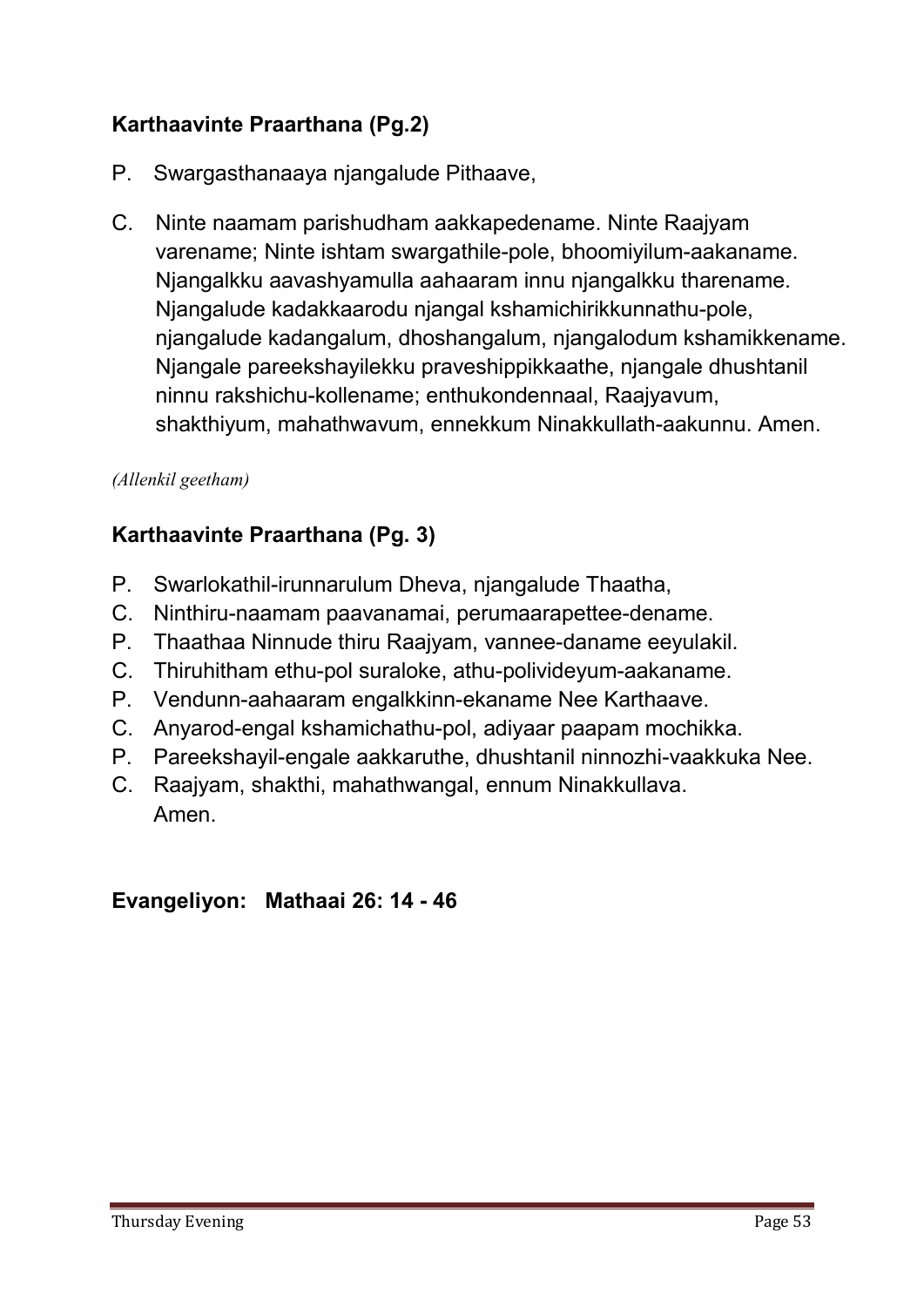# The Lord's Prayer

- **P. Our Father in heaven,**
- **C. hallowed be Thy name. Thy Kingdom come; Thy will be done on earth, as it is in heaven. Give us this day our daily bread. Forgive us our sins and offences, as we forgive those who sin against us. Lead us not into temptation and deliver us from the evil one; for Thine is the Kingdom, the power and the glory, forever and ever. Amen.**

## *(Or in song)*

## The Lord's Prayer

- **P. Our Father in heaven,**
- **C. Hallowed be Thy name.**
- **P. Thy Kingdom come;**
- **C. Thy will be done on earth, as it is in heaven.**
- **P. Give us this day our daily bread.**
- **C. Forgive us our sins as we forgive those who sin against us.**
- **P. Lead us not into temptation and deliver us from the evil one,**
- **C. For Thine is the Kingdom, the power and the glory forever and ever. Amen.**

## Gospel Reading: Matthew 26: 14 – 46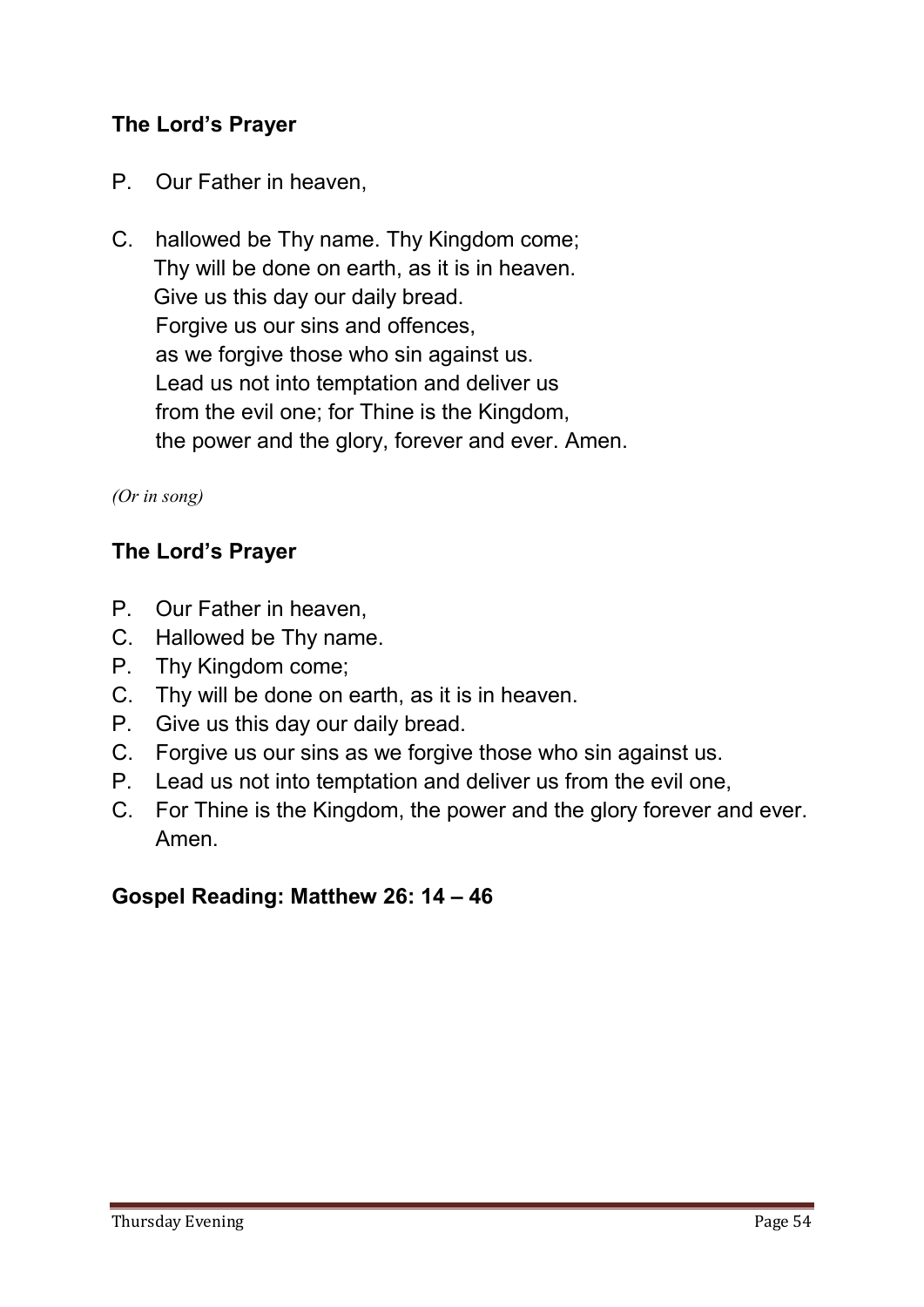# Nikhya Vishwaasa Pramaanam (Pg.29)

- **P. Pithaavaaya Sarva Shakthanaaya,**
- **C. akaashathinteyum bhoomiyudeyum, kaanappedunnavayum kaanappedaathavayum-aaya, sakalathinteyum srshtaavaaya, sathyeka Dhaivathil njangal vishwasikkunnu.**

## **Dhaivathinte eka Puthranum,**

**sarva lokangalkkum munpe Pithaavil-ninnu janichavanum; prakaashathil ninnulla Prakaassavum, sathya Dhaivathil ninnulla sathya Dhaivavum; janichavanum srshtiyallathavanum, thathwathil Pithaavinodu ekathvamullavanum, sakala srshtikkum mukhaantharam aayavanum; manushyaraaya njangalkkum, njangalude rakshakkum-vendi, swargathil ninnu irangi, Vishudha-Roohaayaal kanyaka Mariyaamil-ninnu jadam dharichu Manushyan-aayi; Ponthiyos Pilathosinte naalukalil, njangalkku vendi krooshikkappettu, kashtathayanubhavichu, marichu, adakkappettu, thiruhitha prakaaram moonnaam-dhivasam uyarthezhunnettu, swargathilekku kareri, Thante Pithaavinte valathu bhaagath-irikunnavanum, avasaanamillaatha Raajathwam ullavanum, jeevich-irikkunnavareyum, marichavareyum vidhippaan, Thante mahaa-prabhaavathode, iniyum varuvaan-irikkunnavanum-aaya Yeshu Mashiha aaya eka Karthaavilum njangal vishwasikkunnu.**

**Sakalatheyum jeevippikkunna Karthaavum;**

**Pithaavil-ninnu purappettu, Pithaavinodum, Puthranodum-koode vandhikkappettu sthuthikkappedunnavanum; nibyanmaarum, sleehanmaarum mukhaantharam samsaarichavanum-aaya, jeevanum vishudhiyum ulla, eka Roohaayilum, kaatholikavum, apostholikavum aaya eka vishudha Sabhayilum njangal vishwasikkunnu.**

**Paapa mochanathinulla maamodheesa onnu maathramennu njangal ettu paranju, marichavarude uyirthezhunnelpinum, varuvaan-irikkunna lokathile puthiya jeevanum, njangal nokki paarkkayum cheiyyunnu. Amen.**

- **D. Baarekmaar. Sthauman kaalos.**
- **C. Kuriyelaayisson.**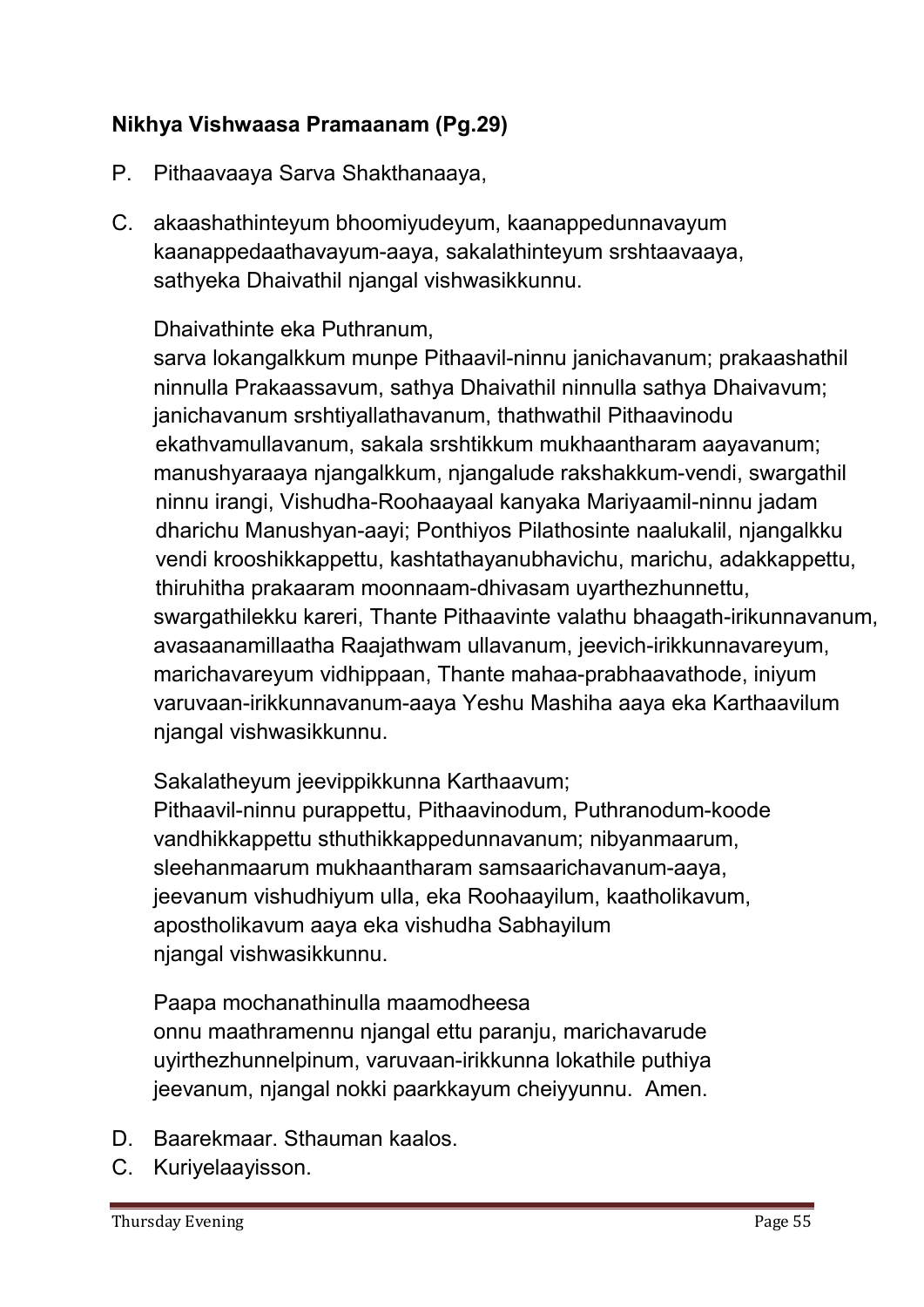## Nicene Creed

- **P. We believe in the one true God, the Father Almighty;**
- **C. Maker of heaven and earth and of all things visible and invisible.**

**We believe in one Lord Jesus Christ, the only-begotten Son of God, begotten of the Father before all worlds; Light of light, very God of very God; begotten not made, being of one substance with the Father, by whom all things were made; who, for us and for our salvation, came down from heaven and was incarnate by the Holy Spirit of the virgin Mary and was made Man; He was crucified also for us in the days of Pontius Pilate; He suffered and died and was buried; on the third day He rose again by His own holy will, ascended into heaven and sits at the right hand of the Father; He shall come again with glory, to judge both the living and the dead; and of His Kingdom, there will be no end.** 

**We believe in the Holy Spirit, the Lord and giver of life; who proceeds from the Father; who with the Father and Son together is worshipped and glorified; who spoke by the prophets and the apostles; and we believe in one holy catholic and apostolic Church.**

**We acknowledge one baptism for the forgiveness of sins and look forward to the resurrection of the dead and the new life of the world to come. Amen.** 

- **D. Bless us O Lord. Let us stand reverently.**
- **C. Lord, have mercy.**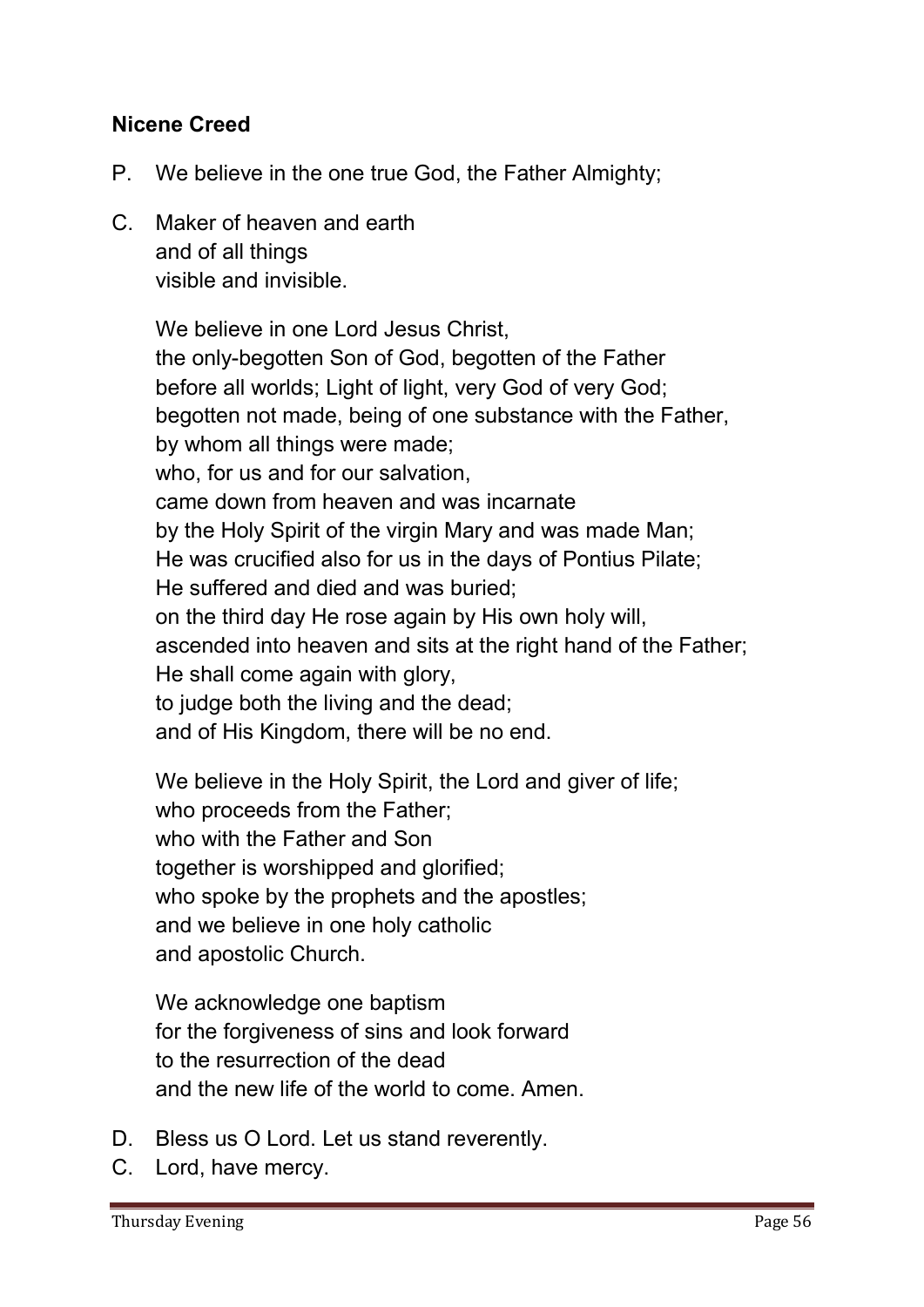# Huthaama (Pg.30)

**P. Njangalude Karthaavum, njangalude Dhaivavume, ennekkum Ninakku sthuthi, Ninakku sthuthi, Ninakku sthuthi.**

**Njangalude Karthaaveshu Mashihaaye, Ninte krupayaalum, dhaaraalamaaya karunayaalum, njangalude praarthanakal kettu, njangalude shushroosha kaikkollename.**

**Njangalude Karthaavum Dhaivavume, njangalude sahaayathinu Nee vannu, ennekkum njangale vishudharaakkename.** 

**Njangaludae Karthaave,** 

**njangalude shushroosha Ninakku ramyavum, njangalude namaskaaram Ninakku prasaadhakaravum, njangalude apeksha Ninakku sweekaaryavum, njangalude praarthana Ninakku bahumaanakaravum aayirikkename.** 

**Karthaave, Ninte anugrahangalum, karunakalum, sahaayangalum, krupakalum, dhaiveekamaaya Ninte sakala dhaanangalum, balaheenaraaya njangalude melum, balaheenathayula njangalude vargathinmelum, vannu aavasichu, ennekkum paarkumaar-aakaname.**

**C. Amen.**

*(Allenkil)*

## Huthaama (Pg.31)

**P. Sathya vishwasikalkku balamulla kottayaayi, pishaachukalku bhayankaravum, maalaakhamaarku bahumaanyavum-aaya Dhaiva Puthrante vandhyamayah sleeba, raapakal namme kaathu marachukolumarakatte.**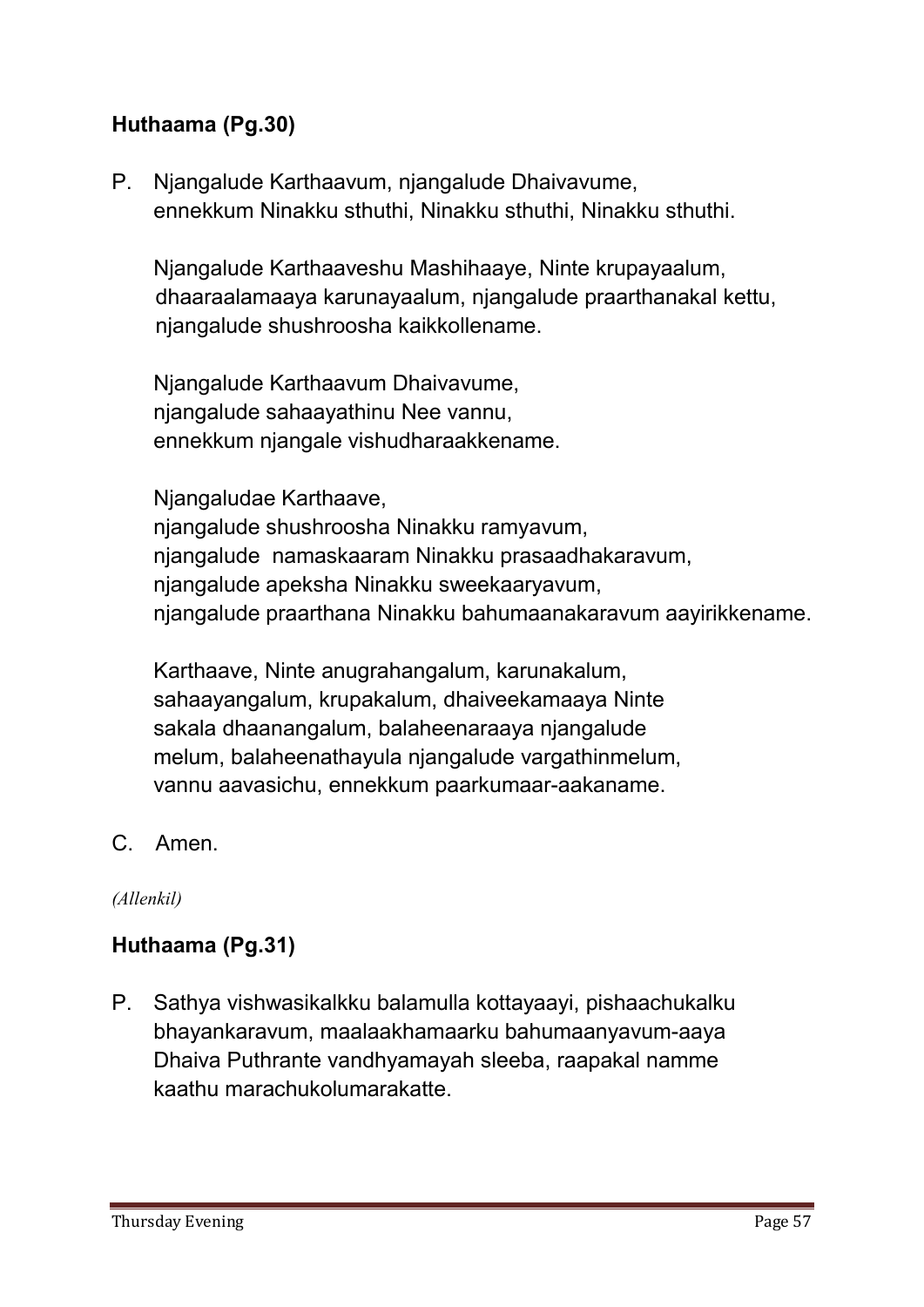## Closing Prayer

**P. Our Lord and our God, praise be to You forever, praise be to You, praise be to You.**

**Our Lord Jesus Christ, by Your grace and infinite mercy, hear our prayers and accept our worship.** 

**Our Lord and our God, come to our help and make us holy forever.** 

**Our Lord, may our worship be pleasing to You, our adoration agreeable, our supplications acceptable, and our prayers honourable to You.** 

**O Lord, may Your blessings, mercies, help, grace and all Your divine gifts, descend upon us who are weak, and dwell with the potentially weak humanity forever.**

**C. Amen.**

*(Or)*

## Closing Prayer

**P. May we be guarded and protected day and night by the glorious cross of the Son of God which is the strong fortress for true believers, the terror for devils and the glory of the angels.**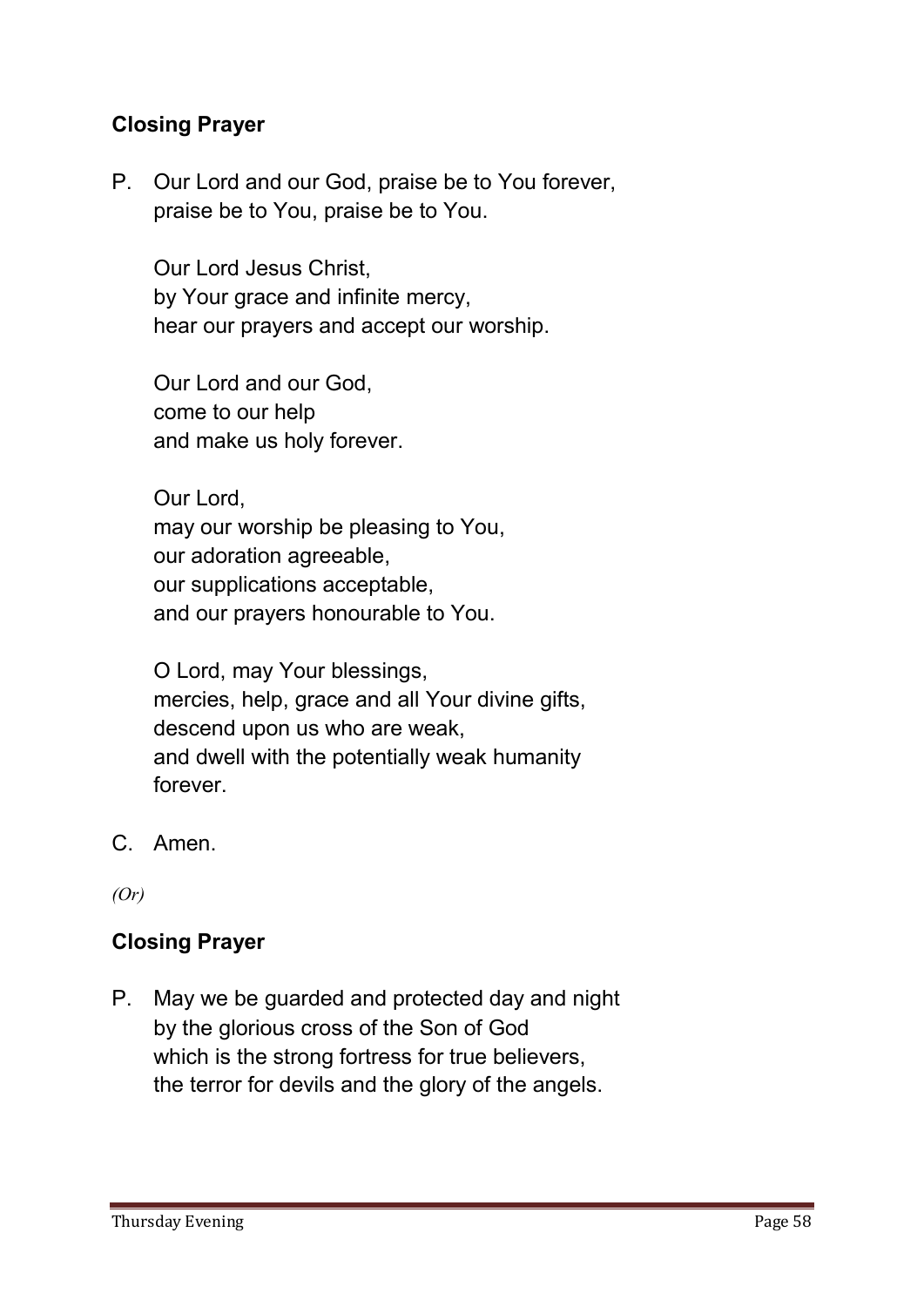**Dhushta manushyarude kopathil-ninnum, pishachukaludeyum, avishwasikaludeyum asooyayil-ninnum, upadhravakaram-aaya adhikaarangalil-ninnum, karunayillaatha yajamananmarude kaikalil-ninnum, rahasyavum, parasyavum-aaya sakala shathrukalil-ninnum, Saathante kanikalil-ninnum, aathmavineyum, shareeratheyum kleshipikunna dhurvikaarangalil-ninnum, paapathinte ella shakthiyil-ninnum, Karthaavu, namme veendeduthu, nammude aayushkaalam muzhuvanum, kaathu-kollukayum cheiyyumaaraakatte.**

**C. Amen.**

# Aasheervaadham (Pg.31)

**P. Aakashavum, bhoomiyum srshticha Karthaavinaal, ningal ellaavarum anugraheetharakunnu.**

**Athmeeyamaaya ee shushrooshayil, njangalodu-koode orungi vannu sambandhicha ellaavareyum, Dhaivamaya Karthaavu anugrahichu, shudheekarikatte.**

**Pithaavum, Puthranum, Parishudha-Roohaayum aaya Dhaivam, balaheenathayum, kuravumulla nammude praarthanakal, unnathamaaya Thante simhaasanathin munpaake, kelkkukayum, kaikkollukayum, cheiyyumaaraakatte.**

**C. Amen.**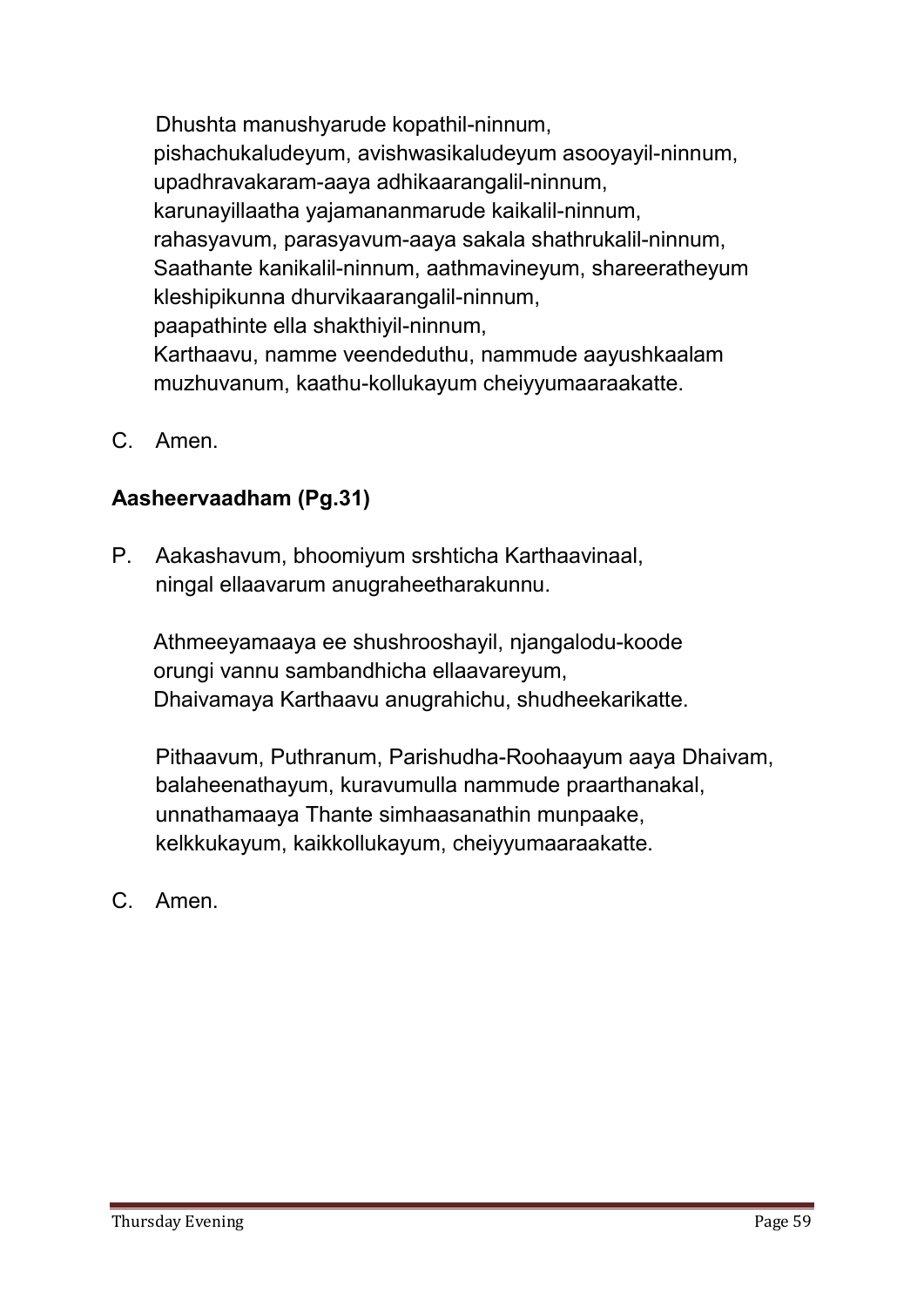**May the Lord save us and protect us all through our lives, from the wrath of evil human beings, the envy of Satan and non-believers, harassing authorities, the clutches of merciless superiors, all known and unknown enemies, the snares of Satan, evil desires that affect both body and soul and all the powers of sin.**

**C. Amen.**

## Benediction

**P. Blessed are you by the Lord, who made the heavens and the earth.** 

**May the Lord God bless and sanctify all of you, who have come prepared, and joined us in this spiritual worship.** 

**May our humble and inadequate prayers, be heard and accepted before the glorious throne of the Triune God, the Father, the Son and the Holy Spirit.**

**C. Amen.**